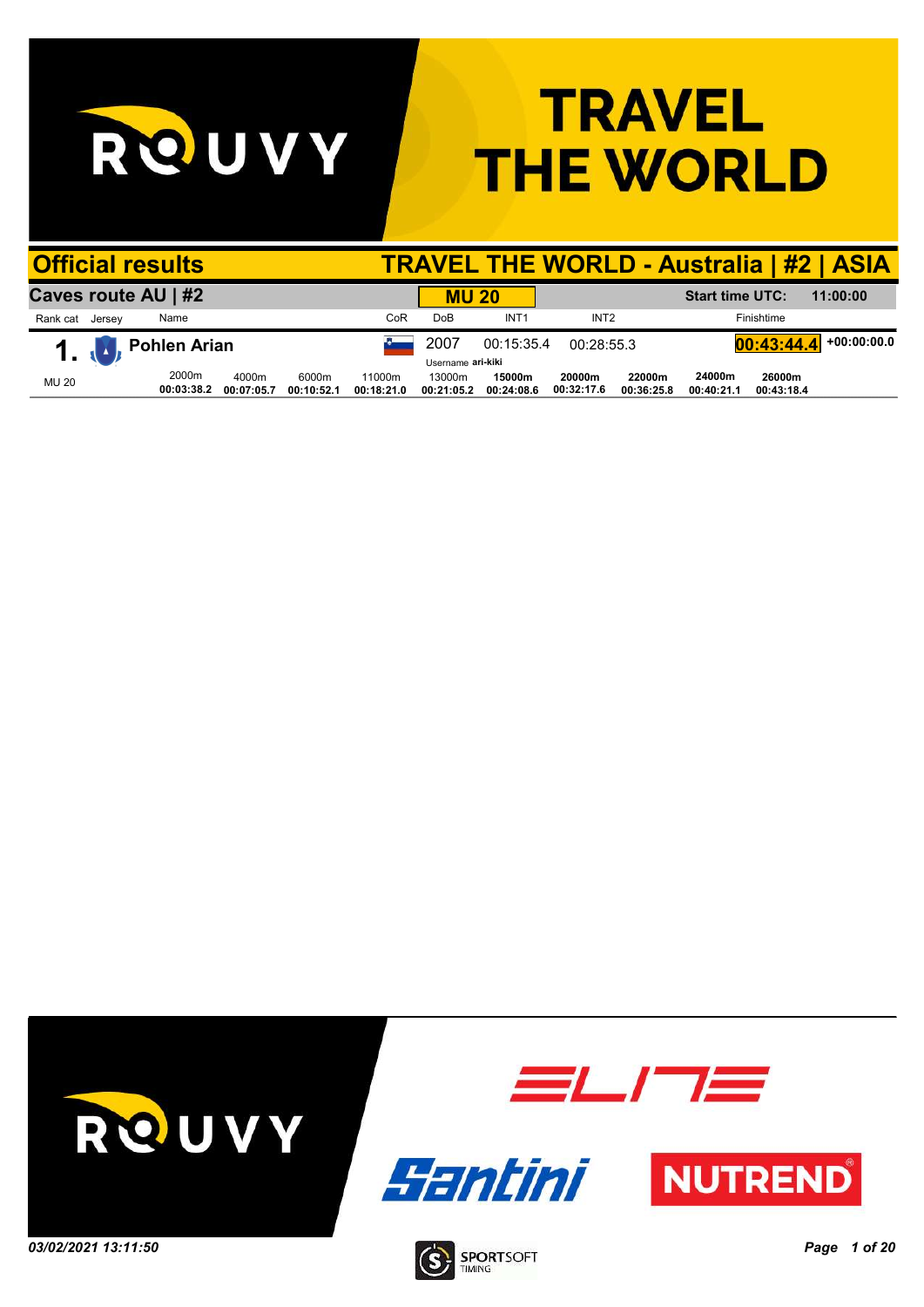|          |        | Caves route AU   #2 |                     |                     |                      | M 21-30              |                      |                      |                      | <b>Start time UTC:</b> |                      | 11:00:00      |
|----------|--------|---------------------|---------------------|---------------------|----------------------|----------------------|----------------------|----------------------|----------------------|------------------------|----------------------|---------------|
| Rank cat | Jersey | Name                |                     |                     | CoR                  | <b>DoB</b>           | INT <sub>1</sub>     | INT <sub>2</sub>     |                      |                        | Finishtime           |               |
|          |        | <b>Minore Marco</b> |                     |                     |                      | 1993                 | 00:17:18.0           | 00:29:44.7           |                      |                        | 00:42:46.3           | $+00:00:00.0$ |
|          |        |                     |                     |                     |                      |                      | Username MarcoMinore |                      |                      |                        |                      |               |
| M 21-30  |        | 2000m<br>00:03:35.5 | 4000m<br>00:08:31.1 | 6000m<br>00:12:31.3 | 11000m<br>00:19:49.9 | 13000m<br>00:22:18.6 | 15000m<br>00:24:59.7 | 20000m<br>00:32:43.3 | 22000m<br>00:36:19.4 | 24000m<br>00:39:44.2   | 26000m<br>00:42:25.3 |               |
| 2.       |        | Sührer Maik         |                     |                     |                      | 1995                 | 00:20:02.0           | 00:34:00.2           |                      |                        | 00:49:43.            | $+00:06:57.3$ |
|          |        | VFL Marburg 1860    |                     |                     |                      | Username acula       |                      |                      |                      |                        |                      |               |
| M 21-30  |        | 2000m<br>00:05:38.8 | 4000m<br>00:09:56.3 | 6000m<br>00:14:34.4 | 11000m<br>00:22:41.3 | 13000m<br>00:25:24.4 | 15000m<br>00:28:37.2 | 20000m<br>00:37:13.9 | 22000m<br>00:41:39.2 | 24000m<br>00:46:01.8   | 26000m<br>00:49:15.7 |               |

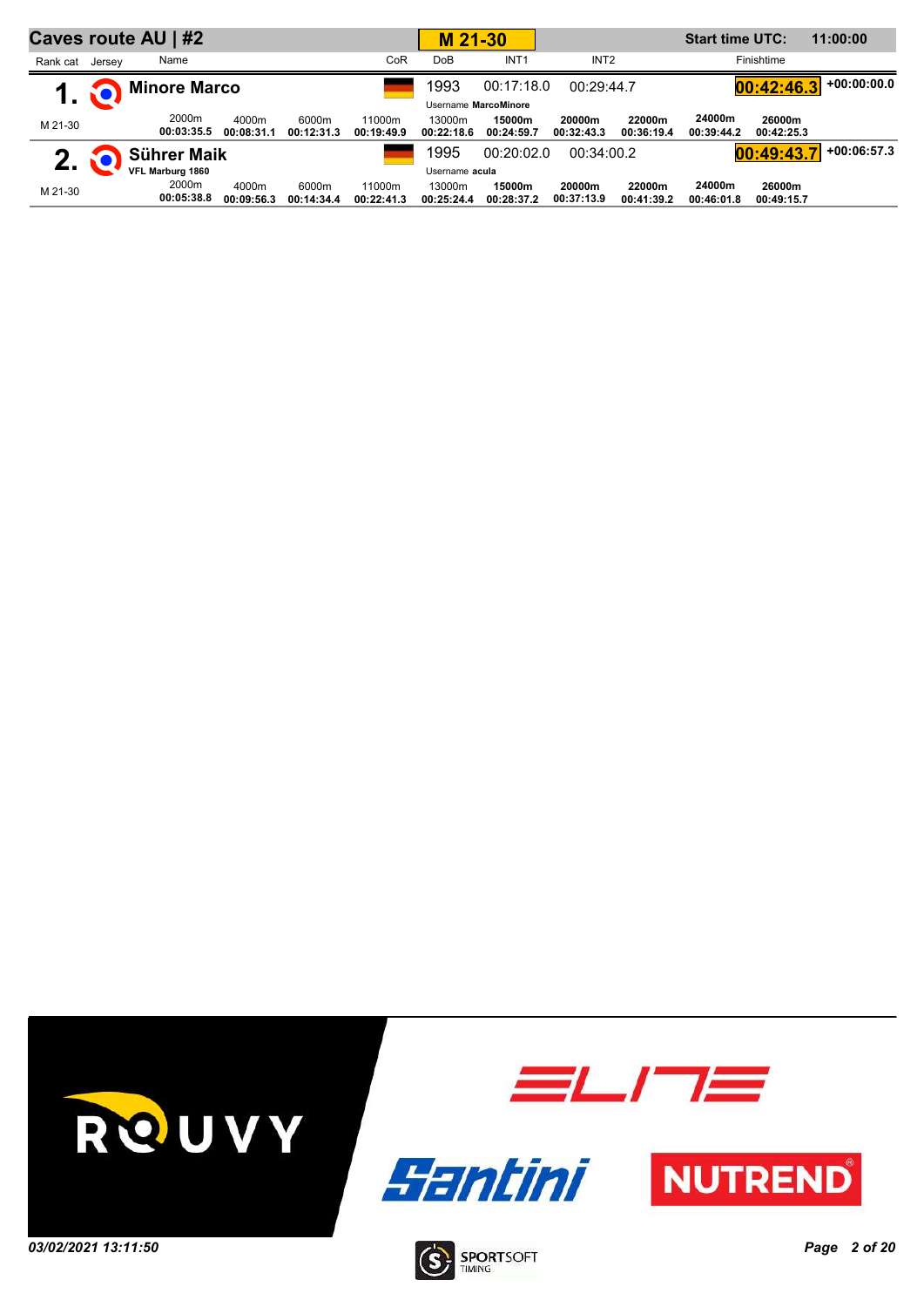|                 |                    | <b>Caves route AU   #2</b>                                     |                                           |                                |                      | M 31-40                                     |                                                 |                      |                      | <b>Start time UTC:</b> |                      | 11:00:00      |
|-----------------|--------------------|----------------------------------------------------------------|-------------------------------------------|--------------------------------|----------------------|---------------------------------------------|-------------------------------------------------|----------------------|----------------------|------------------------|----------------------|---------------|
| Rank cat Jersey |                    | Name                                                           |                                           |                                | CoR                  | <b>DoB</b>                                  | INT <sub>1</sub>                                | INT <sub>2</sub>     |                      |                        | Finishtime           |               |
| 1.              |                    | <b>Rehora Radoslav</b><br><b>TRNAVA CYCLING TEAM</b>           |                                           |                                | 一志                   | 1986<br>Username radorehora                 | 00:14:21.2                                      | 00:25:30.8           |                      |                        | 00:37:27.3           | +00:00:00.0   |
| M 31-40         |                    | 2000m                                                          | 4000m<br>00:03:53.4 00:06:56.0            | 6000m<br>00:10:13.2            | 11000m<br>00:16:34.7 | 13000m<br>00:18:53.9                        | 15000m<br>00:21:24.2                            | 20000m<br>00:28:22.8 | 22000m<br>00:31:36.3 | 24000m<br>00:34:37.7   | 26000m<br>00:37:04.8 |               |
| 2.              |                    | <b>Crampon Loic</b>                                            |                                           |                                |                      | 1984<br>Username loic_1111                  | 00:14:09.8                                      | 00:25:48.6           |                      |                        | 00:37:47.4           | $+00:00:20.1$ |
| M 31-40         |                    | 2000m<br>00:03:26.3                                            | 4000m<br>00:06:33.8                       | 6000m<br>00:09:53.0            | 11000m<br>00:16:31.9 | 13000m<br>00:18:53.9                        | 15000m<br>00:21:28.2                            | 20000m<br>00:28:33.8 | 22000m<br>00:31:47.3 | 24000m<br>00:34:53.4   | 26000m<br>00:37:25.8 |               |
| 3.              | NO)                | <b>Koops Frank</b>                                             |                                           |                                |                      | 1985                                        | 00:14:55.4                                      | 00:26:35.9           |                      |                        | 00:38:45.8           | $+00:01:18.4$ |
| M 31-40         |                    | 2000m<br>00:03:41.3                                            | 4000m<br>00:07:00.0                       | 6000m<br>00:10:27.9            | 11000m<br>00:17:14.9 | Username frankkvtj<br>13000m<br>00:19:35.9  | 15000m<br>00:22:12.6                            | 20000m<br>00:29:23.3 | 22000m<br>00:32:40.4 | 24000m<br>00:35:52.9   | 26000m<br>00:38:22.0 |               |
| 4.              |                    | <b>Panchenko Egor</b>                                          |                                           |                                |                      | 1986                                        | 00:14:39.5                                      | 00:26:42.3           |                      |                        | 00:39:18.3           | $+00:01:50.9$ |
| M 31-40         |                    | Cybro<br>2000m<br>00:03:32.1                                   | 4000m<br>00:06:46.5                       | 6000m<br>00:10:13.9            | 11000m<br>00:17:07.6 | Username gorian<br>13000m<br>00:19:35.8     | 15000m<br>00:22:16.1                            | 20000m<br>00:29:31.8 | 22000m<br>00:32:58.3 | 24000m<br>00:36:17.8   | 26000m<br>00:38:54.9 |               |
| 5.              |                    | P. Lubos                                                       |                                           |                                | ■患風                  | 1982                                        | 00:16:14.5                                      | 00:28:07.6           |                      |                        | 00:40:37.6           | $+00:03:10.3$ |
| M 31-40         |                    | <b>KPHC Turcianske Teplice</b><br>2000m                        | 4000m<br>00:05:04.4 00:08:18.8 00:11:50.4 | 6000m                          | 11000m<br>00:18:34.0 | Username LuBIKOss<br>13000m<br>00:20:59.6   | 15000m<br>00:23:37.6                            | 20000m<br>00:31:02.5 | 22000m<br>00:34:24.4 | 24000m<br>00:37:44.6   | 26000m<br>00:40:15.9 |               |
| 6.              |                    | <b>Fernández Fernández David</b><br>Lujaviparts - Asturcón BTT |                                           |                                | 衞                    | 1987<br>Username SaTiS                      | 00:15:33.3                                      | 00:27:47.9           |                      |                        | 00:40:39.1           | $+00:03:11.7$ |
| M 31-40         |                    | 2000m<br>00:03:44.5                                            | 4000m                                     | 6000m<br>00:07:10.6 00:10:51.0 | 11000m<br>00:18:01.2 | 13000m<br>00:20:34.2                        | 15000m<br>00:23:16.4                            | 20000m<br>00:30:54.1 | 22000m<br>00:34:25.6 | 24000m<br>00:37:44.8   | 26000m<br>00:40:18.1 |               |
|                 |                    | 7 0 Lu Ching                                                   |                                           |                                |                      | 1982<br>Username Eriching                   | 00:15:23.8                                      | 00:27:47.8           |                      |                        | 00:40:47.7           | $+00:03:20.4$ |
| M 31-40         |                    | 2000m<br>00:03:37.2                                            | 4000m<br>00:06:57.4                       | 6000m<br>00:10:38.1            | 11000m<br>00:17:57.8 | 13000m<br>00:20:31.3                        | 15000m<br>00:23:17.9                            | 20000m<br>00:30:53.9 | 22000m<br>00:34:24.4 | 24000m<br>00:37:44.9   | 26000m<br>00:40:24.0 |               |
| 8.              |                    | Řenč Tomáš                                                     |                                           |                                |                      | 1990                                        | 00:16:37.5                                      | 00:28:43.1           |                      |                        | 00:41:32.3           | +00:04:04.9   |
| M 31-40         |                    | <b>Triatlon Slaný</b><br>2000m                                 | 4000m<br>00:04:14.2 00:07:56.9            | 6000m<br>00:11:57.3            | 11000m<br>00:19:03.0 | Username tomasrenc<br>13000m<br>00:21:29.4  | 15000m<br>00:24:16.7                            | 20000m<br>00:31:42.4 | 22000m<br>00:35:11.5 | 24000m<br>00:38:32.9   | 26000m<br>00:41:08.2 |               |
| 9.              | $\mathop{\otimes}$ | <b>Richards Lee</b>                                            |                                           |                                | NZ<br>ZIN            | 1982                                        | 00:15:59.6                                      | 00:28:23.1           |                      |                        | 00:41:43.2           | +00:04:15.8   |
| M 31-40         |                    | Na<br>2000m                                                    | 4000m<br>00:04:07.4 00:07:37.1            | 6000m<br>00:11:20.2            | 11000m<br>00:18:28.0 | 13000m<br>00:20:59.6                        | Username chopperichards<br>15000m<br>00:23:47.4 | 20000m<br>00:31:29.3 | 22000m<br>00:35:06.7 | 24000m<br>00:38:38.1   | 26000m<br>00:41:19.0 |               |
| 10.             |                    | Art Frédéric                                                   |                                           |                                |                      | 1982<br>Username lapinotflip                | 00:15:58.5                                      | 00:28:33.3           |                      |                        | 00:41:54.8           | $+00:04:27.4$ |
| M 31-40         |                    | 2000m                                                          | 4000m<br>00:04:00.2 00:07:21.7            | 6000m<br>00:11:10.2            | 11000m<br>00:18:27.8 | 13000m<br>00:20:59.4                        | 15000m<br>00:23:46.7                            | 20000m<br>00:31:32.3 | 22000m<br>00:35:19.5 | 24000m<br>00:38:51.8   | 26000m<br>00:41:31.4 |               |
|                 |                    | <b>Suray Damien</b>                                            |                                           |                                |                      | 1982<br>Username damsur                     | 00:17:14.1                                      | 00:29:30.9           |                      |                        | 00:42:01.6           | +00:04:34.2   |
| M 31-40         |                    | 2000m<br>00:05:41.4                                            | 4000m<br>00:09:12.1                       | 6000m<br>00:12:45.2            | 11000m<br>00:19:42.3 | 13000m<br>00:22:11.4                        | 15000m<br>00:24:50.8                            | 20000m<br>00:32:21.3 | 22000m<br>00:35:50.9 | 24000m<br>00:39:08.1   | 26000m<br>00:41:39.0 |               |
| 12.             |                    | <b>Aurel Berengea</b><br><b>Virtual Cycling Romania</b>        |                                           |                                |                      | 1982<br>Username vcycling193                | 00:15:27.5                                      | 00:28:51.1           |                      |                        | 00:42:40.4           | $+00:05:13.1$ |
| M 31-40         |                    | 2000m<br>00:03:48.3                                            | 4000m<br>00:07:21.0                       | 6000m<br>00:10:58.3            | 11000m<br>00:18:13.9 | 13000m<br>00:21:01.4                        | 15000m<br>00:23:59.5                            | 20000m<br>00:31:58.2 | 22000m<br>00:35:48.7 | 24000m<br>00:39:25.1   | 26000m<br>00:42:15.3 |               |
| 13.             |                    | <b>Gomez Felipe</b>                                            |                                           |                                |                      | 1985                                        | 00:16:37.4                                      | 00:28:54.3           |                      |                        | 00:42:43.9           | $+00:05:16.5$ |
| M 31-40         |                    | 2000m<br>00:04:14.6                                            | 4000m<br>00:07:53.6                       | 6000m<br>00:11:50.5            | 11000m<br>00:19:03.0 | Username felipe8jul<br>13000m<br>00:21:29.5 | 15000m<br>00:24:15.6                            | 20000m<br>00:32:05.5 | 22000m<br>00:36:02.9 | 24000m<br>00:39:41.3   | 26000m<br>00:42:20.3 |               |
| 14              | Santini            | <b>Rendvansky Peter</b>                                        |                                           |                                | 四郎                   | 1984                                        | 00:16:35.8                                      | 00:29:30.8           |                      |                        | 00:43:27.0           | $+00:05:59.7$ |
| M 31-40         |                    | 2000m<br>00:04:36.3                                            | 4000m<br>00:08:05.0                       | 6000m<br>00:11:53.3            | 11000m<br>00:19:10.9 | Username PeterFoil<br>13000m<br>00:21:44.1  | 15000m<br>00:24:30.4                            | 20000m<br>00:32:34.4 | 22000m<br>00:36:23.8 | 24000m<br>00:40:13.1   | 26000m<br>00:43:03.1 |               |







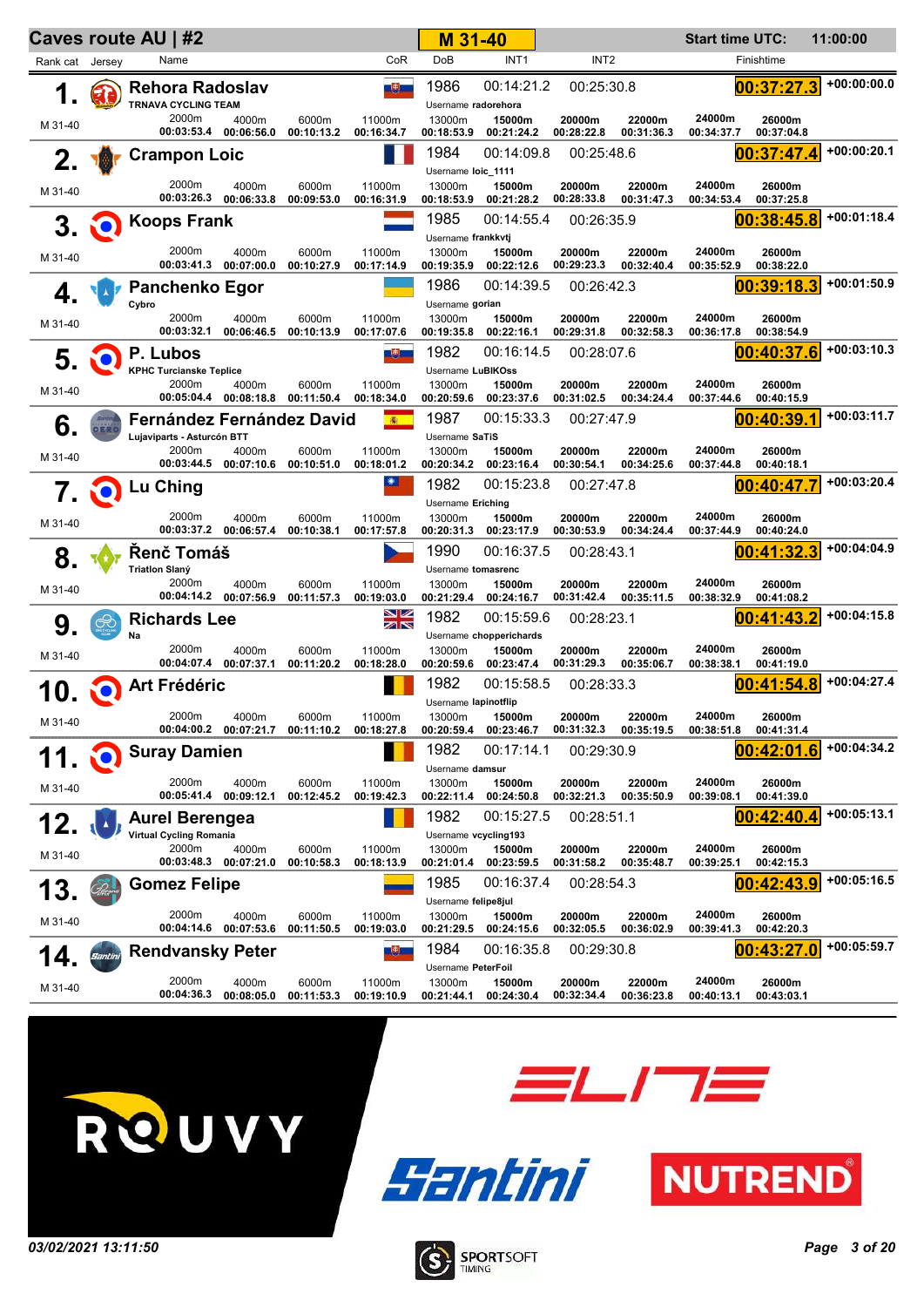|                 |               | Caves route AU   #2                |                                           |                     |                         | M 31-40                                 |                                      |                          |                      | <b>Start time UTC:</b> |                          | 11:00:00      |
|-----------------|---------------|------------------------------------|-------------------------------------------|---------------------|-------------------------|-----------------------------------------|--------------------------------------|--------------------------|----------------------|------------------------|--------------------------|---------------|
| Rank cat Jersey |               | Name                               |                                           |                     | CoR                     | <b>DoB</b>                              | INT <sub>1</sub>                     | INT <sub>2</sub>         |                      |                        | Finishtime               |               |
| 15.             | $\circledast$ | <b>Kienzle Matthias</b>            |                                           |                     |                         | 1981<br>Username M.Kienzle              | 00:17:22.1                           | 00:30:14.8               |                      |                        | 00:44:23.9               | $+00:06:56.5$ |
| M 31-40         |               | 2000m                              | 4000m<br>00:04:23.5 00:08:01.0            | 6000m<br>00:12:31.4 | 11000m<br>00:19:50.2    | 13000m<br>00:22:18.6                    | 15000m<br>00:25:12.7                 | 20000m<br>00:33:22.5     | 22000m<br>00:37:28.9 | 24000m<br>00:41:12.3   | 26000m<br>00:43:56.5     |               |
| <b>16 Q</b>     |               | <b>Ramsden Ben</b>                 |                                           |                     | 8Ø<br>ZN                | 1985                                    | 00:18:23.3                           | 00:31:11.7               |                      |                        | 00:44:29.9               | +00:07:02.5   |
|                 |               | 2000m                              | 4000m                                     | 6000m               | 11000m                  | Username yobejammin<br>13000m           | 15000m                               | 20000m                   | 22000m               | 24000m                 | 26000m                   |               |
| M 31-40         |               | 00:05:58.4                         | 00:09:39.1                                | 00:13:36.6          | 00:20:58.2              | 00:23:32.7                              | 00:26:23.9                           | 00:34:08.5               | 00:37:50.7           | 00:41:24.2             | 00:44:08.6               |               |
| 17.             |               | -MITTAINE MISSET -Alexandre        |                                           |                     |                         | 1986<br>Username misset                 | 00:16:19.1                           | 00:30:10.5               |                      |                        | 00:44:34.2               | +00:07:06.8   |
| M 31-40         |               | 2000m                              | 4000m<br>00:04:02.5 00:07:29.5            | 6000m<br>00:11:20.0 | 11000m<br>00:18:57.9    | 13000m<br>00:21:42.2                    | 15000m<br>00:24:49.6                 | 20000m<br>00:33:31.4     | 22000m<br>00:37:24.0 | 24000m<br>00:41:10.0   | 26000m<br>00:44:05.4     |               |
| 18.             | <b>io</b>     | <b>Lukita Christopher</b>          |                                           |                     |                         | 1990                                    | 00:17:05.6                           | 00:31:09.6               |                      |                        | 00:45:52.3               | +00:08:25.0   |
|                 |               | 2000m                              | 4000m                                     | 6000m               | 11000m                  | Username C.Lukita<br>13000m             | 15000m                               | 20000m                   | 22000m               | 24000m                 | 26000m                   |               |
| M 31-40         |               | 00:04:03.1                         | 00:07:49.9                                | 00:11:59.2          | 00:19:50.3              | 00:22:34.4                              | 00:25:41.5                           | 00:34:29.5               | 00:38:45.7           | 00:42:35.1             | 00:45:27.3               |               |
| 19.             |               | <b>Mendez Juan Pablo</b>           |                                           |                     |                         | 1986                                    | 00:17:12.8                           | 00:31:00.9               |                      |                        | 00:46:01.4               | +00:08:34.0   |
| M 31-40         |               | 2000m                              | 4000m                                     | 6000m               | 11000m                  | 13000m                                  | Username Juanchomendieta<br>15000m   | 20000m                   | 22000m               | 24000m                 | 26000m                   |               |
|                 |               | <b>Echeverry Edward</b>            | 00:04:22.7 00:08:15.1                     | 00:12:18.3          | 00:19:51.2              | 00:22:32.3<br>1984                      | 00:25:34.5<br>00:17:38.4             | 00:34:21.4<br>00:31:10.6 | 00:38:44.8           | 00:42:46.4             | 00:45:38.7<br>00:46:08.0 | +00:08:40.7   |
| 20.             |               |                                    |                                           |                     |                         |                                         | Username Edward_Aparicio1984         |                          |                      |                        |                          |               |
| M 31-40         |               | 2000m                              | 4000m<br>00:04:36.5 00:08:25.7            | 6000m<br>00:12:34.1 | 11000m<br>00:20:18.2    | 13000m<br>00:22:59.4                    | 15000m<br>00:26:00.0                 | 20000m<br>00:34:24.8     | 22000m<br>00:38:38.1 | 24000m<br>00:42:42.5   | 26000m<br>00:45:38.7     |               |
| 21.             | ÑO            | <b>Munhoz Tulio</b>                |                                           |                     | $\bullet$               | 1981                                    | 00:18:17.1                           | 00:31:53.1               |                      |                        | 00:46:29.0               | +00:09:01.7   |
| M 31-40         |               | 2000m                              | 4000m                                     | 6000m               | 11000m                  | Username tuliojm<br>13000m              | 15000m                               | 20000m                   | 22000m               | 24000m                 | 26000m                   |               |
|                 |               | 00:04:57.7                         | 00:08:57.8                                | 00:13:20.7          | 00:20:56.5              | 00:23:35.6                              | 00:26:34.9                           | 00:35:13.5               | 00:39:25.1           | 00:43:11.1             | 00:46:03.8               | +00:10:08.6   |
| 22.             |               | <b>Frankcombe Kim</b>              |                                           |                     | $\overline{\mathbf{r}}$ | 1986                                    | 00:18:42.2<br>Username kimfrankcombe | 00:31:58.5               |                      |                        | 00:47:35.9               |               |
| M 31-40         |               | 2000m                              | 4000m<br>00:05:05.5 00:09:21.8            | 6000m<br>00:13:38.2 | 11000m<br>00:21:22.4    | 13000m<br>00:24:09.3                    | 15000m<br>00:27:05.9                 | 20000m<br>00:35:26.8     | 22000m<br>00:40:06.1 | 24000m<br>00:44:17.4   | 26000m<br>00:47:13.7     |               |
| 23.             |               | Hartman Ryan                       |                                           |                     |                         | 1985                                    | 00:19:29.1                           | 00:33:32.4               |                      |                        | 00:48:11.1               | +00:10:43.8   |
| M 31-40         |               | 2000m                              | 4000m                                     | 6000m               | 11000m                  | Username rhartman19<br>13000m           | 15000m                               | 20000m                   | 22000m               | 24000m                 | 26000m                   |               |
|                 |               | <b>Ryzhov Viktor</b>               | 00:05:20.3 00:09:31.1                     | 00:14:12.4          | 00:22:06.2              | 00:24:46.5<br>1984                      | 00:28:05.9<br>00:20:00.8             | 00:36:46.9<br>00:33:49.5 | 00:41:10.1           | 00:45:07.3             | 00:47:46.9<br>00:48:24.5 | $+00:10:57.1$ |
| 24.             |               | AgroBl.info                        |                                           |                     |                         | Username rips                           |                                      |                          |                      |                        |                          |               |
| M 31-40         |               | 2000m                              | 4000m<br>00:05:17.8 00:09:51.9 00:14:28.4 | 6000m               | 11000m<br>00:22:41.5    | 13000m<br>00:25:23.5                    | 15000m<br>00:28:32.9                 | 20000m<br>00:37:10.8     | 22000m<br>00:41:19.1 | 24000m<br>00:45:08.4   | 26000m<br>00:47:54.5     |               |
| 25.             |               | djesouhesmes Jeremy<br>None        |                                           |                     |                         | 1984                                    | 00:18:30.5<br>Username djesouhesmes  | 00:32:52.8               |                      |                        | 00:48:30.5               | +00:11:03.1   |
| M 31-40         |               | 2000m<br>00:05:05.6                | 4000m<br>00:09:00.9                       | 6000m<br>00:13:23.2 | 11000m<br>00:21:14.4    | 13000m<br>00:24:09.7                    | 15000m<br>00:27:20.8                 | 20000m<br>00:36:20.5     | 22000m<br>00:40:47.3 | 24000m<br>00:44:56.4   | 26000m<br>00:48:04.5     |               |
| 26.             |               | <b>Howell Ashley</b>               |                                           |                     | 8Ø<br>ZN                | 1985                                    | 00:20:16.6                           | 00:34:30.8               |                      |                        | 00:48:53.3               | +00:11:26.0   |
|                 |               | <b>City Of Lancaster Triathlon</b> |                                           |                     |                         |                                         | Username ashleyhowell                |                          |                      |                        |                          |               |
| M 31-40         |               | 2000m<br>00:05:50.6                | 4000m<br>00:10:26.1                       | 6000m<br>00:14:58.6 | 11000m<br>00:23:04.6    | 13000m<br>00:25:55.6                    | 15000m<br>00:29:06.9                 | 20000m<br>00:37:43.7     | 22000m<br>00:41:48.4 | 24000m<br>00:45:41.6   | 26000m<br>00:48:27.0     |               |
| 27.             |               | <b>Wunjie Pan</b>                  |                                           |                     | ☀                       | 1981<br>Username wunjie                 | 00:18:28.4                           | 00:33:19.2               |                      |                        | 00:49:06.4               | +00:11:39.0   |
| M 31-40         |               | 2000m<br>00:04:42.9                | 4000m<br>00:08:39.6                       | 6000m<br>00:12:59.0 | 11000m<br>00:21:22.0    | 13000m<br>00:24:20.1                    | 15000m<br>00:27:43.5                 | 20000m<br>00:36:49.5     | 22000m<br>00:41:17.8 | 24000m<br>00:45:27.3   | 26000m<br>00:48:38.1     |               |
| 28.             |               | <b>Hodges Virgil</b>               |                                           |                     |                         | 1981                                    | 00:18:41.5                           | 00:32:50.7               |                      |                        | 00:49:11.2               | +00:11:43.9   |
| M 31-40         |               | 2000m<br>00:04:23.6                | 4000m<br>00:08:41.1                       | 6000m<br>00:13:18.2 | 11000m<br>00:21:23.2    | Username Dreads<br>13000m<br>00:24:08.7 | 15000m<br>00:27:10.7                 | 20000m<br>00:36:20.9     | 22000m<br>00:41:03.2 | 24000m<br>00:45:30.4   | 26000m<br>00:48:43.7     |               |
|                 |               |                                    |                                           |                     |                         |                                         |                                      |                          |                      |                        |                          |               |







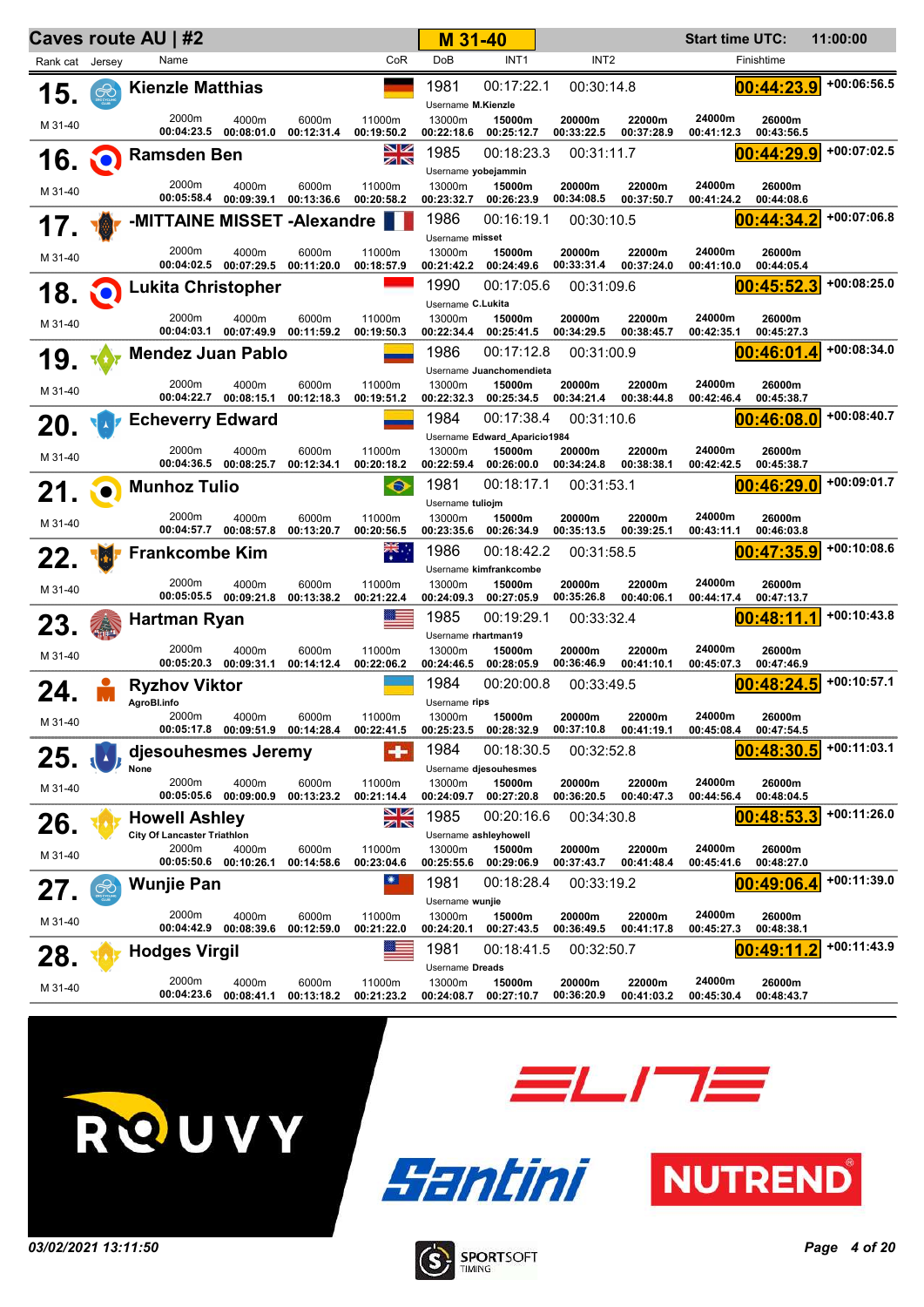|         | Caves route AU   #2<br>Rank cat Jersey |                                               |                     |                     |                      | M 31-40                                   |                        |                      |                      | <b>Start time UTC:</b> |                      | 11:00:00      |
|---------|----------------------------------------|-----------------------------------------------|---------------------|---------------------|----------------------|-------------------------------------------|------------------------|----------------------|----------------------|------------------------|----------------------|---------------|
|         |                                        | Name                                          |                     |                     | CoR                  | DoB                                       | INT <sub>1</sub>       | INT <sub>2</sub>     |                      |                        | Finishtime           |               |
| 29.     |                                        | <b>SA Hydratlantic</b><br><b>Hydratlantic</b> |                     |                     | $\geq$               | 1982<br>Username Hydratlantic             | 00:18:48.1             | 00:33:19.2           |                      |                        | 00:49:28.3           | $+00:12:01.0$ |
| M 31-40 |                                        | 2000m<br>00:04:57.5                           | 4000m<br>00:09:01.6 | 6000m<br>00:13:22.3 | 11000m<br>00:21:33.0 | 13000m<br>00:24:23.5                      | 15000m<br>00:27:42.6   | 20000m<br>00:36:54.7 | 22000m<br>00:41:27.0 | 24000m<br>00:45:45.3   | 26000m<br>00:48:56.7 |               |
| 30.     |                                        | <b>Cárdenas Pinzón Andrés Felip</b>           |                     |                     |                      | 1984                                      | 00:19:41.6             | 00:34:02.7           |                      |                        | 00:50:44.3           | $+00:13:17.0$ |
| M 31-40 |                                        | 2000m<br>00:05:30.7                           | 4000m<br>00:09:51.2 | 6000m<br>00:14:13.7 | 11000m<br>00:22:27.4 | Username andresc2<br>13000m<br>00:25:08.7 | 15000m<br>00:28:17.9   | 20000m<br>00:37:40.0 | 22000m<br>00:42:19.3 | 24000m<br>00:46:57.8   | 26000m<br>00:50:15.9 |               |
| 31.     |                                        | <b>Tocasuckyl Fede</b>                        |                     |                     |                      | 1982                                      | 00:20:02.7             | 00:35:17.7           |                      |                        | 00:51:56.6           | $+00:14:29.2$ |
|         |                                        |                                               |                     |                     |                      | Username tocasuckyl                       |                        |                      |                      |                        |                      |               |
| M 31-40 |                                        | 2000m<br>00:04:57.2                           | 4000m<br>00:09:09.7 | 6000m<br>00:14:08.1 | 11000m<br>00:22:57.4 | 13000m<br>00:25:54.6                      | 15000m<br>00:29:12.7   | 20000m<br>00:38:56.5 | 22000m<br>00:43:48.9 | 24000m<br>00:48:14.6   | 26000m<br>00:51:25.9 |               |
| 32.     |                                        | hermans steven                                |                     |                     |                      | 1981                                      | 00:22:35.3             | 00:36:57.9           |                      |                        | 00:52:38.2           | $+00:15:10.9$ |
|         |                                        |                                               |                     |                     |                      | Username steven81                         |                        |                      |                      |                        |                      |               |
| M 31-40 |                                        | 2000m<br>00:09:00.8                           | 4000m<br>00:13:04.2 | 6000m<br>00:17:21.8 | 11000m<br>00:25:23.5 | 13000m<br>00:28:12.2                      | 15000m<br>00:31:26.2   | 20000m<br>00:40:22.2 | 22000m<br>00:44:49.3 | 24000m<br>00:48:53.1   | 26000m<br>00:52:07.2 |               |
| 33.     |                                        | <b>Seetoh Yi Yu</b>                           |                     |                     |                      | 1981                                      | 00:26:30.0             | 00:43:58.6           |                      |                        | 01:04:42.8           | $+00:27:15.5$ |
|         |                                        |                                               |                     |                     |                      | Username YYSeetoh                         |                        |                      |                      |                        |                      |               |
| M 31-40 |                                        | 2000m<br>00:06:55.4                           | 4000m<br>00:12:39.2 | 6000m<br>00:19:37.0 | 11000m<br>00:29:28.3 | 13000m<br>00:32:22.4                      | 15000m<br>00:36:29.4   | 20000m<br>00:47:56.9 | 22000m<br>00:55:07.2 | 24000m<br>01:00:53.4   | 26000m<br>01:04:13.0 |               |
| 34.     |                                        | Durski Michal                                 |                     |                     |                      | 1985                                      | 00:34:35.4             | 00:48:41.8           |                      |                        | 01:05:17.1           | $+00:27:49.8$ |
|         |                                        | RouvyExplorer.net                             |                     |                     |                      |                                           | Username Michal_Durski |                      |                      |                        |                      |               |
| M 31-40 |                                        | 2000m<br>00:18:02.1                           | 4000m<br>00:24:25.4 | 6000m<br>00:29:12.1 | 11000m<br>00:37:21.0 | 13000m<br>00:40:06.9                      | 15000m<br>00:43:15.2   | 20000m<br>00:52:49.1 | 22000m<br>00:56:49.2 | 24000m<br>01:00:53.3   | 26000m<br>01:04:48.3 |               |
|         |                                        | <b>Martins Marco</b>                          |                     |                     | 传                    | 1983                                      |                        |                      |                      |                        | <b>DNF</b>           |               |
|         |                                        | H2 Bike/Trek/Bontrager                        |                     |                     |                      |                                           | Username marcomartins  |                      |                      |                        |                      |               |
| M 31-40 |                                        | 2000m                                         | 4000m               | 6000m               | 11000m               | 13000m                                    | 15000m                 | 20000m               | 22000m               | 24000m                 | 26000m               |               |

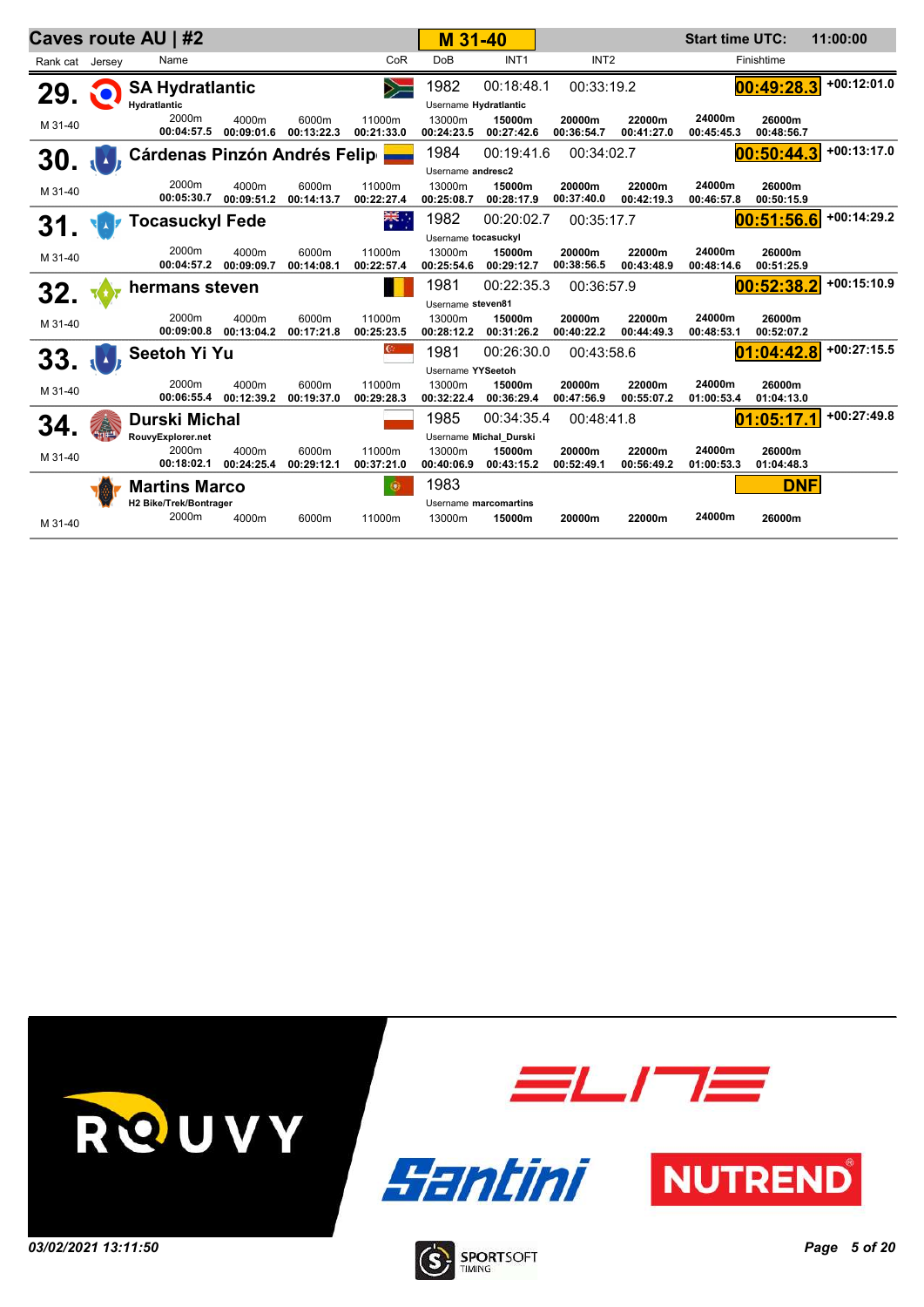|                 |                | Caves route AU   #2                            |                                |                     |                      | M 41-50                                       |                                                       |                      |                      | <b>Start time UTC:</b> |                      | 11:00:00      |
|-----------------|----------------|------------------------------------------------|--------------------------------|---------------------|----------------------|-----------------------------------------------|-------------------------------------------------------|----------------------|----------------------|------------------------|----------------------|---------------|
| Rank cat Jersey |                | Name                                           |                                |                     | CoR                  | <b>DoB</b>                                    | INT <sub>1</sub>                                      | INT <sub>2</sub>     |                      |                        | Finishtime           |               |
| 1.              | <b>Bantini</b> | <b>Cox Martin</b>                              |                                |                     | NZ<br>ZN             | 1973<br>Username johnthomas                   | 00:14:13.5                                            | 00:25:30.8           |                      |                        | 00:37:47.7           | +00:00:00.0   |
| M 41-50         |                | 2000m<br>00:03:28.3                            | 4000m<br>00:06:40.7            | 6000m<br>00:10:07.1 | 11000m<br>00:16:35.0 | 13000m<br>00:18:53.9                          | 15000m<br>00:21:24.5                                  | 20000m<br>00:28:22.1 | 22000m<br>00:31:38.1 | 24000m<br>00:34:52.6   | 26000m<br>00:37:25.7 |               |
| 2.              |                | den Ouden DJ                                   |                                |                     |                      | 1975<br>Username dj93690814                   | 00:14:14.0                                            | 00:25:42.3           |                      |                        | 00:37:50.5           | $+00:00:02.7$ |
| M 41-50         |                | 2000m<br>00:03:32.6                            | 4000m<br>00:06:41.0            | 6000m<br>00:10:06.4 | 11000m<br>00:16:35.2 | 13000m<br>00:18:53.3                          | 15000m<br>00:21:25.7                                  | 20000m<br>00:28:23.3 | 22000m<br>00:31:44.5 | 24000m<br>00:35:00.2   | 26000m<br>00:37:28.2 |               |
| 3.              |                | <b>Valeev Maxim</b>                            |                                |                     |                      | 1977                                          | 00:14:20.2                                            | 00:25:44.0           |                      |                        | 00:38:14.5           | $+00:00:26.7$ |
| M 41-50         |                | <b>Ushakov Rowing</b><br>2000m<br>00:03:29.2   | 4000m<br>00:06:40.8            | 6000m<br>00:10:06.1 | 11000m<br>00:16:35.7 | Username MaxV<br>13000m<br>00:18:54.1         | 15000m<br>00:21:25.4                                  | 20000m<br>00:28:31.8 | 22000m<br>00:31:57.3 | 24000m<br>00:35:16.3   | 26000m<br>00:37:51.8 |               |
| 4.              |                | <b>Lenz Oliver</b>                             |                                |                     |                      | 1971                                          | 00:15:00.0                                            | 00:26:56.7           |                      |                        | 00:39:26.2           | $+00:01:38.4$ |
| M 41-50         |                | <b>RSG</b><br>2000m<br>00:04:02.4              | 4000m<br>00:07:21.7            | 6000m<br>00:10:44.3 | 11000m<br>00:17:19.7 | Username oli007<br>13000m<br>00:19:47.2       | 15000m<br>00:22:29.5                                  | 20000m<br>00:29:50.0 | 22000m<br>00:33:12.2 | 24000m<br>00:36:22.8   | 26000m<br>00:39:03.7 |               |
| 5.              | $\bigotimes$   | <b>Evans David</b>                             |                                |                     | NK<br>M              | 1975                                          | 00:14:55.5                                            | 00:27:04.0           |                      |                        | 00:39:43.5           | $+00:01:55.7$ |
| M 41-50         |                | 2000m<br>00:03:33.5                            | 4000m<br>00:06:49.5            | 6000m<br>00:10:27.0 | 11000m<br>00:17:15.8 | Username carlton24<br>13000m<br>00:19:46.0    | 15000m<br>00:22:29.2                                  | 20000m<br>00:29:54.1 | 22000m<br>00:33:25.2 | 24000m<br>00:36:46.9   | 26000m<br>00:39:22.7 |               |
| 6.              |                | <b>Mounsey Marc</b><br>Team CLS                |                                |                     | NK<br>NK             | 1971<br>Username MarkoCLS                     | 00:15:00.8                                            | 00:26:53.8           |                      |                        | 00:39:46.3           | $+00:01:58.5$ |
| M 41-50         |                | 2000m<br>00:03:48.5                            | 4000m<br>00:07:03.7            | 6000m<br>00:10:36.1 | 11000m<br>00:17:19.7 | 13000m<br>00:19:47.0                          | 15000m<br>00:22:28.2                                  | 20000m<br>00:29:54.3 | 22000m<br>00:33:26.6 | 24000m<br>00:36:47.6   | 26000m<br>00:39:24.0 |               |
| 7.              | NO)            | <b>Sankauskas Dovydas</b>                      |                                |                     |                      | 1978                                          | 00:15:00.0                                            | 00:26:53.1           |                      |                        | 00:39:46.4           | $+00:01:58.6$ |
| M 41-50         |                | <b>Vilnius</b><br>2000m<br>00:03:50.6          | 4000m<br>00:07:05.8            | 6000m<br>00:10:38.1 | 11000m<br>00:17:19.1 | 13000m<br>00:19:47.1                          | Username Dovydas_Vilnius<br>15000m<br>00:22:29.3      | 20000m<br>00:29:55.1 | 22000m<br>00:33:27.3 | 24000m<br>00:36:47.9   | 26000m<br>00:39:23.9 |               |
| 8.              |                | <b>Rizzi Daniele</b>                           |                                |                     |                      | 1978                                          | 00:15:32.1                                            | 00:27:58.9           |                      |                        | 00:40:38.9           | $+00:02:51.1$ |
| M 41-50         |                | <b>AS Boario</b><br>2000m                      | 4000m<br>00:03:47.5 00:07:14.5 | 6000m<br>00:10:58.1 | 11000m<br>00:18:01.9 | Username danielerizzi<br>13000m<br>00:20:34.1 | 15000m<br>00:23:15.7                                  | 20000m<br>00:30:54.1 | 22000m<br>00:34:25.3 | 24000m<br>00:37:43.8   | 26000m<br>00:40:18.0 |               |
| 9.              |                | <b>Taylor Andrew</b>                           |                                |                     | NZ<br>ZN             | 1975                                          | 00:15:36.8                                            | 00:27:47.4           |                      |                        | 00:41:10.9           | $+00:03:23.1$ |
| M 41-50         |                | <b>B-Team</b><br>2000m                         | 4000m<br>00:03:50.5 00:07:13.6 | 6000m<br>00:10:57.1 | 11000m<br>00:18:05.0 | Username pain2gain<br>13000m                  | 15000m<br>00:20:33.4 00:23:20.3                       | 20000m<br>00:30:55.2 | 22000m<br>00:34:40.7 | 24000m<br>00:38:07.9   | 26000m<br>00:40:47.2 |               |
|                 |                | <b>Stückler Oliver</b>                         |                                |                     |                      | 1976                                          | 00:15:32.3                                            | 00:27:47.7           |                      |                        | 00:41:11.3           | $+00:03:23.5$ |
| M 41-50         |                | Arbö Sparkasse Neunkirchen<br>2000m            | 4000m<br>00:03:37.5 00:07:04.9 | 6000m<br>00:10:49.9 | 11000m<br>00:18:01.1 | Username oliverst<br>13000m<br>00:20:34.1     | 15000m<br>00:23:18.6                                  | 20000m<br>00:30:55.3 | 22000m<br>00:34:37.5 | 24000m<br>00:38:02.8   | 26000m<br>00:40:48.0 |               |
|                 |                | <b>Battilana santiago</b><br>CT4S              |                                |                     |                      | 1973<br>Username santibatti73                 | 00:16:00.0                                            | 00:28:33.9           |                      |                        | 00:41:52.9           | +00:04:05.1   |
| M 41-50         |                | 2000m<br>00:03:59.1                            | 4000m<br>00:07:34.7            | 6000m<br>00:11:19.1 | 11000m<br>00:18:27.7 | 13000m<br>00:21:00.3                          | 15000m<br>00:23:47.6                                  | 20000m<br>00:31:36.2 | 22000m<br>00:35:20.2 | 24000m<br>00:38:50.8   | 26000m<br>00:41:30.9 |               |
| 12.             | CERO           | <b>Mateman André</b>                           |                                |                     |                      | 1976<br>Username trapastonny                  | 00:16:05.2                                            | 00:28:45.4           |                      |                        | 00:41:54.2           | +00:04:06.4   |
| M 41-50         |                | 2000m<br>00:04:09.6                            | 4000m<br>00:07:39.8            | 6000m<br>00:11:24.4 | 11000m<br>00:18:32.2 | 13000m<br>00:21:02.3                          | 15000m<br>00:23:50.5                                  | 20000m<br>00:31:44.2 | 22000m<br>00:35:25.5 | 24000m<br>00:38:53.9   | 26000m<br>00:41:31.0 |               |
| 13.             |                | <b>Vermot-Desroches hervé</b>                  |                                |                     |                      | 1972                                          | 00:16:08.6                                            | 00:28:41.5           |                      |                        | 00:41:56.3           | +00:04:08.5   |
| M 41-50         |                | 2000m<br>00:04:21.5                            | 4000m<br>00:07:50.1            | 6000m<br>00:11:35.3 | 11000m<br>00:18:45.1 | 13000m<br>00:21:17.6                          | Username hervevermotdesroches<br>15000m<br>00:23:59.6 | 20000m<br>00:31:42.5 | 22000m<br>00:35:18.8 | 24000m<br>00:38:53.2   | 26000m<br>00:41:34.4 |               |
| 14              |                | <b>Sporis Augustin</b>                         |                                |                     |                      | 1974                                          | 00:16:05.2                                            | 00:28:23.2           |                      |                        | 00:42:00.0           | +00:04:12.2   |
| M 41-50         |                | Virtual Cycling Romania<br>2000m<br>00:04:14.6 | 4000m<br>00:07:47.6            | 6000m<br>00:11:29.2 | 11000m<br>00:18:32.1 | Username vcycling198<br>13000m<br>00:21:02.3  | 15000m<br>00:23:47.7                                  | 20000m<br>00:31:30.3 | 22000m<br>00:35:14.4 | 24000m<br>00:38:50.7   | 26000m<br>00:41:34.1 |               |







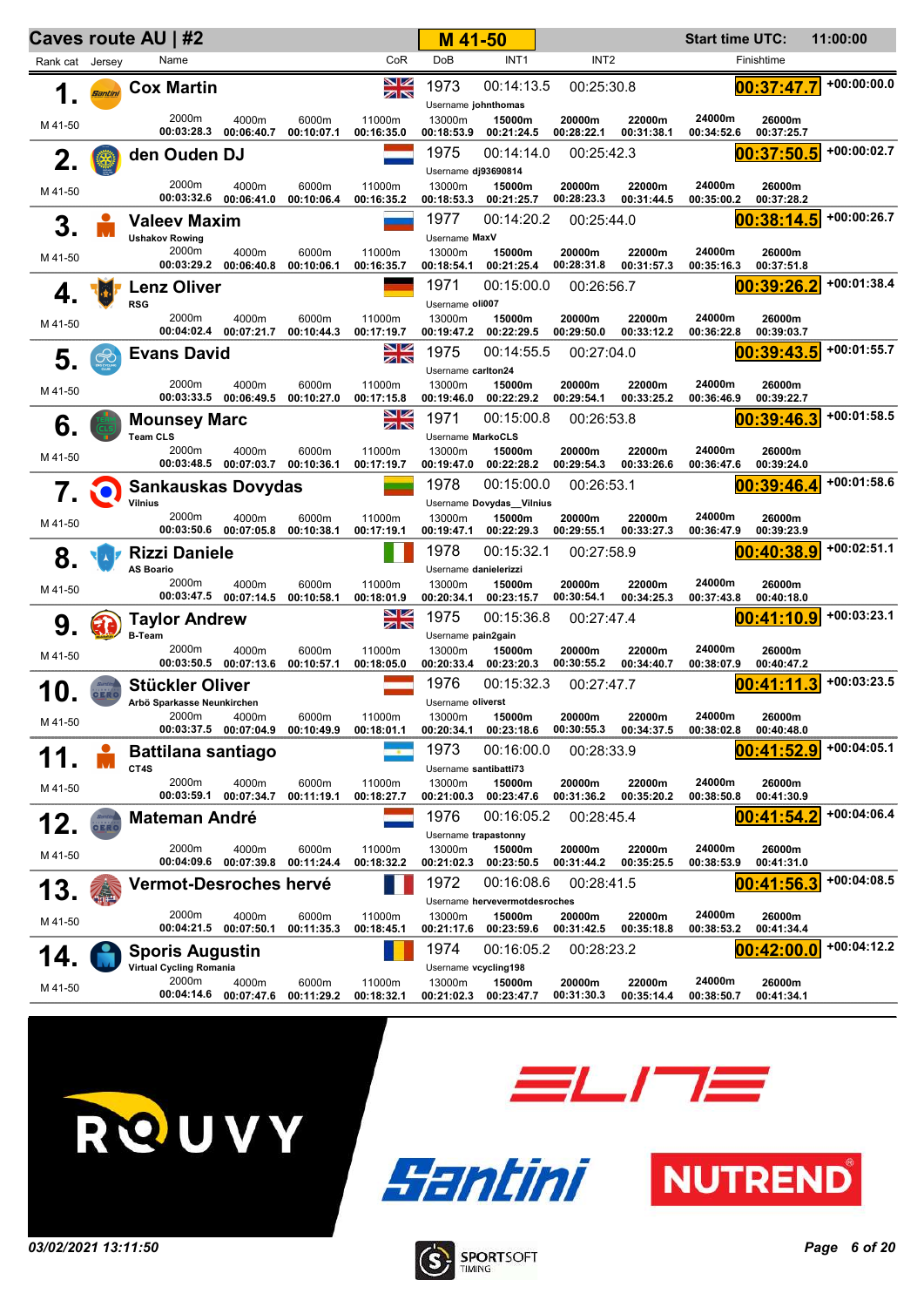|                 |                | Caves route AU   #2                              |                                |                     |                      | M 41-50                                     |                                                  |                      |                      | <b>Start time UTC:</b> |                      | 11:00:00      |
|-----------------|----------------|--------------------------------------------------|--------------------------------|---------------------|----------------------|---------------------------------------------|--------------------------------------------------|----------------------|----------------------|------------------------|----------------------|---------------|
| Rank cat Jersey |                | Name                                             |                                |                     | CoR                  | DoB                                         | INT <sub>1</sub>                                 | INT <sub>2</sub>     |                      |                        | Finishtime           |               |
| 15.             |                | <b>MOREL BIRON RAPHAEL</b>                       |                                |                     |                      | 1974<br>Username Raphghost                  | 00:15:42.5                                       | 00:28:18.2           |                      |                        | 00:42:01.9           | $+00:04:14.1$ |
| M 41-50         |                | 2000m                                            | 4000m<br>00:03:41.6 00:07:12.9 | 6000m<br>00:11:05.0 | 11000m<br>00:18:12.8 | 13000m<br>00:20:45.3                        | 15000m<br>00:23:30.7                             | 20000m<br>00:31:29.5 | 22000m<br>00:35:11.5 | 24000m<br>00:38:57.0   | 26000m<br>00:41:39.2 |               |
| <b>16. O</b>    |                | <b>Meier Alexander</b>                           |                                |                     |                      | 1979<br>Username ambiker                    | 00:16:25.6                                       | 00:28:43.9           |                      |                        | 00:42:05.6           | +00:04:17.8   |
| M 41-50         |                | 2000m                                            | 4000m                          | 6000m               | 11000m               | 13000m                                      | 15000m                                           | 20000m               | 22000m               | 24000m                 | 26000m               |               |
|                 |                |                                                  | 00:04:11.3 00:07:46.8          | 00:11:40.4          | 00:18:51.0           | 00:21:17.4                                  | 00:24:01.4                                       | 00:31:51.4           | 00:35:37.5           | 00:39:09.1             | 00:41:42.3           | +00:04:17.9   |
| 17.             |                | <b>Konrad Matthias</b><br><b>RSC Friesenheim</b> |                                |                     |                      | 1971<br>Username kendomatt                  | 00:16:40.0                                       | 00:29:18.2           |                      |                        | 00:42:05.7           |               |
| M 41-50         |                | 2000m                                            | 4000m<br>00:04:09.4 00:08:03.0 | 6000m<br>00:11:51.0 | 11000m<br>00:19:20.1 | 13000m<br>00:21:55.5                        | 15000m<br>00:24:45.6                             | 20000m<br>00:32:22.4 | 22000m<br>00:35:51.8 | 24000m<br>00:39:08.9   | 26000m<br>00:41:42.0 |               |
| 18.             |                | <b>Bruce Michael</b>                             |                                |                     | an an a              | 1974                                        | 00:14:48.4                                       | 00:28:28.6           |                      |                        | 00:42:14.0           | +00:04:26.2   |
| M 41-50         |                | 2000m<br>00:03:24.4                              | 4000m<br>00:06:47.9            | 6000m<br>00:10:14.2 | 11000m<br>00:17:34.0 | 13000m<br>00:20:29.3                        | Username Bruceorlando<br>15000m<br>00:23:20.3    | 20000m<br>00:31:37.1 | 22000m<br>00:35:30.4 | 24000m<br>00:39:02.1   | 26000m<br>00:41:49.0 |               |
| 19              | $\circledcirc$ | <b>Tabuyo Jesus</b><br><b>OnceOnce</b>           |                                |                     | 衞                    | 1973                                        | 00:15:45.8                                       | 00:28:33.4           |                      |                        | 00:42:14.6           | +00:04:26.8   |
| M 41-50         |                | 2000m<br>00:03:54.2                              | 4000m<br>00:07:21.5            | 6000m<br>00:11:04.2 | 11000m<br>00:18:15.2 | Username tabuyo<br>13000m<br>00:20:46.3     | 15000m<br>00:23:47.7                             | 20000m<br>00:31:36.2 | 22000m<br>00:35:24.1 | 24000m<br>00:38:57.1   | 26000m<br>00:41:49.2 |               |
| 20.             |                | Swiderski Grzegorz                               |                                |                     |                      | 1971<br>Username gas01                      | 00:16:00.4                                       | 00:28:55.0           |                      |                        | 00:42:44.5           | +00:04:56.7   |
| M 41-50         |                | 2000m<br>00:04:09.3                              | 4000m<br>00:07:34.6            | 6000m<br>00:11:20.3 | 11000m<br>00:18:37.1 | 13000m<br>00:21:15.3                        | 15000m<br>00:24:14.7                             | 20000m<br>00:32:06.4 | 22000m<br>00:35:51.8 | 24000m<br>00:39:27.2   | 26000m<br>00:42:20.2 |               |
| 21.             |                | <b>Gomes Rafael</b>                              |                                |                     | 靊                    | 1976                                        | 00:16:15.9                                       | 00:29:09.8           |                      |                        | 00:42:57.3           | +00:05:09.6   |
|                 |                | Clube de triatlo de Viseu<br>2000m               | 4000m                          | 6000m               | 11000m               | Username rafaelgomes<br>13000m              | 15000m                                           | 20000m               | 22000m               | 24000m                 | 26000m               |               |
| M 41-50         |                |                                                  | 00:04:07.6 00:07:43.9          | 00:11:36.4          | 00:18:46.3           | 00:21:17.3                                  | 00:24:09.5                                       | 00:32:14.1           | 00:36:08.6           | 00:39:49.1             | 00:42:33.4           |               |
| 22.             |                | Jackson Paul                                     |                                |                     | N                    | 1976                                        | 00:16:37.7                                       | 00:29:20.1           |                      |                        | 00:42:57.5           | +00:05:09.7   |
| M 41-50         |                | 2000m                                            | 4000m<br>00:04:25.7 00:08:04.8 | 6000m<br>00:11:56.1 | 11000m<br>00:19:11.2 | 13000m<br>00:21:44.5                        | Username paulalexjackson<br>15000m<br>00:24:33.4 | 20000m<br>00:32:30.4 | 22000m<br>00:36:17.9 | 24000m<br>00:39:51.2   | 26000m<br>00:42:33.3 |               |
| $23.$ $\odot$   |                | <b>Branting Ronnie</b>                           |                                |                     |                      | 1971                                        | 00:17:01.8                                       | 00:29:45.3           |                      |                        | 00:43:06.4           | +00:05:18.6   |
|                 |                | 2000m                                            | 4000m                          | 6000m               | 11000m               | Username lakrisal71<br>13000m               | 15000m                                           | 20000m               | 22000m               | 24000m                 | 26000m               |               |
| M 41-50         |                |                                                  | 00:04:36.4 00:08:23.7          | 00:12:12.5          | 00:19:33.9           | 00:22:08.3                                  | 00:24:51.7                                       | 00:32:47.5           | 00:36:25.8           | 00:39:56.9             | 00:42:43.4           |               |
| 24.             |                | Laflamme Joel<br>CCD                             |                                |                     | ŀý                   | 1979                                        | 00:16:25.8<br>Username Joel_Laflamme             | 00:29:18.5           |                      |                        | 00:43:07.6           | +00:05:19.9   |
| M 41-50         |                | 2000m                                            | 4000m<br>00:04:04.6 00:07:40.7 | 6000m<br>00:11:39.5 | 11000m<br>00:18:51.2 | 13000m<br>00:21:17.6                        | 15000m<br>00:24:14.9                             | 20000m<br>00:32:22.5 | 22000m<br>00:36:16.0 | 24000m<br>00:39:57.2   | 26000m<br>00:42:42.7 |               |
| 25.             | Santini        | <b>McQuarrie Stuart</b>                          |                                |                     |                      | 1977                                        | 00:17:06.1                                       | 00:29:52.1           |                      |                        | 00:43:42             | +00:05:54.9   |
| M 41-50         |                | 2000m                                            | 4000m<br>00:04:03.3 00:07:51.8 | 6000m<br>00:12:11.4 | 11000m<br>00:19:38.3 | Username SMcQuarrie<br>13000m<br>00:22:11.5 | 15000m<br>00:24:58.5                             | 20000m<br>00:33:07.5 | 22000m<br>00:36:50.0 | 24000m<br>00:40:32.2   | 26000m<br>00:43:18.3 |               |
| 26.             |                | Odwaga Bartłomiej                                |                                |                     |                      | 1978                                        | 00:16:42.8                                       | 00:29:51.4           |                      |                        | 00:43:46.8           | $+00:05:59.0$ |
|                 |                | <b>RouvyPL</b><br>2000m                          | 4000m                          | 6000m               | 11000m               | Username Medzamir<br>13000m                 | 15000m                                           | 20000m               | 22000m               | 24000m                 | 26000m               |               |
| M 41-50         |                | 00:04:11.6                                       | 00:07:46.1                     | 00:11:49.5          | 00:19:18.0           | 00:21:55.3                                  | 00:24:52.7                                       | 00:33:05.6           | 00:37:01.8           | 00:40:38.0             | 00:43:23.3           |               |
| 27.             |                | <b>Fu Cheng Hsiao</b>                            |                                |                     |                      | 1974                                        | 00:16:26.0                                       | 00:29:48.9           |                      |                        | 00:44:04.1           | +00:06:16.3   |
| M 41-50         |                | 2000m<br>00:03:52.3                              | 4000m<br>00:07:31.0            | 6000m<br>00:11:21.0 | 11000m<br>00:19:03.0 | Username fc.hsiao21<br>13000m<br>00:21:47.2 | 15000m<br>00:24:48.7                             | 20000m<br>00:33:07.4 | 22000m<br>00:36:58.7 | 24000m<br>00:40:39.9   | 26000m<br>00:43:37.4 |               |
| 28.             |                | <b>Moravec Ondra</b>                             |                                |                     |                      | 1979                                        | 00:17:21.0                                       | 00:30:08.9           |                      |                        | 00:44:09.0           | +00:06:21.3   |
| M 41-50         |                | 2000m<br>00:04:54.3                              | 4000m<br>00:08:32.7            | 6000m<br>00:12:37.1 | 11000m<br>00:19:49.3 | Username ondrasko<br>13000m<br>00:22:18.5   | 15000m<br>00:25:08.7                             | 20000m<br>00:33:06.5 | 22000m<br>00:37:06.7 | 24000m<br>00:40:59.2   | 26000m<br>00:43:43.1 |               |







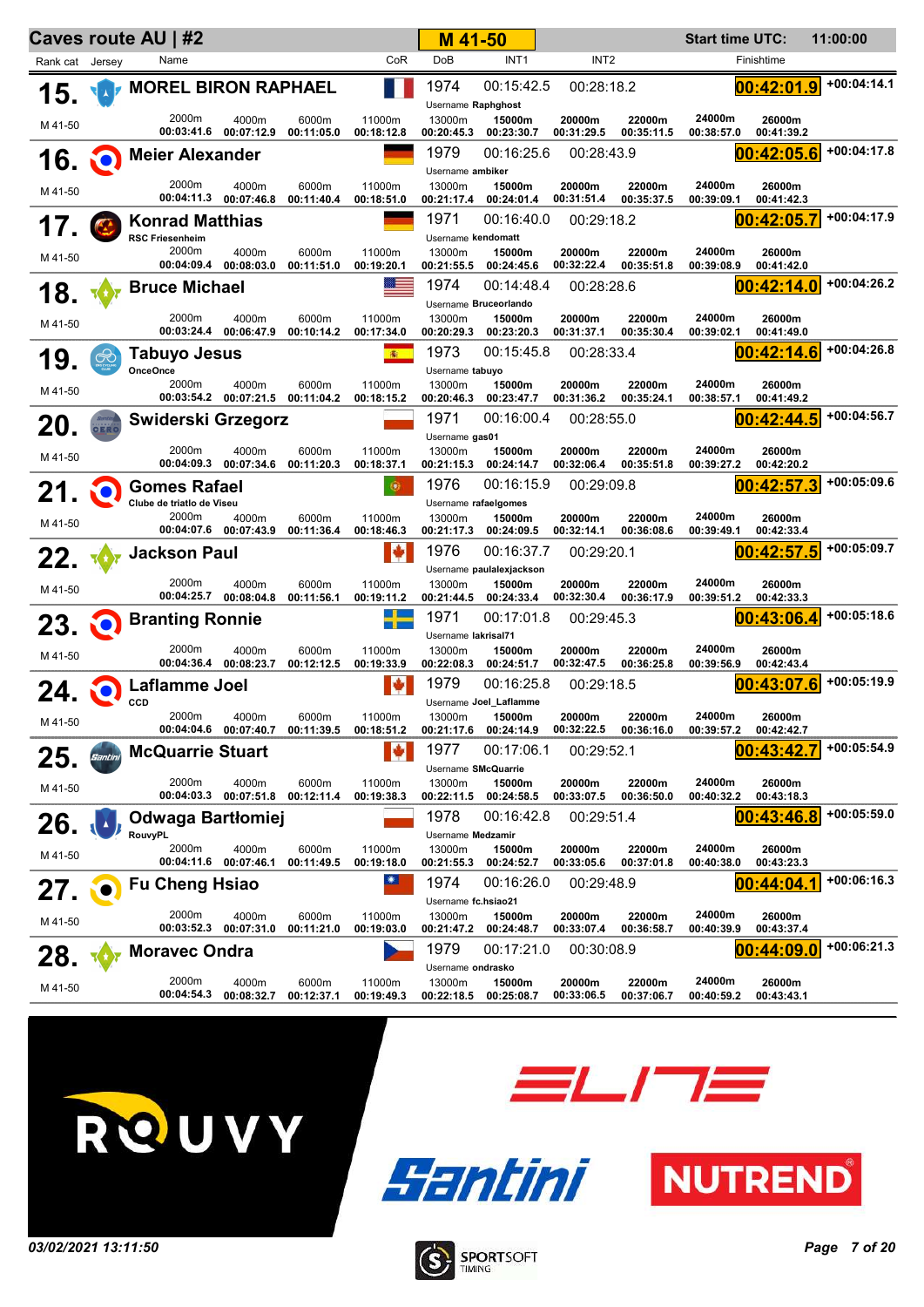|                 |         | Caves route AU   #2                   |                                |                     |                      | M 41-50                                   |                                                |                      |                      | <b>Start time UTC:</b> |                      | 11:00:00      |
|-----------------|---------|---------------------------------------|--------------------------------|---------------------|----------------------|-------------------------------------------|------------------------------------------------|----------------------|----------------------|------------------------|----------------------|---------------|
| Rank cat Jersey |         | Name                                  |                                |                     | CoR                  | DoB                                       | INT <sub>1</sub>                               | INT <sub>2</sub>     |                      |                        | Finishtime           |               |
| 29.             |         | <b>Salzmann Dominic</b>               |                                |                     | $\bullet$            | 1980<br>Username salzd17                  | 00:17:44.8                                     | 00:30:21.2           |                      |                        | 00:44:23.3           | $+00:06:35.5$ |
| M 41-50         |         | 2000m                                 | 4000m<br>00:05:06.6 00:08:50.8 | 6000m<br>00:12:49.5 | 11000m<br>00:20:11.4 | 13000m<br>00:22:40.6                      | 15000m<br>00:25:31.8                           | 20000m<br>00:33:33.3 | 22000m<br>00:37:29.6 | 24000m<br>00:41:08.1   | 26000m<br>00:43:57.5 |               |
| 30.             |         | .\s/. Hernández García Luís B.        |                                |                     | (南)                  | 1971                                      | 00:17:11.8                                     | 00:30:41.1           |                      |                        | 00:44:48.6           | +00:07:00.8   |
|                 |         | 2000m                                 | 4000m                          | 6000m               | 11000m               | 13000m                                    | Username Ibhernandezg<br>15000m                | 20000m               | 22000m               | 24000m                 | 26000m               |               |
| M 41-50         |         | 00:04:15.5                            | 00:08:07.0                     | 00:12:18.0          | 00:19:47.1           | 00:22:25.1                                | 00:25:30.6                                     | 00:33:47.2           | 00:37:45.9           | 00:41:31.2             | 00:44:22.5           |               |
| 31.             |         | <b>Westphal Mike</b>                  |                                |                     | ೲ                    | 1973                                      | 00:17:44.2                                     | 00:30:42.9           |                      |                        | 00:44:50.0           | +00:07:02.3   |
| M 41-50         |         | 2000m<br>00:04:32.5                   | 4000m<br>00:08:25.7            | 6000m<br>00:12:53.5 | 11000m<br>00:20:11.1 | Username mgwestph<br>13000m<br>00:22:40.5 | 15000m<br>00:25:36.0                           | 20000m<br>00:33:46.4 | 22000m<br>00:37:57.1 | 24000m<br>00:41:45.5   | 26000m<br>00:44:26.4 |               |
|                 |         | Fe Kuba                               |                                |                     |                      | 1977                                      | 00:17:00.2                                     | 00:30:23.0           |                      |                        | 00:44:58.7           | $+00:07:10.9$ |
| 32.             |         |                                       |                                |                     |                      | Username kufe                             |                                                |                      |                      |                        |                      |               |
| M 41-50         |         | 2000m<br>00:04:15.2                   | 4000m<br>00:07:50.1            | 6000m<br>00:11:57.0 | 11000m<br>00:19:32.2 | 13000m<br>00:22:08.6                      | 15000m<br>00:25:06.5                           | 20000m<br>00:33:33.5 | 22000m<br>00:37:49.7 | 24000m<br>00:41:51.3   | 26000m<br>00:44:33.5 |               |
| 33.             |         | <b>Billek Mark</b>                    |                                |                     |                      | 1974                                      | 00:18:20.3                                     | 00:31:35.3           |                      |                        | 00:45:34.1           | $+00:07:46.3$ |
| M 41-50         |         | 2000m<br>00:05:04.5                   | 4000m<br>00:09:01.1            | 6000m<br>00:13:23.2 | 11000m<br>00:20:53.1 | 13000m<br>00:23:32.2                      | Username Mark-the-Dark<br>15000m<br>00:26:32.7 | 20000m<br>00:34:42.6 | 22000m<br>00:38:46.0 | 24000m<br>00:42:25.4   | 26000m<br>00:45:09.2 |               |
| 34.             |         | <b>Studnicka Vaclav</b>               |                                |                     |                      | 1974<br>Username _xxx_                    | 00:17:42.2                                     | 00:31:18.5           |                      |                        | 00:45:56.2           | +00:08:08.4   |
| M 41-50         |         | 2000m<br>00:04:11.5                   | 4000m<br>00:07:49.7            | 6000m<br>00:12:18.4 | 11000m<br>00:20:21.1 | 13000m<br>00:23:04.7                      | 15000m<br>00:26:04.6                           | 20000m<br>00:34:49.7 | 22000m<br>00:39:04.0 | 24000m<br>00:42:43.3   | 26000m<br>00:45:32.5 |               |
| 35.             |         | <b>Denniel Patrice</b>                |                                |                     | $\bullet$            | 1973                                      | 00:17:03.7                                     | 00:30:49.7           |                      |                        | 00:46:01.3           | $+00:08:13.5$ |
|                 |         | <b>Triathlon Club Valais</b><br>2000m | 4000m                          | 6000m               | 11000m               | 13000m                                    | Username superpatleguen<br>15000m              | 20000m               | 22000m               | 24000m                 | 26000m               |               |
| M 41-50         |         |                                       | 00:04:35.2 00:08:14.9          | 00:12:11.5          | 00:19:38.3           | 00:22:18.6                                | 00:25:28.5                                     | 00:34:09.6           | 00:38:21.8           | 00:42:27.1             | 00:45:32.6           |               |
| 36.             |         | Papp Krisztián                        |                                |                     |                      | 1976                                      | 00:17:06.4                                     | 00:30:53.9           |                      |                        | 00:46:45.5           | +00:08:57.7   |
|                 |         | 2000m                                 | 4000m                          | 6000m               | 11000m               | 13000m                                    | Username S.T.A.L.K.E.R<br>15000m               | 20000m               | 22000m               | 24000m                 | 26000m               |               |
| M 41-50         |         | 00:04:05.5                            | 00:07:47.7                     | 00:11:50.1          | 00:19:37.9           | 00:22:11.5                                | 00:25:15.9                                     | 00:34:14.3           | 00:39:13.7           | 00:43:24.6             | 00:46:18.7           |               |
| 37.             |         | huang ytui                            |                                |                     | $\bullet$            | 1980                                      | 00:17:52.8                                     | 00:31:44.4           |                      |                        | 00:46:50.2           | +00:09:02.4   |
| M 41-50         |         | 2000m                                 | 4000m                          | 6000m               | 11000m               | Username yuti0911<br>13000m               | 15000m                                         | 20000m               | 22000m               | 24000m                 | 26000m               |               |
|                 |         |                                       | 00:04:35.5 00:08:31.7          | 00:12:50.1          | 00:20:36.0           | 00:23:14.3                                | 00:26:18.6                                     | 00:35:09.8           | 00:39:24.7           | 00:43:20.1             | 00:46:22.6           |               |
| 38,             | Santini | Saputra Krisna                        |                                |                     |                      | 1975                                      | 00:17:44.5                                     | 00:31:49.7           |                      |                        | 00:47:04.2           | $+00:09:16.5$ |
| M 41-50         |         | 2000m                                 | 4000m                          | 6000m               | 11000m               | 13000m                                    | Username prabuchresno<br>15000m                | 20000m               | 22000m               | 24000m                 | 26000m               |               |
|                 |         | 00:04:29.3                            | 00:08:20.1                     | 00:12:29.5          | 00:20:26.0           | 00:23:14.5                                | 00:26:30.0                                     | 00:35:14.7           | 00:39:34.0           | 00:43:40.7             | 00:46:37.9           |               |
| 39.             |         | <b>Lin Albert</b>                     |                                |                     | $\bullet$            | 1973<br>Username linkcketo                | 00:17:58.0                                     | 00:31:52.7           |                      |                        | 00:47:21<br>.0       | $+00:09:33.2$ |
| M 41-50         |         | 2000m<br>00:04:42.2                   | 4000m<br>00:08:37.1            | 6000m<br>00:12:58.4 | 11000m<br>00:20:36.2 | 13000m<br>00:23:12.7                      | 15000m<br>00:26:18.9                           | 20000m<br>00:35:09.8 | 22000m<br>00:39:44.0 | 24000m<br>00:43:58.5   | 26000m<br>00:46:58.6 |               |
| 40.             | ŇO.     | <b>Baez Luis</b>                      |                                |                     | ▓€∴                  | 1976<br>Username luis.bm                  | 00:18:55.9                                     | 00:33:15.3           |                      |                        | 00:48:30             | +00:10:42.3   |
| M 41-50         |         | 2000m                                 | 4000m                          | 6000m               | 11000m               | 13000m                                    | 15000m                                         | 20000m               | 22000m               | 24000m                 | 26000m               |               |
|                 |         | 00:04:27.4                            | 00:08:18.9                     | 00:12:50.1          | 00:21:37.4           | 00:24:20.8                                | 00:27:29.1                                     | 00:36:34.5           | 00:40:57.2           | 00:45:08.5             | 00:48:02.7           | $+00:10:49.2$ |
| 41.             |         | Ebo Chukwuma                          |                                |                     | $\bullet$            | 1971<br>Username chuksinbobo              | 00:20:01.1                                     | 00:33:59.9           |                      |                        | 00:48:37.0           |               |
| M 41-50         |         | 2000m<br>00:04:48.5                   | 4000m<br>00:09:05.3            | 6000m<br>00:14:15.8 | 11000m<br>00:22:40.7 | 13000m<br>00:25:19.0                      | 15000m<br>00:28:24.2                           | 20000m<br>00:37:10.8 | 22000m<br>00:41:19.0 | 24000m<br>00:45:16.6   | 26000m<br>00:48:10.7 |               |
| 42.             |         | <b>Kellnerhund Christoph</b>          |                                |                     |                      | 1975<br>Username chrisopi                 | 00:17:41.9                                     | 00:32:22.9           |                      |                        | 00:49:25.7           | +00:11:37.9   |
| M 41-50         |         | 2000m<br>00:04:23.6                   | 4000m<br>00:08:15.6            | 6000m<br>00:12:30.4 | 11000m<br>00:20:20.9 | 13000m<br>00:23:20.1                      | 15000m<br>00:26:40.8                           | 20000m<br>00:36:14.8 | 22000m<br>00:41:02.1 | 24000m<br>00:45:30.3   | 26000m<br>00:48:58.7 |               |







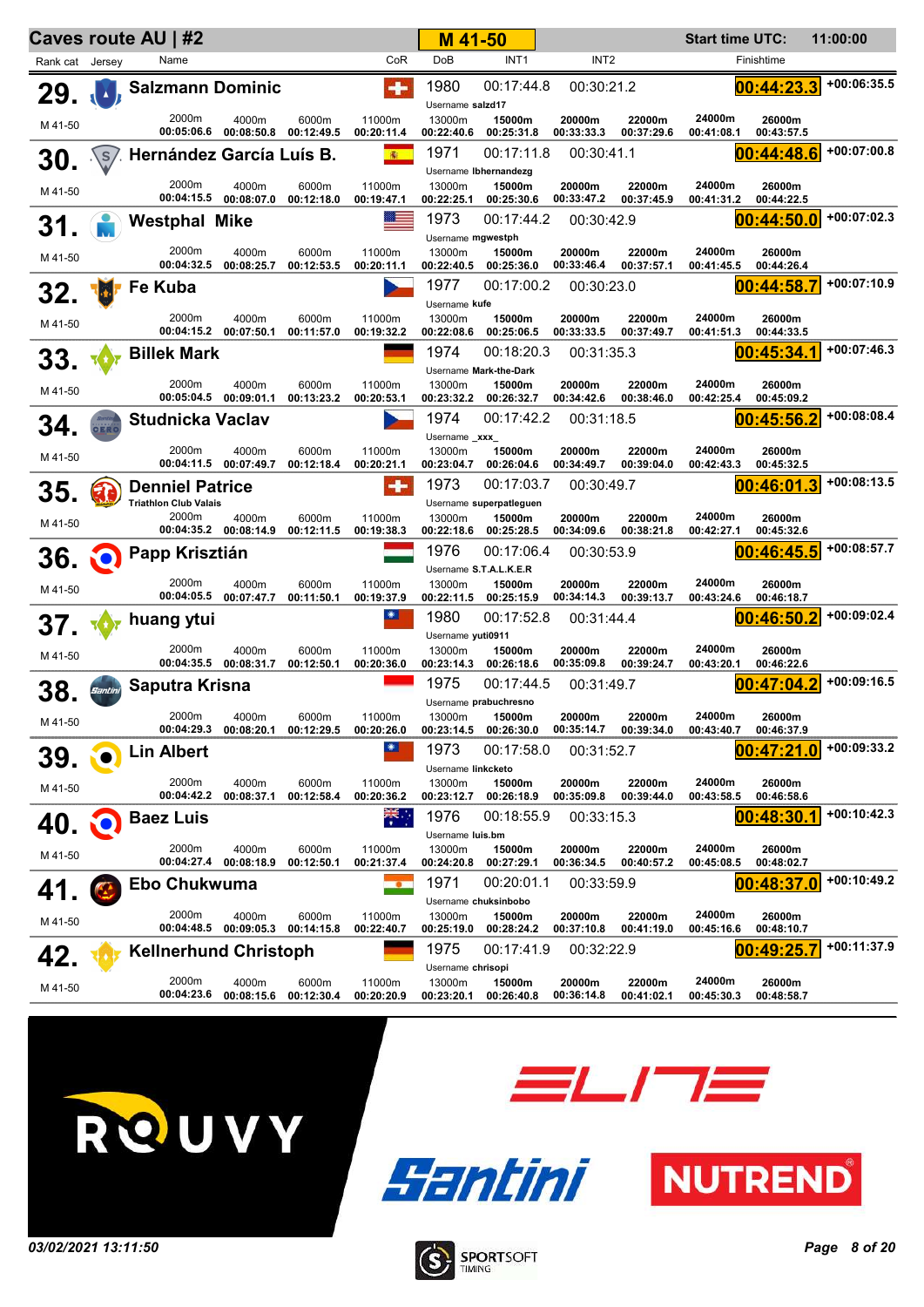|                 |                 | Caves route AU   #2        |                                           |                     |                                                                                                                                                                                                                                                                                                                                                     | M 41-50                       |                                   |                          |                      | <b>Start time UTC:</b> |                              | 11:00:00      |
|-----------------|-----------------|----------------------------|-------------------------------------------|---------------------|-----------------------------------------------------------------------------------------------------------------------------------------------------------------------------------------------------------------------------------------------------------------------------------------------------------------------------------------------------|-------------------------------|-----------------------------------|--------------------------|----------------------|------------------------|------------------------------|---------------|
| Rank cat Jersey |                 | Name                       |                                           |                     | CoR                                                                                                                                                                                                                                                                                                                                                 | DoB                           | INT <sub>1</sub>                  | INT <sub>2</sub>         |                      |                        | Finishtime                   |               |
| $43.$ $\odot$   |                 | <b>Kim Fabianus</b>        |                                           |                     | $\begin{picture}(120,15) \put(0,0){\line(1,0){15}} \put(15,0){\line(1,0){15}} \put(15,0){\line(1,0){15}} \put(15,0){\line(1,0){15}} \put(15,0){\line(1,0){15}} \put(15,0){\line(1,0){15}} \put(15,0){\line(1,0){15}} \put(15,0){\line(1,0){15}} \put(15,0){\line(1,0){15}} \put(15,0){\line(1,0){15}} \put(15,0){\line(1,0){15}} \put(15,0){\line($ | 1978<br>Username Fabianus     | 00:19:55.8                        | 00:34:29.4               |                      |                        | 00:49:41.7                   | $+00:11:53.9$ |
| M 41-50         |                 | 2000m                      | 4000m<br>00:05:36.4 00:10:00.3            | 6000m<br>00:14:28.3 | 11000m<br>00:22:55.1                                                                                                                                                                                                                                                                                                                                | 13000m<br>00:25:54.6          | 15000m<br>00:29:12.9              | 20000m<br>00:37:53.9     | 22000m<br>00:42:14.4 | 24000m<br>00:46:11.6   | 26000m<br>00:49:14.7         |               |
|                 |                 | <b>KIM YoungBae</b>        |                                           |                     | $\begin{picture}(120,10) \put(0,0){\line(1,0){15}} \put(15,0){\line(1,0){15}} \put(15,0){\line(1,0){15}} \put(15,0){\line(1,0){15}} \put(15,0){\line(1,0){15}} \put(15,0){\line(1,0){15}} \put(15,0){\line(1,0){15}} \put(15,0){\line(1,0){15}} \put(15,0){\line(1,0){15}} \put(15,0){\line(1,0){15}} \put(15,0){\line(1,0){15}} \put(15,0){\line($ | 1973                          | 00:19:22.9                        | 00:33:50.4               |                      |                        | 00:49:49.4                   | $+00:12:01.6$ |
|                 |                 | <b>KORA</b><br>2000m       | 4000m                                     | 6000m               | 11000m                                                                                                                                                                                                                                                                                                                                              | Username YoungBae<br>13000m   | 15000m                            | 20000m                   | 22000m               | 24000m                 | 26000m                       |               |
| M 41-50         |                 | 00:04:57.5                 | 00:09:11.0                                | 00:13:58.6          | 00:22:05.4                                                                                                                                                                                                                                                                                                                                          | 00:24:52.7                    | 00:27:57.9                        | 00:37:22.6               | 00:42:06.2           | 00:46:27.3             | 00:49:22.8                   |               |
| 45.             | $\bigotimes$    | <b>Tahoun Humor</b>        |                                           |                     |                                                                                                                                                                                                                                                                                                                                                     | 1976                          | 00:18:48.4                        | 00:33:26.5               |                      |                        | 00:49:52.9                   | $+00:12:05.1$ |
| M 41-50         |                 | Tahouni<br>2000m           | 4000m                                     | 6000m               | 11000m                                                                                                                                                                                                                                                                                                                                              | Username Humor<br>13000m      | 15000m                            | 20000m                   | 22000m               | 24000m                 | 26000m                       |               |
|                 |                 |                            | 00:04:43.3 00:08:51.8                     | 00:13:23.3          | 00:21:33.3                                                                                                                                                                                                                                                                                                                                          | 00:24:19.7<br>1979            | 00:27:25.9<br>00:19:54.1          | 00:37:03.7<br>00:34:35.7 | 00:41:57.3           | 00:46:27.6             | 00:49:27.6<br>00:49:58.5     | +00:12:10.7   |
| 46.             | d.              | Hannemann René             |                                           |                     |                                                                                                                                                                                                                                                                                                                                                     | Username rene79               |                                   |                          |                      |                        |                              |               |
| M 41-50         |                 | 2000m<br>00:05:22.5        | 4000m<br>00:09:42.0                       | 6000m<br>00:14:27.6 | 11000m<br>00:22:41.4                                                                                                                                                                                                                                                                                                                                | 13000m<br>00:25:34.5          | 15000m<br>00:28:59.8              | 20000m<br>00:37:55.5     | 22000m<br>00:42:14.3 | 24000m<br>00:46:19.8   | 26000m<br>00:49:29.0         |               |
| 47.             |                 | Pérez Martín               |                                           |                     | 衞                                                                                                                                                                                                                                                                                                                                                   | 1977                          | 00:19:14.6                        | 00:34:25.9               |                      |                        | 00:50:05.6                   | $+00:12:17.8$ |
| M 41-50         |                 | 2000m                      | 4000m                                     | 6000m               | 11000m                                                                                                                                                                                                                                                                                                                                              | Username mpermar<br>13000m    | 15000m                            | 20000m                   | 22000m               | 24000m                 | 26000m                       |               |
|                 |                 |                            | 00:05:08.5 00:09:37.9                     | 00:13:57.3          | 00:22:15.6                                                                                                                                                                                                                                                                                                                                          | 00:25:18.6                    | 00:28:41.0                        | 00:38:02.8               | 00:42:23.0           | 00:46:31.7             | 00:49:38.0                   | +00:13:22.8   |
| 48.             |                 | <b>Farrell David</b>       |                                           |                     |                                                                                                                                                                                                                                                                                                                                                     | 1972<br>Username dafarrell847 | 00:20:19.2                        | 00:34:41.5               |                      |                        | 00:51:10.6                   |               |
| M 41-50         |                 | 2000m                      | 4000m<br>00:05:09.4 00:09:37.9 00:14:53.4 | 6000m               | 11000m<br>00:22:56.4                                                                                                                                                                                                                                                                                                                                | 13000m<br>00:25:35.8          | 15000m<br>00:28:51.9              | 20000m<br>00:38:17.7     | 22000m<br>00:43:14.1 | 24000m<br>00:47:47.8   | 26000m<br>00:50:44.1         |               |
| 49              | DEE             | <b>Maramotti Marcello</b>  |                                           |                     |                                                                                                                                                                                                                                                                                                                                                     | 1976                          | 00:19:30.3                        | 00:34:22.5               |                      |                        | 00:51:33.3                   | $+00:13:45.6$ |
|                 |                 | Squadrareggio<br>2000m     | 4000m                                     | 6000m               | 11000m                                                                                                                                                                                                                                                                                                                                              | 13000m                        | Username original_cello<br>15000m | 20000m                   | 22000m               | 24000m                 | 26000m                       |               |
| M 41-50         |                 | 00:04:45.4                 | 00:09:01.2                                | 00:13:51.4          | 00:22:14.6                                                                                                                                                                                                                                                                                                                                          | 00:25:05.7                    | 00:28:34.8                        | 00:38:01.9               | 00:43:09.5           | 00:47:53.9             | 00:51:02.8                   |               |
| 50 Q            |                 | Sam Ng                     |                                           |                     | <u> 95 – </u>                                                                                                                                                                                                                                                                                                                                       | 1980                          | 00:20:13.8                        | 00:39:03.2               |                      |                        | 00:55:00.9                   | +00:17:13.1   |
| M 41-50         |                 | 2000m                      | 4000m                                     | 6000m               | 11000m                                                                                                                                                                                                                                                                                                                                              | Username sbr1045<br>13000m    | 15000m                            | 20000m                   | 22000m               | 24000m                 | 26000m                       |               |
|                 |                 |                            | 00:05:11.4 00:09:48.9 00:14:47.3          |                     | 00:22:56.4                                                                                                                                                                                                                                                                                                                                          | 00:25:52.4<br>1972            | 00:33:15.4<br>00:24:06.4          | 00:42:36.3<br>00:39:10.5 | 00:47:07.3           | 00:51:23.6             | 00:54:32.1<br>00:55:23.0     | +00:17:35.2   |
| $51$ $\odot$    |                 | <b>Battaglia Giuseppe</b>  |                                           |                     |                                                                                                                                                                                                                                                                                                                                                     | Username peppino72            |                                   |                          |                      |                        |                              |               |
| M 41-50         |                 | 2000m<br>00:09:48.0        | 4000m<br>00:14:03.6                       | 6000m<br>00:18:31.0 | 11000m<br>00:26:58.1                                                                                                                                                                                                                                                                                                                                | 13000m<br>00:29:57.2          | 15000m<br>00:33:16.6              | 20000m<br>00:42:44.5     | 22000m<br>00:47:27.6 | 24000m<br>00:51:42.9   | 26000m<br>00:54:51.1         |               |
|                 | Santini<br>allh | Sanabria Elkin             |                                           |                     |                                                                                                                                                                                                                                                                                                                                                     | 1977                          | 00:24:47.6                        | 00:40:51.0               |                      |                        | 00:57:36.9                   | $+00:19:49.1$ |
| M 41-50         |                 | <b>IRONMAN VC</b><br>2000m | 4000m                                     | 6000m               | 11000m                                                                                                                                                                                                                                                                                                                                              | Username Eas20<br>13000m      | 15000m                            | 20000m                   | 22000m               | 24000m                 | 26000m                       |               |
|                 | S               | Lim Chee Tong              | 00:09:08.0  00:13:51.7  00:18:47.8        |                     | 00:27:56.8<br>95                                                                                                                                                                                                                                                                                                                                    | 00:31:09.0<br>1979            | 00:34:47.3<br>00:24:16.9          | 00:44:34.3<br>00:43:42.1 | 00:49:16.8           | 00:53:40.6             | 00:57:05.3<br>01<br>:05:44.0 | $+00:27:56.2$ |
| 53.             |                 |                            |                                           |                     |                                                                                                                                                                                                                                                                                                                                                     | Username cheetong             |                                   |                          |                      |                        |                              |               |
| M 41-50         |                 | 2000m<br>00:06:05.5        | 4000m<br>00:11:18.2                       | 6000m<br>00:17:13.9 | 11000m<br>00:27:41.0                                                                                                                                                                                                                                                                                                                                | 13000m<br>00:31:05.3          | 15000m<br>00:35:23.5              | 20000m<br>00:48:28.8     | 22000m<br>00:55:27.4 | 24000m<br>01:01:57.3   | 26000m<br>01:05:15.9         |               |
| 54.             |                 | -Grant -Jamie              |                                           |                     | NZ<br>ZN                                                                                                                                                                                                                                                                                                                                            | 1972                          | 00:19:02.6                        | 00:34:59.4               |                      |                        | :06:48.2                     | +00:29:00.4   |
| M 41-50         |                 | 2000m                      | 4000m                                     | 6000m               | 11000m                                                                                                                                                                                                                                                                                                                                              | Username jamgt72<br>13000m    | 15000m                            | 20000m                   | 22000m               | 24000m                 | 26000m                       |               |
|                 |                 | 00:05:30.4                 | 00:09:35.8                                | 00:13:51.6          | 00:21:43.4                                                                                                                                                                                                                                                                                                                                          | 00:24:50.9                    | 00:28:04.1                        | 00:54:08.8               | 00:59:03.0           | 01:03:28.5             | 01:06:20.9                   | $+00:29:08.0$ |
| 55.             |                 | <b>Botero Fabio</b>        |                                           |                     |                                                                                                                                                                                                                                                                                                                                                     | 1974<br>Username fboterom     | 00:34:31.5                        | 00:50:24.9               |                      |                        | :06:55.8<br>01               |               |
| M 41-50         |                 | 2000m<br>00:20:07.0        | 4000m<br>00:24:30.4                       | 6000m<br>00:29:08.0 | 11000m<br>00:37:18.8                                                                                                                                                                                                                                                                                                                                | 13000m<br>00:40:07.1          | 15000m<br>00:44:07.3              | 20000m<br>00:54:03.6     | 22000m<br>00:59:06.2 | 24000m<br>01:03:29.3   | 26000m<br>01:06:23.7         |               |
|                 |                 | Mr Ron                     |                                           |                     |                                                                                                                                                                                                                                                                                                                                                     | 1973                          | 00:18:12.4                        |                          |                      |                        | <b>DNF</b>                   |               |
|                 |                 | <b>WTF</b><br>2000m        | 4000m                                     | 6000m               | 11000m                                                                                                                                                                                                                                                                                                                                              | 13000m                        | Username i_ron_man2009<br>15000m  | 20000m                   | 22000m               | 24000m                 | 26000m                       |               |
| M 41-50         |                 | 00:04:44.5                 | 00:08:38.0                                | 00:13:08.2          | 00:20:45.3                                                                                                                                                                                                                                                                                                                                          | 00:23:20.7                    | 00:26:22.7                        |                          |                      |                        |                              |               |







**ELITE** 

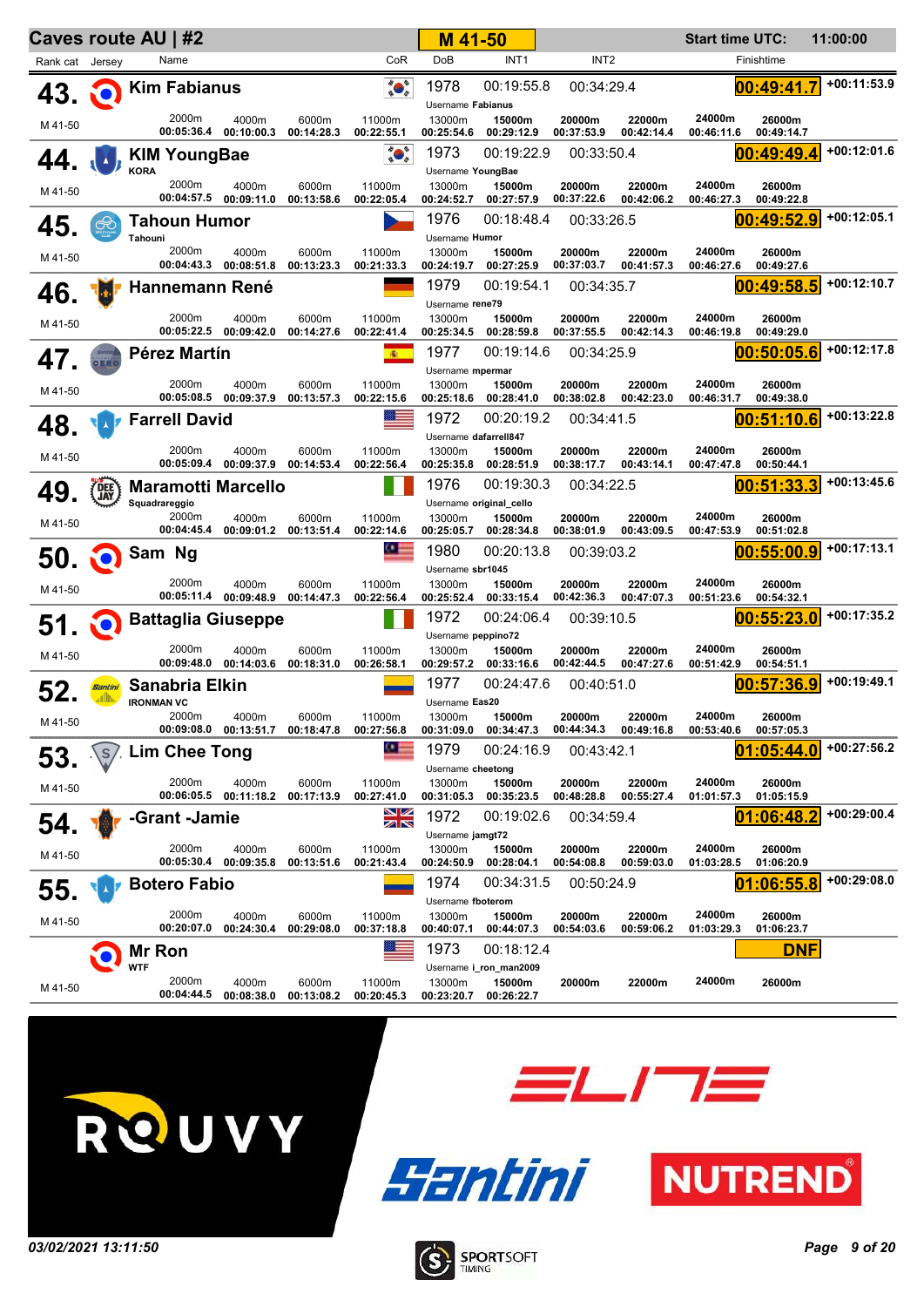| CoR<br><b>DoB</b><br>INT <sub>1</sub><br>INT <sub>2</sub><br>Name<br>Finishtime<br>Rank cat Jersey<br>21<br>00:38:40.8<br>1963<br>00:14:26.4<br>00:26:22.5<br><b>Robertson Max</b><br>1.<br><b>Charlottesville Racing Club</b><br>Username swimbikerun56<br>2000m<br>11000m<br>24000m<br>4000m<br>6000m<br>13000m<br>15000m<br>20000m<br>22000m<br>26000m<br>M 51-60<br>00:03:34.3 00:06:48.6<br>00:10:16.1<br>00:29:09.0<br>00:32:35.1<br>00:35:49.9<br>00:16:53.8<br>00:19:16.1<br>00:21:50.5<br>00:38:17.7<br>1966<br>00:14:55.2<br>00:38:45.9<br>00:26:24.9<br>de Gast Arjan<br>2.<br>Username justadg<br>2000m<br>24000m<br>4000m<br>6000m<br>11000m<br>13000m<br>15000m<br>20000m<br>22000m<br>26000m<br>M 51-60<br>00:04:05.5<br>00:29:23.2<br>00:07:19.6<br>00:10:41.0<br>00:19:36.2<br>00:22:10.3<br>00:32:40.4<br>00:35:51.8<br>00:17:14.6<br>00:38:21.9<br>1968<br>00:39:18.5<br>00:14:52.9<br>00:26:51.9<br><b>Gregory Kevin</b><br>3.<br><b>King Racing Group</b><br>Username kevingre<br>2000m<br>24000m<br>6000m<br>11000m<br>4000m<br>13000m<br>15000m<br>20000m<br>22000m<br>26000m<br>M 51-60<br>00:03:51.3<br>00:07:04.0<br>00:10:36.3<br>00:22:27.4<br>00:29:42.2<br>00:33:08.6<br>00:17:19.1<br>00:19:45.3<br>00:36:20.0<br>00:38:54.8<br>1970<br>00:14:32.6<br>00:39:35.6<br>00:26:36.3<br><b>Hechler Thomas</b><br>4.<br>ŇO.<br>Username schnipo<br>2000m<br>24000m<br>6000m<br>11000m<br>13000m<br>15000m<br>20000m<br>22000m<br>26000m<br>4000m<br>M 51-60<br>00:03:39.3<br>00:06:48.6<br>00:10:14.1<br>00:29:22.3<br>00:33:00.3<br>00:16:53.1<br>00:19:16.4<br>00:21:56.2<br>00:36:28.6<br>00:39:11.0<br>1968<br>00:14:59.8<br>$\sum$<br>00:39:44.4<br><b>Erasmus Ronald</b><br>00:26:53.1<br>5.<br>NO)<br>Username ronaldvanleeukloof<br>2000m<br>24000m<br>6000m<br>22000m<br>4000m<br>11000m<br>13000m<br>15000m<br>20000m<br>26000m<br>M 51-60<br>00:03:40.3<br>00:06:53.8<br>00:10:33.2<br>00:19:47.5<br>00:22:30.4<br>00:29:54.4<br>00:33:26.5<br>00:36:47.8<br>00:39:23.2<br>00:17:18.8<br>NZ<br>1961<br>00:14:59.3<br>00:40:50.2<br><b>Ward Mike</b><br>00:27:16.9<br>6.<br>ZN<br>Username mike.ward<br>2000m<br>24000m<br>4000m<br>6000m<br>11000m<br>13000m<br>15000m<br>20000m<br>22000m<br>26000m<br>M 51-60<br>00:03:49.2<br>00:07:04.6<br>00:10:35.3<br>00:30:46.0<br>00:34:25.4<br>00:17:19.1<br>00:19:47.1<br>00:22:31.3<br>00:37:47.7<br>00:40:28.0<br>1965<br>00:40:52.8<br>00:15:08.7<br>00:27:39.4<br><b>Barth Thilo</b><br>7.<br>NO.<br><b>Lokomotive Lummerland</b><br>Username ThiloB<br>2000m<br>24000m<br>22000m<br>4000m<br>6000m<br>11000m<br>13000m<br>15000m<br>20000m<br>26000m<br>M 51-60<br>00:03:45.5 00:07:03.5<br>00:10:44.2<br>00:17:38.0<br>00:20:06.3<br>00:22:53.7<br>00:30:37.1<br>00:34:25.4<br>00:37:48.7<br>00:40:28.2<br>NZ<br>1964<br>00:15:50.7<br>00:40:56.9<br>00:27:56.3<br>Taylor Alastair<br>8.<br>ZN<br>Username alastairjtaylor<br>2000m<br>24000m<br>4000m<br>6000m<br>11000m<br>13000m<br>15000m<br>20000m<br>22000m<br>26000m<br>M 51-60<br>00:03:51.3<br>00:07:20.0<br>00:11:15.0<br>00:30:50.0<br>00:34:36.7<br>00:38:01.6<br>00:18:10.8<br>00:20:32.2<br>00:23:16.7<br>00:40:33.1<br>$+00:02:30.3$<br>1963<br>00:41:11.1<br>00:15:39.9<br>00:28:08.4<br><b>Maguire Jim</b><br>$\otimes$<br>9.<br>Shannonside CC<br>Username jimmaguire<br>2000m<br>24000m<br>4000m<br>6000m<br>11000m<br>13000m<br>15000m<br>20000m<br>22000m<br>26000m<br>M 51-60<br>00:03:51.1 00:07:13.9<br>00:18:14.9<br>00:20:45.5 00:23:31.3<br>00:31:03.3<br>00:34:39.7<br>00:38:07.9<br>00:11:04.1<br>00:40:47.9<br>1962<br>00:41:23.4<br>00:14:55.8<br>00:27:45.4<br><b>Santos Mário</b><br>O<br>O<br>Individual<br>Username mjasantos<br>2000m<br>24000m<br>4000m<br>6000m<br>13000m<br>15000m<br>20000m<br>22000m<br>26000m<br>11000m<br>M 51-60<br>00:17:22.1<br>00:22:54.5<br>00:30:52.3<br>00:03:49.5 00:07:00.5 00:10:27.9<br>00:20:00.3<br>00:34:34.6<br>00:38:08.9<br>00:40:58.2<br>1967<br>00:16:11.7<br>00:41:54.4<br><b>Schmid Low</b><br>00:28:39.3<br>QDDS - Quäl Dich Du Sau Racing Team<br>Username franzens<br>24000m<br>2000m<br>11000m<br>4000m<br>6000m<br>13000m<br>15000m<br>22000m<br>26000m<br>20000m<br>M 51-60<br>00:04:11.4<br>00:07:45.9<br>00:23:59.5<br>00:35:26.5<br>00:38:57.1<br>00:41:31.0<br>00:11:36.4<br>00:18:41.0<br>00:21:06.4<br>00:31:42.5<br>1968<br>00:42:06.1<br>00:16:08.6<br>00:28:54.9<br><b>Moreau Alain</b><br>12.<br>$\bullet$<br>Username alainm<br>24000m<br>2000m<br>11000m<br>4000m<br>6000m<br>13000m<br>15000m<br>20000m<br>22000m<br>26000m<br>M 51-60<br>00:04:09.4<br>00:07:47.7<br>00:11:35.0<br>00:24:02.7<br>00:31:51.2<br>00:35:37.4<br>00:18:41.1<br>00:21:14.5<br>00:39:09.1<br>00:41:43.1<br>1970<br>00:42:25.5<br>00:15:39.5<br>00:28:31.9<br><b>Beniak Marek</b><br>四郎<br>13.<br>Username marci70<br>2000m<br>24000m<br>6000m<br>11000m<br>22000m<br>4000m<br>13000m<br>15000m<br>20000m<br>26000m<br>M 51-60<br>00:03:47.2<br>00:07:14.7<br>00:11:03.9<br>00:20:45.1<br>00:31:36.0<br>00:35:30.6<br>00:39:12.1<br>00:18:13.9<br>00:23:35.5<br>00:42:00.0<br>1970<br>00:42:25.9<br><b>Wynne Conor</b><br>00:16:12.7<br>00:28:48.4<br>Santini<br>Username conorwynne<br>2000m<br>24000m<br>4000m<br>6000m<br>11000m<br>13000m<br>15000m<br>20000m<br>22000m<br>26000m<br>M 51-60<br>00:03:54.6<br>00:07:32.8<br>00:39:13.9<br>00:11:27.3<br>00:18:42.0<br>00:21:06.1<br>00:23:58.6<br>00:31:43.0<br>00:35:38.4<br>00:42:00.4 |  | <b>Caves route AU   #2</b> |  | M 51-60 |  | <b>Start time UTC:</b> | 11:00:00      |
|---------------------------------------------------------------------------------------------------------------------------------------------------------------------------------------------------------------------------------------------------------------------------------------------------------------------------------------------------------------------------------------------------------------------------------------------------------------------------------------------------------------------------------------------------------------------------------------------------------------------------------------------------------------------------------------------------------------------------------------------------------------------------------------------------------------------------------------------------------------------------------------------------------------------------------------------------------------------------------------------------------------------------------------------------------------------------------------------------------------------------------------------------------------------------------------------------------------------------------------------------------------------------------------------------------------------------------------------------------------------------------------------------------------------------------------------------------------------------------------------------------------------------------------------------------------------------------------------------------------------------------------------------------------------------------------------------------------------------------------------------------------------------------------------------------------------------------------------------------------------------------------------------------------------------------------------------------------------------------------------------------------------------------------------------------------------------------------------------------------------------------------------------------------------------------------------------------------------------------------------------------------------------------------------------------------------------------------------------------------------------------------------------------------------------------------------------------------------------------------------------------------------------------------------------------------------------------------------------------------------------------------------------------------------------------------------------------------------------------------------------------------------------------------------------------------------------------------------------------------------------------------------------------------------------------------------------------------------------------------------------------------------------------------------------------------------------------------------------------------------------------------------------------------------------------------------------------------------------------------------------------------------------------------------------------------------------------------------------------------------------------------------------------------------------------------------------------------------------------------------------------------------------------------------------------------------------------------------------------------------------------------------------------------------------------------------------------------------------------------------------------------------------------------------------------------------------------------------------------------------------------------------------------------------------------------------------------------------------------------------------------------------------------------------------------------------------------------------------------------------------------------------------------------------------------------------------------------------------------------------------------------------------------------------------------------------------------------------------------------------------------------------------------------------------------------------------------------------------------------------------------------------------------------------------------------------------------------------------------------------------------------------------------------------------------------------------------------------------------------------------------------------------------------------------------------------------------------------------------------------------------------------------------------------------------------------------------------------------------------------------------------------------------------------------------------------------------------------------------------------------------------------------------------------------------------------------------------------------------------------------------------------------------------------------------------------------------------------------------------------------------------------------------------------------------------------------------------|--|----------------------------|--|---------|--|------------------------|---------------|
|                                                                                                                                                                                                                                                                                                                                                                                                                                                                                                                                                                                                                                                                                                                                                                                                                                                                                                                                                                                                                                                                                                                                                                                                                                                                                                                                                                                                                                                                                                                                                                                                                                                                                                                                                                                                                                                                                                                                                                                                                                                                                                                                                                                                                                                                                                                                                                                                                                                                                                                                                                                                                                                                                                                                                                                                                                                                                                                                                                                                                                                                                                                                                                                                                                                                                                                                                                                                                                                                                                                                                                                                                                                                                                                                                                                                                                                                                                                                                                                                                                                                                                                                                                                                                                                                                                                                                                                                                                                                                                                                                                                                                                                                                                                                                                                                                                                                                                                                                                                                                                                                                                                                                                                                                                                                                                                                                                                                                                                               |  |                            |  |         |  |                        |               |
|                                                                                                                                                                                                                                                                                                                                                                                                                                                                                                                                                                                                                                                                                                                                                                                                                                                                                                                                                                                                                                                                                                                                                                                                                                                                                                                                                                                                                                                                                                                                                                                                                                                                                                                                                                                                                                                                                                                                                                                                                                                                                                                                                                                                                                                                                                                                                                                                                                                                                                                                                                                                                                                                                                                                                                                                                                                                                                                                                                                                                                                                                                                                                                                                                                                                                                                                                                                                                                                                                                                                                                                                                                                                                                                                                                                                                                                                                                                                                                                                                                                                                                                                                                                                                                                                                                                                                                                                                                                                                                                                                                                                                                                                                                                                                                                                                                                                                                                                                                                                                                                                                                                                                                                                                                                                                                                                                                                                                                                               |  |                            |  |         |  |                        | $+00:00:00.0$ |
|                                                                                                                                                                                                                                                                                                                                                                                                                                                                                                                                                                                                                                                                                                                                                                                                                                                                                                                                                                                                                                                                                                                                                                                                                                                                                                                                                                                                                                                                                                                                                                                                                                                                                                                                                                                                                                                                                                                                                                                                                                                                                                                                                                                                                                                                                                                                                                                                                                                                                                                                                                                                                                                                                                                                                                                                                                                                                                                                                                                                                                                                                                                                                                                                                                                                                                                                                                                                                                                                                                                                                                                                                                                                                                                                                                                                                                                                                                                                                                                                                                                                                                                                                                                                                                                                                                                                                                                                                                                                                                                                                                                                                                                                                                                                                                                                                                                                                                                                                                                                                                                                                                                                                                                                                                                                                                                                                                                                                                                               |  |                            |  |         |  |                        |               |
|                                                                                                                                                                                                                                                                                                                                                                                                                                                                                                                                                                                                                                                                                                                                                                                                                                                                                                                                                                                                                                                                                                                                                                                                                                                                                                                                                                                                                                                                                                                                                                                                                                                                                                                                                                                                                                                                                                                                                                                                                                                                                                                                                                                                                                                                                                                                                                                                                                                                                                                                                                                                                                                                                                                                                                                                                                                                                                                                                                                                                                                                                                                                                                                                                                                                                                                                                                                                                                                                                                                                                                                                                                                                                                                                                                                                                                                                                                                                                                                                                                                                                                                                                                                                                                                                                                                                                                                                                                                                                                                                                                                                                                                                                                                                                                                                                                                                                                                                                                                                                                                                                                                                                                                                                                                                                                                                                                                                                                                               |  |                            |  |         |  |                        | $+00:00:05.0$ |
|                                                                                                                                                                                                                                                                                                                                                                                                                                                                                                                                                                                                                                                                                                                                                                                                                                                                                                                                                                                                                                                                                                                                                                                                                                                                                                                                                                                                                                                                                                                                                                                                                                                                                                                                                                                                                                                                                                                                                                                                                                                                                                                                                                                                                                                                                                                                                                                                                                                                                                                                                                                                                                                                                                                                                                                                                                                                                                                                                                                                                                                                                                                                                                                                                                                                                                                                                                                                                                                                                                                                                                                                                                                                                                                                                                                                                                                                                                                                                                                                                                                                                                                                                                                                                                                                                                                                                                                                                                                                                                                                                                                                                                                                                                                                                                                                                                                                                                                                                                                                                                                                                                                                                                                                                                                                                                                                                                                                                                                               |  |                            |  |         |  |                        |               |
|                                                                                                                                                                                                                                                                                                                                                                                                                                                                                                                                                                                                                                                                                                                                                                                                                                                                                                                                                                                                                                                                                                                                                                                                                                                                                                                                                                                                                                                                                                                                                                                                                                                                                                                                                                                                                                                                                                                                                                                                                                                                                                                                                                                                                                                                                                                                                                                                                                                                                                                                                                                                                                                                                                                                                                                                                                                                                                                                                                                                                                                                                                                                                                                                                                                                                                                                                                                                                                                                                                                                                                                                                                                                                                                                                                                                                                                                                                                                                                                                                                                                                                                                                                                                                                                                                                                                                                                                                                                                                                                                                                                                                                                                                                                                                                                                                                                                                                                                                                                                                                                                                                                                                                                                                                                                                                                                                                                                                                                               |  |                            |  |         |  |                        | $+00:00:37.6$ |
|                                                                                                                                                                                                                                                                                                                                                                                                                                                                                                                                                                                                                                                                                                                                                                                                                                                                                                                                                                                                                                                                                                                                                                                                                                                                                                                                                                                                                                                                                                                                                                                                                                                                                                                                                                                                                                                                                                                                                                                                                                                                                                                                                                                                                                                                                                                                                                                                                                                                                                                                                                                                                                                                                                                                                                                                                                                                                                                                                                                                                                                                                                                                                                                                                                                                                                                                                                                                                                                                                                                                                                                                                                                                                                                                                                                                                                                                                                                                                                                                                                                                                                                                                                                                                                                                                                                                                                                                                                                                                                                                                                                                                                                                                                                                                                                                                                                                                                                                                                                                                                                                                                                                                                                                                                                                                                                                                                                                                                                               |  |                            |  |         |  |                        |               |
|                                                                                                                                                                                                                                                                                                                                                                                                                                                                                                                                                                                                                                                                                                                                                                                                                                                                                                                                                                                                                                                                                                                                                                                                                                                                                                                                                                                                                                                                                                                                                                                                                                                                                                                                                                                                                                                                                                                                                                                                                                                                                                                                                                                                                                                                                                                                                                                                                                                                                                                                                                                                                                                                                                                                                                                                                                                                                                                                                                                                                                                                                                                                                                                                                                                                                                                                                                                                                                                                                                                                                                                                                                                                                                                                                                                                                                                                                                                                                                                                                                                                                                                                                                                                                                                                                                                                                                                                                                                                                                                                                                                                                                                                                                                                                                                                                                                                                                                                                                                                                                                                                                                                                                                                                                                                                                                                                                                                                                                               |  |                            |  |         |  |                        | $+00:00:54.7$ |
|                                                                                                                                                                                                                                                                                                                                                                                                                                                                                                                                                                                                                                                                                                                                                                                                                                                                                                                                                                                                                                                                                                                                                                                                                                                                                                                                                                                                                                                                                                                                                                                                                                                                                                                                                                                                                                                                                                                                                                                                                                                                                                                                                                                                                                                                                                                                                                                                                                                                                                                                                                                                                                                                                                                                                                                                                                                                                                                                                                                                                                                                                                                                                                                                                                                                                                                                                                                                                                                                                                                                                                                                                                                                                                                                                                                                                                                                                                                                                                                                                                                                                                                                                                                                                                                                                                                                                                                                                                                                                                                                                                                                                                                                                                                                                                                                                                                                                                                                                                                                                                                                                                                                                                                                                                                                                                                                                                                                                                                               |  |                            |  |         |  |                        |               |
|                                                                                                                                                                                                                                                                                                                                                                                                                                                                                                                                                                                                                                                                                                                                                                                                                                                                                                                                                                                                                                                                                                                                                                                                                                                                                                                                                                                                                                                                                                                                                                                                                                                                                                                                                                                                                                                                                                                                                                                                                                                                                                                                                                                                                                                                                                                                                                                                                                                                                                                                                                                                                                                                                                                                                                                                                                                                                                                                                                                                                                                                                                                                                                                                                                                                                                                                                                                                                                                                                                                                                                                                                                                                                                                                                                                                                                                                                                                                                                                                                                                                                                                                                                                                                                                                                                                                                                                                                                                                                                                                                                                                                                                                                                                                                                                                                                                                                                                                                                                                                                                                                                                                                                                                                                                                                                                                                                                                                                                               |  |                            |  |         |  |                        | $+00:01:03.6$ |
|                                                                                                                                                                                                                                                                                                                                                                                                                                                                                                                                                                                                                                                                                                                                                                                                                                                                                                                                                                                                                                                                                                                                                                                                                                                                                                                                                                                                                                                                                                                                                                                                                                                                                                                                                                                                                                                                                                                                                                                                                                                                                                                                                                                                                                                                                                                                                                                                                                                                                                                                                                                                                                                                                                                                                                                                                                                                                                                                                                                                                                                                                                                                                                                                                                                                                                                                                                                                                                                                                                                                                                                                                                                                                                                                                                                                                                                                                                                                                                                                                                                                                                                                                                                                                                                                                                                                                                                                                                                                                                                                                                                                                                                                                                                                                                                                                                                                                                                                                                                                                                                                                                                                                                                                                                                                                                                                                                                                                                                               |  |                            |  |         |  |                        |               |
|                                                                                                                                                                                                                                                                                                                                                                                                                                                                                                                                                                                                                                                                                                                                                                                                                                                                                                                                                                                                                                                                                                                                                                                                                                                                                                                                                                                                                                                                                                                                                                                                                                                                                                                                                                                                                                                                                                                                                                                                                                                                                                                                                                                                                                                                                                                                                                                                                                                                                                                                                                                                                                                                                                                                                                                                                                                                                                                                                                                                                                                                                                                                                                                                                                                                                                                                                                                                                                                                                                                                                                                                                                                                                                                                                                                                                                                                                                                                                                                                                                                                                                                                                                                                                                                                                                                                                                                                                                                                                                                                                                                                                                                                                                                                                                                                                                                                                                                                                                                                                                                                                                                                                                                                                                                                                                                                                                                                                                                               |  |                            |  |         |  |                        | +00:02:09.3   |
|                                                                                                                                                                                                                                                                                                                                                                                                                                                                                                                                                                                                                                                                                                                                                                                                                                                                                                                                                                                                                                                                                                                                                                                                                                                                                                                                                                                                                                                                                                                                                                                                                                                                                                                                                                                                                                                                                                                                                                                                                                                                                                                                                                                                                                                                                                                                                                                                                                                                                                                                                                                                                                                                                                                                                                                                                                                                                                                                                                                                                                                                                                                                                                                                                                                                                                                                                                                                                                                                                                                                                                                                                                                                                                                                                                                                                                                                                                                                                                                                                                                                                                                                                                                                                                                                                                                                                                                                                                                                                                                                                                                                                                                                                                                                                                                                                                                                                                                                                                                                                                                                                                                                                                                                                                                                                                                                                                                                                                                               |  |                            |  |         |  |                        |               |
|                                                                                                                                                                                                                                                                                                                                                                                                                                                                                                                                                                                                                                                                                                                                                                                                                                                                                                                                                                                                                                                                                                                                                                                                                                                                                                                                                                                                                                                                                                                                                                                                                                                                                                                                                                                                                                                                                                                                                                                                                                                                                                                                                                                                                                                                                                                                                                                                                                                                                                                                                                                                                                                                                                                                                                                                                                                                                                                                                                                                                                                                                                                                                                                                                                                                                                                                                                                                                                                                                                                                                                                                                                                                                                                                                                                                                                                                                                                                                                                                                                                                                                                                                                                                                                                                                                                                                                                                                                                                                                                                                                                                                                                                                                                                                                                                                                                                                                                                                                                                                                                                                                                                                                                                                                                                                                                                                                                                                                                               |  |                            |  |         |  |                        | $+00:02:11.9$ |
|                                                                                                                                                                                                                                                                                                                                                                                                                                                                                                                                                                                                                                                                                                                                                                                                                                                                                                                                                                                                                                                                                                                                                                                                                                                                                                                                                                                                                                                                                                                                                                                                                                                                                                                                                                                                                                                                                                                                                                                                                                                                                                                                                                                                                                                                                                                                                                                                                                                                                                                                                                                                                                                                                                                                                                                                                                                                                                                                                                                                                                                                                                                                                                                                                                                                                                                                                                                                                                                                                                                                                                                                                                                                                                                                                                                                                                                                                                                                                                                                                                                                                                                                                                                                                                                                                                                                                                                                                                                                                                                                                                                                                                                                                                                                                                                                                                                                                                                                                                                                                                                                                                                                                                                                                                                                                                                                                                                                                                                               |  |                            |  |         |  |                        |               |
|                                                                                                                                                                                                                                                                                                                                                                                                                                                                                                                                                                                                                                                                                                                                                                                                                                                                                                                                                                                                                                                                                                                                                                                                                                                                                                                                                                                                                                                                                                                                                                                                                                                                                                                                                                                                                                                                                                                                                                                                                                                                                                                                                                                                                                                                                                                                                                                                                                                                                                                                                                                                                                                                                                                                                                                                                                                                                                                                                                                                                                                                                                                                                                                                                                                                                                                                                                                                                                                                                                                                                                                                                                                                                                                                                                                                                                                                                                                                                                                                                                                                                                                                                                                                                                                                                                                                                                                                                                                                                                                                                                                                                                                                                                                                                                                                                                                                                                                                                                                                                                                                                                                                                                                                                                                                                                                                                                                                                                                               |  |                            |  |         |  |                        | $+00:02:16.0$ |
|                                                                                                                                                                                                                                                                                                                                                                                                                                                                                                                                                                                                                                                                                                                                                                                                                                                                                                                                                                                                                                                                                                                                                                                                                                                                                                                                                                                                                                                                                                                                                                                                                                                                                                                                                                                                                                                                                                                                                                                                                                                                                                                                                                                                                                                                                                                                                                                                                                                                                                                                                                                                                                                                                                                                                                                                                                                                                                                                                                                                                                                                                                                                                                                                                                                                                                                                                                                                                                                                                                                                                                                                                                                                                                                                                                                                                                                                                                                                                                                                                                                                                                                                                                                                                                                                                                                                                                                                                                                                                                                                                                                                                                                                                                                                                                                                                                                                                                                                                                                                                                                                                                                                                                                                                                                                                                                                                                                                                                                               |  |                            |  |         |  |                        |               |
|                                                                                                                                                                                                                                                                                                                                                                                                                                                                                                                                                                                                                                                                                                                                                                                                                                                                                                                                                                                                                                                                                                                                                                                                                                                                                                                                                                                                                                                                                                                                                                                                                                                                                                                                                                                                                                                                                                                                                                                                                                                                                                                                                                                                                                                                                                                                                                                                                                                                                                                                                                                                                                                                                                                                                                                                                                                                                                                                                                                                                                                                                                                                                                                                                                                                                                                                                                                                                                                                                                                                                                                                                                                                                                                                                                                                                                                                                                                                                                                                                                                                                                                                                                                                                                                                                                                                                                                                                                                                                                                                                                                                                                                                                                                                                                                                                                                                                                                                                                                                                                                                                                                                                                                                                                                                                                                                                                                                                                                               |  |                            |  |         |  |                        |               |
|                                                                                                                                                                                                                                                                                                                                                                                                                                                                                                                                                                                                                                                                                                                                                                                                                                                                                                                                                                                                                                                                                                                                                                                                                                                                                                                                                                                                                                                                                                                                                                                                                                                                                                                                                                                                                                                                                                                                                                                                                                                                                                                                                                                                                                                                                                                                                                                                                                                                                                                                                                                                                                                                                                                                                                                                                                                                                                                                                                                                                                                                                                                                                                                                                                                                                                                                                                                                                                                                                                                                                                                                                                                                                                                                                                                                                                                                                                                                                                                                                                                                                                                                                                                                                                                                                                                                                                                                                                                                                                                                                                                                                                                                                                                                                                                                                                                                                                                                                                                                                                                                                                                                                                                                                                                                                                                                                                                                                                                               |  |                            |  |         |  |                        |               |
|                                                                                                                                                                                                                                                                                                                                                                                                                                                                                                                                                                                                                                                                                                                                                                                                                                                                                                                                                                                                                                                                                                                                                                                                                                                                                                                                                                                                                                                                                                                                                                                                                                                                                                                                                                                                                                                                                                                                                                                                                                                                                                                                                                                                                                                                                                                                                                                                                                                                                                                                                                                                                                                                                                                                                                                                                                                                                                                                                                                                                                                                                                                                                                                                                                                                                                                                                                                                                                                                                                                                                                                                                                                                                                                                                                                                                                                                                                                                                                                                                                                                                                                                                                                                                                                                                                                                                                                                                                                                                                                                                                                                                                                                                                                                                                                                                                                                                                                                                                                                                                                                                                                                                                                                                                                                                                                                                                                                                                                               |  |                            |  |         |  |                        |               |
|                                                                                                                                                                                                                                                                                                                                                                                                                                                                                                                                                                                                                                                                                                                                                                                                                                                                                                                                                                                                                                                                                                                                                                                                                                                                                                                                                                                                                                                                                                                                                                                                                                                                                                                                                                                                                                                                                                                                                                                                                                                                                                                                                                                                                                                                                                                                                                                                                                                                                                                                                                                                                                                                                                                                                                                                                                                                                                                                                                                                                                                                                                                                                                                                                                                                                                                                                                                                                                                                                                                                                                                                                                                                                                                                                                                                                                                                                                                                                                                                                                                                                                                                                                                                                                                                                                                                                                                                                                                                                                                                                                                                                                                                                                                                                                                                                                                                                                                                                                                                                                                                                                                                                                                                                                                                                                                                                                                                                                                               |  |                            |  |         |  |                        | +00:02:42.5   |
|                                                                                                                                                                                                                                                                                                                                                                                                                                                                                                                                                                                                                                                                                                                                                                                                                                                                                                                                                                                                                                                                                                                                                                                                                                                                                                                                                                                                                                                                                                                                                                                                                                                                                                                                                                                                                                                                                                                                                                                                                                                                                                                                                                                                                                                                                                                                                                                                                                                                                                                                                                                                                                                                                                                                                                                                                                                                                                                                                                                                                                                                                                                                                                                                                                                                                                                                                                                                                                                                                                                                                                                                                                                                                                                                                                                                                                                                                                                                                                                                                                                                                                                                                                                                                                                                                                                                                                                                                                                                                                                                                                                                                                                                                                                                                                                                                                                                                                                                                                                                                                                                                                                                                                                                                                                                                                                                                                                                                                                               |  |                            |  |         |  |                        |               |
|                                                                                                                                                                                                                                                                                                                                                                                                                                                                                                                                                                                                                                                                                                                                                                                                                                                                                                                                                                                                                                                                                                                                                                                                                                                                                                                                                                                                                                                                                                                                                                                                                                                                                                                                                                                                                                                                                                                                                                                                                                                                                                                                                                                                                                                                                                                                                                                                                                                                                                                                                                                                                                                                                                                                                                                                                                                                                                                                                                                                                                                                                                                                                                                                                                                                                                                                                                                                                                                                                                                                                                                                                                                                                                                                                                                                                                                                                                                                                                                                                                                                                                                                                                                                                                                                                                                                                                                                                                                                                                                                                                                                                                                                                                                                                                                                                                                                                                                                                                                                                                                                                                                                                                                                                                                                                                                                                                                                                                                               |  |                            |  |         |  |                        | +00:03:13.5   |
|                                                                                                                                                                                                                                                                                                                                                                                                                                                                                                                                                                                                                                                                                                                                                                                                                                                                                                                                                                                                                                                                                                                                                                                                                                                                                                                                                                                                                                                                                                                                                                                                                                                                                                                                                                                                                                                                                                                                                                                                                                                                                                                                                                                                                                                                                                                                                                                                                                                                                                                                                                                                                                                                                                                                                                                                                                                                                                                                                                                                                                                                                                                                                                                                                                                                                                                                                                                                                                                                                                                                                                                                                                                                                                                                                                                                                                                                                                                                                                                                                                                                                                                                                                                                                                                                                                                                                                                                                                                                                                                                                                                                                                                                                                                                                                                                                                                                                                                                                                                                                                                                                                                                                                                                                                                                                                                                                                                                                                                               |  |                            |  |         |  |                        |               |
|                                                                                                                                                                                                                                                                                                                                                                                                                                                                                                                                                                                                                                                                                                                                                                                                                                                                                                                                                                                                                                                                                                                                                                                                                                                                                                                                                                                                                                                                                                                                                                                                                                                                                                                                                                                                                                                                                                                                                                                                                                                                                                                                                                                                                                                                                                                                                                                                                                                                                                                                                                                                                                                                                                                                                                                                                                                                                                                                                                                                                                                                                                                                                                                                                                                                                                                                                                                                                                                                                                                                                                                                                                                                                                                                                                                                                                                                                                                                                                                                                                                                                                                                                                                                                                                                                                                                                                                                                                                                                                                                                                                                                                                                                                                                                                                                                                                                                                                                                                                                                                                                                                                                                                                                                                                                                                                                                                                                                                                               |  |                            |  |         |  |                        | $+00:03:25.2$ |
|                                                                                                                                                                                                                                                                                                                                                                                                                                                                                                                                                                                                                                                                                                                                                                                                                                                                                                                                                                                                                                                                                                                                                                                                                                                                                                                                                                                                                                                                                                                                                                                                                                                                                                                                                                                                                                                                                                                                                                                                                                                                                                                                                                                                                                                                                                                                                                                                                                                                                                                                                                                                                                                                                                                                                                                                                                                                                                                                                                                                                                                                                                                                                                                                                                                                                                                                                                                                                                                                                                                                                                                                                                                                                                                                                                                                                                                                                                                                                                                                                                                                                                                                                                                                                                                                                                                                                                                                                                                                                                                                                                                                                                                                                                                                                                                                                                                                                                                                                                                                                                                                                                                                                                                                                                                                                                                                                                                                                                                               |  |                            |  |         |  |                        |               |
|                                                                                                                                                                                                                                                                                                                                                                                                                                                                                                                                                                                                                                                                                                                                                                                                                                                                                                                                                                                                                                                                                                                                                                                                                                                                                                                                                                                                                                                                                                                                                                                                                                                                                                                                                                                                                                                                                                                                                                                                                                                                                                                                                                                                                                                                                                                                                                                                                                                                                                                                                                                                                                                                                                                                                                                                                                                                                                                                                                                                                                                                                                                                                                                                                                                                                                                                                                                                                                                                                                                                                                                                                                                                                                                                                                                                                                                                                                                                                                                                                                                                                                                                                                                                                                                                                                                                                                                                                                                                                                                                                                                                                                                                                                                                                                                                                                                                                                                                                                                                                                                                                                                                                                                                                                                                                                                                                                                                                                                               |  |                            |  |         |  |                        | +00:03:44.6   |
|                                                                                                                                                                                                                                                                                                                                                                                                                                                                                                                                                                                                                                                                                                                                                                                                                                                                                                                                                                                                                                                                                                                                                                                                                                                                                                                                                                                                                                                                                                                                                                                                                                                                                                                                                                                                                                                                                                                                                                                                                                                                                                                                                                                                                                                                                                                                                                                                                                                                                                                                                                                                                                                                                                                                                                                                                                                                                                                                                                                                                                                                                                                                                                                                                                                                                                                                                                                                                                                                                                                                                                                                                                                                                                                                                                                                                                                                                                                                                                                                                                                                                                                                                                                                                                                                                                                                                                                                                                                                                                                                                                                                                                                                                                                                                                                                                                                                                                                                                                                                                                                                                                                                                                                                                                                                                                                                                                                                                                                               |  |                            |  |         |  |                        |               |
|                                                                                                                                                                                                                                                                                                                                                                                                                                                                                                                                                                                                                                                                                                                                                                                                                                                                                                                                                                                                                                                                                                                                                                                                                                                                                                                                                                                                                                                                                                                                                                                                                                                                                                                                                                                                                                                                                                                                                                                                                                                                                                                                                                                                                                                                                                                                                                                                                                                                                                                                                                                                                                                                                                                                                                                                                                                                                                                                                                                                                                                                                                                                                                                                                                                                                                                                                                                                                                                                                                                                                                                                                                                                                                                                                                                                                                                                                                                                                                                                                                                                                                                                                                                                                                                                                                                                                                                                                                                                                                                                                                                                                                                                                                                                                                                                                                                                                                                                                                                                                                                                                                                                                                                                                                                                                                                                                                                                                                                               |  |                            |  |         |  |                        | +00:03:45.0   |
|                                                                                                                                                                                                                                                                                                                                                                                                                                                                                                                                                                                                                                                                                                                                                                                                                                                                                                                                                                                                                                                                                                                                                                                                                                                                                                                                                                                                                                                                                                                                                                                                                                                                                                                                                                                                                                                                                                                                                                                                                                                                                                                                                                                                                                                                                                                                                                                                                                                                                                                                                                                                                                                                                                                                                                                                                                                                                                                                                                                                                                                                                                                                                                                                                                                                                                                                                                                                                                                                                                                                                                                                                                                                                                                                                                                                                                                                                                                                                                                                                                                                                                                                                                                                                                                                                                                                                                                                                                                                                                                                                                                                                                                                                                                                                                                                                                                                                                                                                                                                                                                                                                                                                                                                                                                                                                                                                                                                                                                               |  |                            |  |         |  |                        |               |







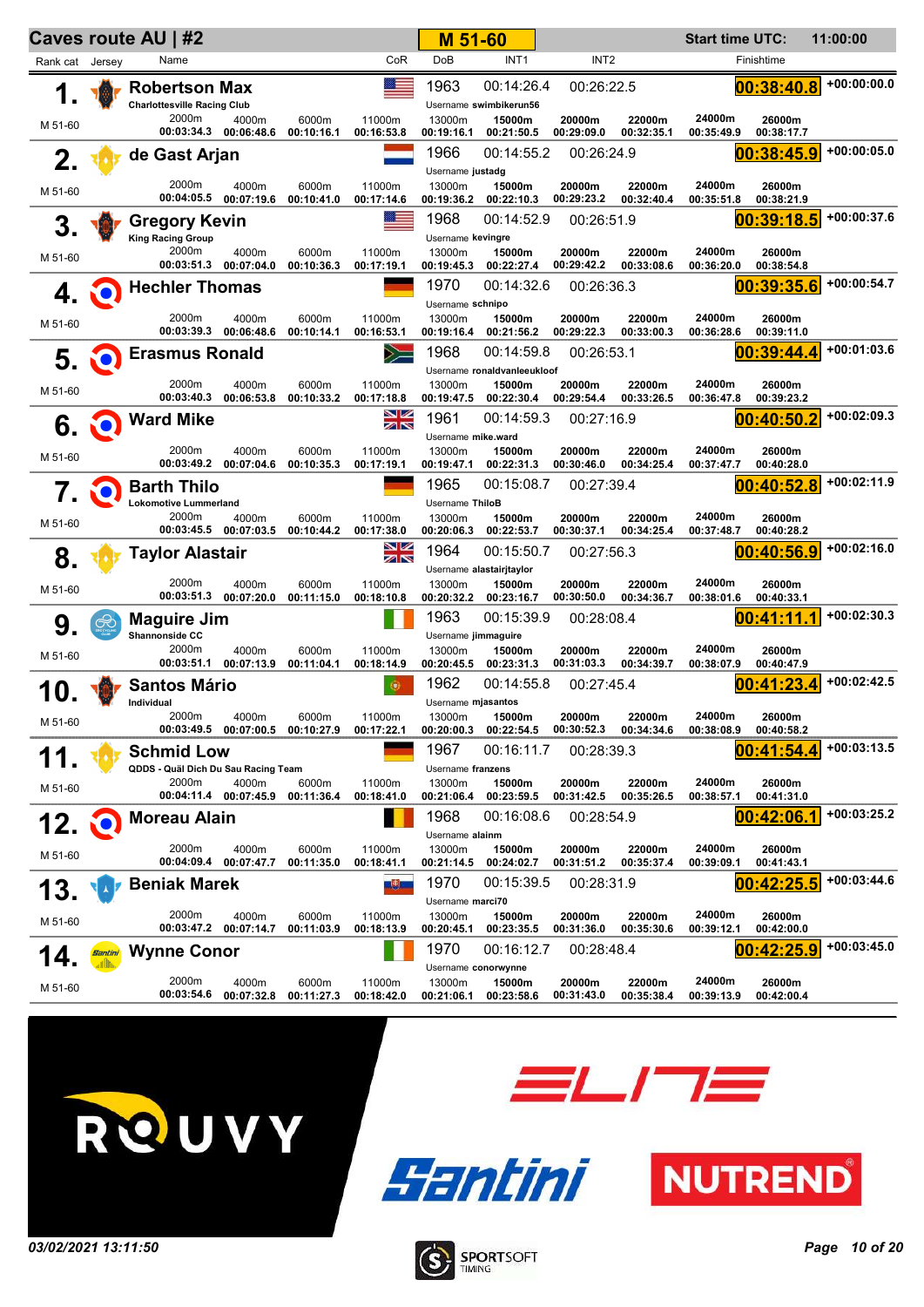|                 |                           | Caves route AU   #2                             |                                  |                     |                           | M 51-60                                      |                                           |                          |                      | <b>Start time UTC:</b> |                          | 11:00:00      |
|-----------------|---------------------------|-------------------------------------------------|----------------------------------|---------------------|---------------------------|----------------------------------------------|-------------------------------------------|--------------------------|----------------------|------------------------|--------------------------|---------------|
| Rank cat Jersey |                           | Name                                            |                                  |                     | CoR                       | DoB                                          | INT <sub>1</sub>                          | INT <sub>2</sub>         |                      |                        | Finishtime               |               |
| 15 Q            |                           | Drzyzga Adrian                                  |                                  |                     |                           | 1970<br>Username mainzelman                  | 00:16:40.7                                | 00:29:28.8               |                      |                        | 00:42:39.9               | $+00:03:59.1$ |
| M 51-60         |                           | 2000m<br>00:04:26.5                             | 4000m<br>00:08:06.0              | 6000m<br>00:11:52.3 | 11000m<br>00:19:15.3      | 13000m<br>00:21:54.2                         | 15000m<br>00:24:46.8                      | 20000m<br>00:32:22.6     | 22000m<br>00:35:55.7 | 24000m<br>00:39:27.1   | 26000m<br>00:42:15.1     |               |
| 16. WO          |                           | <b>Mayes Alan</b>                               |                                  |                     | NZ<br>ZN                  | 1966<br>Username alhmayes                    | 00:16:08.9                                | 00:28:55.3               |                      |                        | 00:42:40.5               | $+00:03:59.6$ |
| M 51-60         |                           | 2000m<br>00:04:09.7                             | 4000m<br>00:07:45.8              | 6000m<br>00:11:35.2 | 11000m<br>00:18:41.2      | 13000m<br>00:21:14.5                         | 15000m<br>00:24:05.8                      | 20000m<br>00:32:05.5     | 22000m<br>00:35:53.6 | 24000m<br>00:39:26.9   | 26000m<br>00:42:15.5     |               |
|                 |                           | -leroux -jy                                     |                                  |                     |                           | 1970                                         | 00:16:02.6                                | 00:28:49.3               |                      |                        | 00:42:47.0               | $+00:04:06.1$ |
| 17. D           |                           |                                                 |                                  |                     |                           | Username jyl13                               |                                           |                          |                      |                        |                          |               |
| M 51-60         |                           | 2000m<br>00:04:05.1                             | 4000m<br>00:07:35.6              | 6000m<br>00:11:28.9 | 11000m<br>00:18:34.2      | 13000m<br>00:21:02.2                         | 15000m<br>00:23:50.5                      | 20000m<br>00:31:44.5     | 22000m<br>00:35:53.8 | 24000m<br>00:39:40.8   | 26000m<br>00:42:22.1     |               |
| 18.             |                           | <b>Cunha Leonel</b>                             |                                  |                     | $\oplus$                  | 1968                                         | 00:16:40.0                                | 00:29:34.4               |                      |                        | 00:43:08.3               | $+00:04:27.5$ |
| M 51-60         |                           | 2000m                                           | 4000m<br>00:04:22.2 00:07:59.6   | 6000m<br>00:11:50.4 | 11000m<br>00:19:16.1      | Username leonelcunha<br>13000m<br>00:21:55.3 | 15000m<br>00:24:48.6                      | 20000m<br>00:32:47.4     | 22000m<br>00:36:26.0 | 24000m<br>00:39:57.2   | 26000m<br>00:42:43.3     |               |
| 19.             |                           | <b>Wieners Stefan</b>                           |                                  |                     |                           | 1964                                         | 00:16:16.1                                | 00:29:24.5               |                      |                        | 00:43:40.1               | $+00:04:59.2$ |
| M 51-60         |                           | 2000m                                           | 4000m                            | 6000m               | 11000m                    | Username LH8188<br>13000m                    | 15000m                                    | 20000m                   | 22000m               | 24000m                 | 26000m                   |               |
| 20.             | NO.                       | <b>ONeill Michael</b>                           | 00:03:58.6 00:07:33.8            | 00:11:31.3          | 00:18:46.1<br>NZ<br>ZK    | 1961                                         | 00:21:19.2 00:24:16.5<br>00:17:26.8       | 00:32:33.3<br>00:30:08.5 | 00:36:34.8           | 00:40:22.2             | 00:43:14.4<br>00:44:11.4 | +00:05:30.5   |
| M 51-60         |                           | 2000m<br>00:04:52.7                             | 4000m<br>00:08:34.9              | 6000m<br>00:12:38.3 | 11000m<br>00:19:51.4      | Username toby22<br>13000m<br>00:22:19.2      | 15000m<br>00:25:14.8                      | 20000m<br>00:33:10.2     | 22000m<br>00:37:16.8 | 24000m<br>00:41:01.3   | 26000m<br>00:43:46.3     |               |
| 21.             | $\mathbf{F}_{\mathbf{r}}$ | <b>Unteregger Lu</b>                            |                                  |                     |                           | 1965                                         | 00:17:04.0                                | 00:30:12.9               |                      |                        | 00:44:35.3               | $+00:05:54.4$ |
|                 |                           | 2000m                                           | 4000m                            | 6000m               | 11000m                    | Username lu6510<br>13000m                    | 15000m                                    | 20000m                   | 22000m               | 24000m                 | 26000m                   |               |
| M 51-60         |                           |                                                 | 00:04:14.6 00:07:58.9            | 00:12:09.1          | 00:19:38.1                |                                              | 00:22:12.5 00:25:06.8                     | 00:33:20.5               | 00:37:32.1           | 00:41:21.3             | 00:44:09.5               |               |
| 22.             |                           | <b>Mackrill Alastair</b>                        |                                  |                     | NZ<br>ZN                  | 1970                                         | 00:17:44.3                                | 00:30:30.1               |                      |                        | 00:44:39.4               | +00:05:58.5   |
| M 51-60         |                           | 2000m                                           | 4000m<br>00:05:06.3 00:08:50.7   | 6000m<br>00:12:52.2 | 11000m<br>00:20:11.4      | Username catmando<br>13000m<br>00:22:41.6    | 15000m<br>00:25:33.6                      | 20000m<br>00:33:33.6     | 22000m<br>00:37:33.0 | 24000m<br>00:41:21.3   | 26000m<br>00:44:13.2     |               |
| 23.             | <b>DEE</b>                | <b>Borgo Enrico</b>                             |                                  |                     |                           | 1969                                         | 00:17:27.0                                | 00:31:01.1               |                      |                        | 00:45:11.9               | +00:06:31.0   |
|                 |                           | <b>Brontolo Bike</b><br>2000m                   | 4000m                            | 6000m               | 11000m                    | Username Pantaisa<br>13000m                  | 15000m                                    | 20000m                   | 22000m               | 24000m                 | 26000m                   |               |
| M 51-60         |                           |                                                 | 00:04:24.2 00:08:10.0 00:12:18.4 |                     | 00:20:02.2                |                                              | 00:22:46.5 00:25:56.5                     | 00:34:21.7               | 00:38:19.9           | 00:42:01.2             | 00:44:46.5               |               |
| 24.             |                           | <b>Withoutstomach Ryd</b><br>Holotranscobalamin |                                  |                     |                           | 1968                                         | 00:17:37.3<br>Username ridewithoutstomach | 00:31:11.9               |                      |                        | 00:45:42.9               | +00:07:02.0   |
| M 51-60         |                           | 2000m<br>00:04:05.7                             | 4000m<br>00:07:47.6              | 6000m<br>00:12:07.6 | 11000m<br>00:20:36.4      | 13000m<br>00:23:26.6                         | 15000m<br>00:26:22.9                      | 20000m<br>00:34:09.5     | 22000m<br>00:38:11.1 | 24000m<br>00:42:12.2   | 26000m<br>00:45:15.6     |               |
| 25.             |                           | <b>Morse Steven</b>                             |                                  |                     |                           | 1963<br>Username albanysdm                   | 00:17:58.7                                | 00:31:11.4               |                      |                        | 00:45:46.8               | +00:07:05.9   |
| M 51-60         |                           | 2000m<br>00:04:41.7                             | 4000m<br>00:08:39.1              | 6000m<br>00:12:55.3 | 11000m<br>00:20:34.1      | 13000m<br>00:23:10.2                         | 15000m<br>00:26:05.8                      | 20000m<br>00:34:30.4     | 22000m<br>00:38:40.0 | 24000m<br>00:42:33.3   | 26000m<br>00:45:21.5     |               |
| 26.             |                           | <b>Moss Stuart</b>                              |                                  |                     | <u>NZ</u><br>ZN           | 1961<br>Username StuMoss                     | 00:17:29.2                                | 00:30:54.4               |                      |                        | 00:45:52.9               | +00:07:12.0   |
| M 51-60         |                           | 2000m                                           | 4000m                            | 6000m               | 11000m                    | 13000m                                       | 15000m                                    | 20000m                   | 22000m               | 24000m                 | 26000m                   |               |
| 27.             |                           | 00:04:28.7<br><b>HASH</b>                       | 00:08:21.7                       | 00:12:34.4          | 00:20:06.0                | 00:22:41.2<br>1968                           | 00:25:33.7<br>00:18:14.8                  | 00:34:09.6<br>00:31:34.2 | 00:38:31.0           | 00:42:36.4             | 00:45:27.5<br>00:46:01.5 | $+00:07:20.6$ |
| M 51-60         |                           | 2000m                                           | 4000m                            | 6000m               | 11000m                    | Username ha.s.h<br>13000m                    | 15000m                                    | 20000m                   | 22000m               | 24000m                 | 26000m                   |               |
| 28.             |                           | 00:05:05.6<br><b>Hyland Ant (Chuck)</b>         | 00:08:55.8                       | 00:13:14.3          | 00:20:46.3<br><b>215.</b> | 00:23:26.3<br>1964                           | 00:26:28.6<br>00:17:51.9                  | 00:34:47.4<br>00:31:22.2 | 00:38:58.1           | 00:42:50.2             | 00:45:37.5<br>00:46:19.2 | $+00:07:38.3$ |
| M 51-60         |                           | <b>Tour dBedroom</b><br>2000m<br>00:04:59.2     | 4000m<br>00:08:43.6              | 6000m<br>00:12:54.4 | 11000m<br>00:20:34.3      | Username chuckhyland<br>13000m<br>00:23:10.6 | 15000m<br>00:26:10.9                      | 20000m<br>00:34:30.5     | 22000m<br>00:38:48.1 | 24000m<br>00:42:55.2   | 26000m<br>00:45:53.4     |               |
|                 |                           |                                                 |                                  |                     |                           |                                              |                                           |                          |                      |                        |                          |               |



**ELITE** 





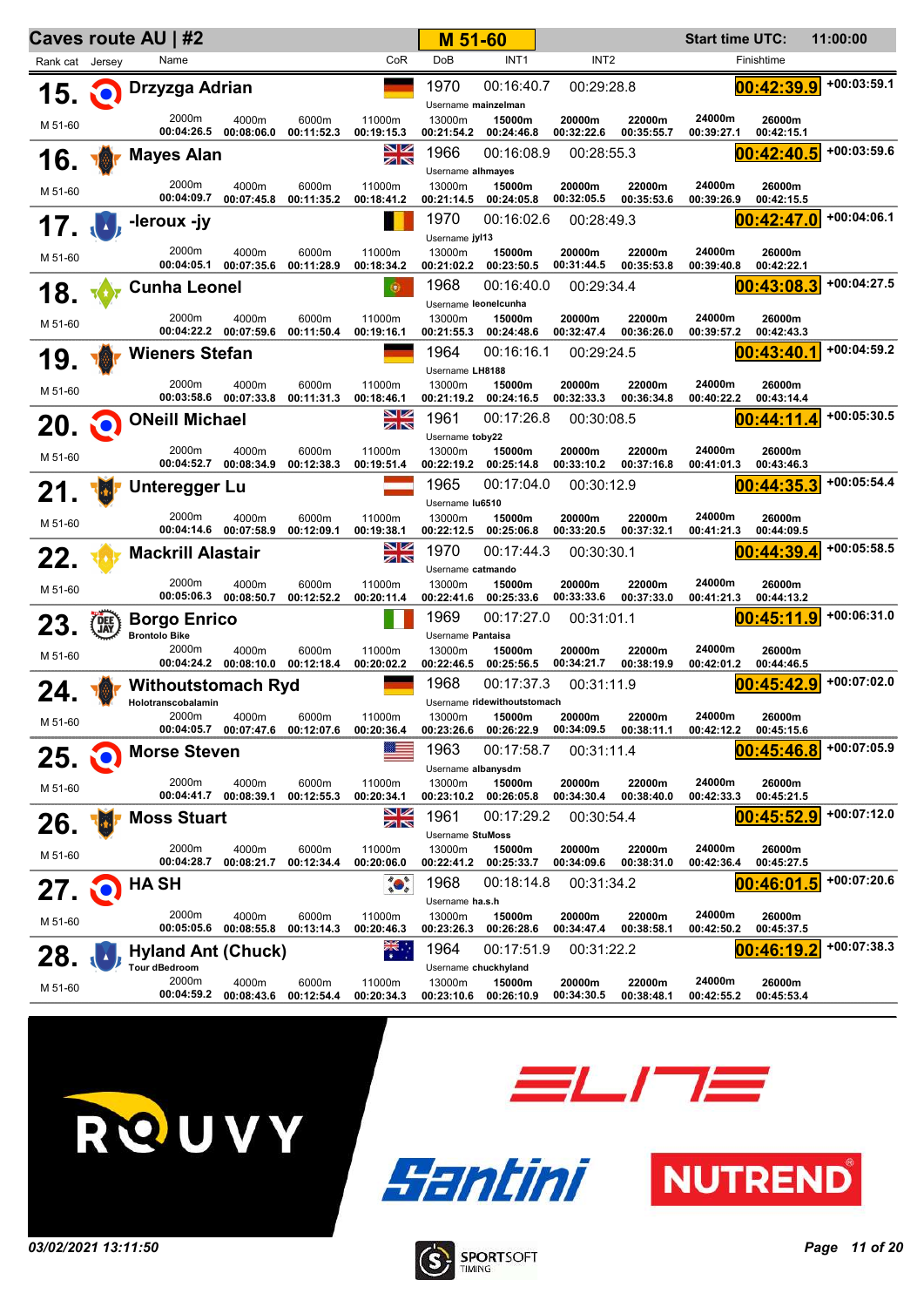|                 |         | Caves route AU   #2                          |                                           |                     |                      | M 51-60                                     |                                               |                          |                      | <b>Start time UTC:</b> |                          | 11:00:00      |
|-----------------|---------|----------------------------------------------|-------------------------------------------|---------------------|----------------------|---------------------------------------------|-----------------------------------------------|--------------------------|----------------------|------------------------|--------------------------|---------------|
| Rank cat Jersey |         | Name                                         |                                           |                     | CoR                  | <b>DoB</b>                                  | INT <sub>1</sub>                              | INT <sub>2</sub>         |                      |                        | Finishtime               |               |
| 29.             |         | <b>Jones Rob</b>                             |                                           |                     | NZ<br>ZK             | 1965<br>Username robjones70                 | 00:17:50.7                                    | 00:31:26.0               |                      |                        | 00:46:33.2               | $+00:07:52.3$ |
| M 51-60         |         | 2000m                                        | 4000m<br>00:04:17.3 00:08:10.6            | 6000m<br>00:12:42.1 | 11000m<br>00:20:29.3 | 13000m<br>00:23:05.5                        | 15000m<br>00:26:09.8                          | 20000m<br>00:34:55.4     | 22000m<br>00:39:26.1 | 24000m<br>00:43:20.1   | 26000m<br>00:46:07.5     |               |
| 30.             | O       | Döhling Jens                                 |                                           |                     |                      | 1969                                        | 00:18:25.3                                    | 00:32:00.2               |                      |                        | 00:46:50.7               | $+00:08:09.9$ |
|                 |         | 2000m                                        | 4000m                                     | 6000m               | 11000m               | Username jodel<br>13000m                    | 15000m                                        | 20000m                   | 22000m               | 24000m                 | 26000m                   |               |
| M 51-60         |         | 00:04:49.5                                   | 00:08:52.1                                | 00:13:21.6          | 00:21:05.1           | 00:23:46.6                                  | 00:26:54.6                                    | 00:35:22.8               | 00:39:34.1           | 00:43:31.4             | 00:46:24.6               |               |
| 31.             |         | <b>Chen Tony</b>                             |                                           |                     | ☀                    | 1966                                        | 00:18:06.1                                    | 00:32:13.2               |                      |                        | 00:47:12.4               | $+00:08:31.5$ |
| M 51-60         |         | 2000m                                        | 4000m<br>00:04:28.5 00:08:34.7            | 6000m<br>00:12:57.2 | 11000m<br>00:20:59.2 | 13000m<br>00:23:47.4                        | Username tonychen1016<br>15000m<br>00:26:52.7 | 20000m<br>00:35:31.7     | 22000m<br>00:39:38.1 | 24000m<br>00:43:41.4   | 26000m<br>00:46:44.5     |               |
| 32.             | Santini | webster stuart                               |                                           |                     | NZ<br>ZK             | 1967                                        | 00:18:28.6                                    | 00:32:28.9               |                      |                        | 00:48:12.0               | +00:09:31.1   |
| M 51-60         |         | None<br>2000m<br>00:04:32.2                  | 4000m<br>00:08:38.8                       | 6000m<br>00:13:13.1 | 11000m<br>00:21:05.2 | Username Windystu<br>13000m<br>00:23:46.3   | 15000m<br>00:26:56.0                          | 20000m<br>00:35:50.5     | 22000m<br>00:40:24.2 | 24000m<br>00:44:41.3   | 26000m<br>00:47:44.6     |               |
| 33.             |         | lester richard                               |                                           |                     | 8Ø<br>ZN             | 1968                                        | 00:18:55.3                                    | 00:32:51.1               |                      |                        | 00:48:17.2               | $+00:09:36.4$ |
| M 51-60         |         | 2000m<br>00:04:42.3                          | 4000m<br>00:08:59.1                       | 6000m<br>00:13:32.6 | 11000m<br>00:21:39.3 | Username filthy<br>13000m<br>00:24:23.6     | 15000m<br>00:27:21.7                          | 20000m<br>00:36:06.9     | 22000m<br>00:40:31.9 | 24000m<br>00:44:45.6   | 26000m<br>00:47:49.9     |               |
| 34              |         | <b>Corry Alan</b>                            |                                           |                     |                      | 1968                                        | 00:18:57.9                                    | 00:32:50.3               |                      |                        | 00:48:17.8               | $+00:09:36.9$ |
| M 51-60         |         | Dromara CC<br>2000m                          | 4000m<br>00:04:57.3 00:09:02.8            | 6000m<br>00:13:35.3 | 11000m<br>00:21:39.2 | Username Alan.Corry<br>13000m<br>00:24:23.8 | 15000m<br>00:27:29.1                          | 20000m<br>00:36:22.8     | 22000m<br>00:40:48.2 | 24000m<br>00:44:56.7   | 26000m<br>00:47:52.9     |               |
| 35.             |         | <b>Rossouw Kobus</b>                         |                                           |                     |                      | 1962                                        | 00:19:06.8                                    | 00:33:12.6               |                      |                        | 00:48:18.0               | $+00:09:37.1$ |
|                 |         | <b>WTF</b><br>2000m                          | 4000m                                     | 6000m               | 11000m               | Username iron.kr.man<br>13000m              | 15000m                                        | 20000m                   | 22000m               | 24000m                 | 26000m                   |               |
| M 51-60         |         |                                              | 00:04:52.5 00:09:05.1                     | 00:13:54.3          | 00:21:44.5           |                                             | 00:24:22.7 00:27:29.7                         | 00:36:34.9               | 00:40:56.2           | 00:44:56.7             | 00:47:53.0               |               |
| 36.             |         | <b>Smith Michael</b>                         |                                           |                     |                      | 1963                                        | 00:19:52.0                                    | 00:33:42.2               |                      |                        | 00:48:38.2               | +00:09:57.3   |
| M 51-60         |         | Club? We dont need no stinkin club!<br>2000m | 4000m<br>00:05:16.8 00:09:32.1            | 6000m<br>00:14:26.8 | 11000m<br>00:22:28.7 | Username mhs.us<br>13000m<br>00:25:06.9     | 15000m<br>00:28:19.7                          | 20000m<br>00:36:54.6     | 22000m<br>00:41:17.3 | 24000m<br>00:45:17.7   | 26000m<br>00:48:10.7     |               |
| 37.             |         | Nicolosi Iacopo<br>QuoVadis MTB              |                                           |                     |                      | 1969<br>Username janicolo2                  | 00:19:04.0                                    | 00:33:08.3               |                      |                        | 00:48:55.3               | +00:10:14.4   |
| M 51-60         |         | 2000m                                        | 4000m<br>00:05:19.5 00:09:20.9            | 6000m<br>00:13:46.5 | 11000m<br>00:21:44.4 | 13000m<br>00:24:30.8                        | 15000m<br>00:27:46.9                          | 20000m<br>00:36:39.0     | 22000m<br>00:41:10.0 | 24000m<br>00:45:21.7   | 26000m<br>00:48:28.0     |               |
| 38.             |         | <b>Hotz Michel</b>                           |                                           |                     |                      | 1968<br>Username Mihotz                     | 00:20:49.8                                    | 00:34:41.6               |                      |                        | 00:48:59.4               | +00:10:18.5   |
| M 51-60         |         | 2000m                                        | 4000m<br>00:06:42.0 00:11:02.3 00:15:36.8 | 6000m               | 11000m<br>00:23:29.7 | 13000m<br>00:26:12.6                        | 15000m<br>00:29:23.1                          | 20000m<br>00:37:55.0     | 22000m<br>00:41:55.5 | 24000m<br>00:45:42.4   | 26000m<br>00:48:32.8     |               |
| 39.             |         | <b>Rojas Jose</b>                            |                                           |                     |                      | 1968<br>Username jvrs                       | 00:18:50.3                                    | 00:33:17.9               |                      |                        | 00:49:40.1               | +00:10:59.2   |
| M 51-60         |         | 2000m<br>00:04:49.8                          | 4000m<br>00:08:54.9                       | 6000m<br>00:13:27.6 | 11000m<br>00:21:37.4 | 13000m<br>00:24:23.7                        | 15000m<br>00:27:40.0                          | 20000m<br>00:36:38.8     | 22000m<br>00:41:33.0 | 24000m<br>00:46:03.5   | 26000m<br>00:49:10.7     |               |
| 40              |         | <b>Redondo Javier</b>                        |                                           |                     | 衞                    | 1962                                        | 00:18:17.0                                    | 00:33:40.5               |                      |                        | 00:49:59.2               | +00:11:18.3   |
| M 51-60         |         | pijogrinos<br>2000m                          | 4000m                                     | 6000m               | 11000m               | Username javi_biker<br>13000m               | 15000m                                        | 20000m                   | 22000m               | 24000m                 | 26000m                   |               |
|                 |         | 00:04:13.1<br><b>Ferst Steve</b>             | 00:08:15.8                                | 00:12:53.6          | 00:21:06.1           | 00:23:46.8<br>1967                          | 00:27:07.9<br>00:20:33.2                      | 00:37:11.8<br>00:35:35.6 | 00:41:52.5           | 00:46:22.0             | 00:49:28.8<br>00:51:54.0 | $+00:13:13.1$ |
| 41.             |         |                                              |                                           |                     |                      | Username fersts                             |                                               |                          |                      |                        |                          |               |
| M 51-60         |         | 2000m<br>00:05:18.8                          | 4000m<br>00:09:53.0                       | 6000m<br>00:14:45.8 | 11000m<br>00:23:20.7 | 13000m<br>00:26:18.0                        | 15000m<br>00:29:41.0                          | 20000m<br>00:39:11.1     | 22000m<br>00:44:01.3 | 24000m<br>00:48:20.7   | 26000m<br>00:51:26.1     |               |
| 42.             |         | chien ball                                   |                                           |                     | ☀                    | 1969<br>Username ballchien                  | 00:20:28.1                                    | 00:36:29.3               |                      |                        | 00:52:56.3               | +00:14:15.5   |
| M 51-60         |         | 2000m<br>00:05:20.4                          | 4000m<br>00:10:03.1                       | 6000m<br>00:14:46.5 | 11000m<br>00:23:33.3 | 13000m<br>00:26:42.5                        | 15000m<br>00:30:16.0                          | 20000m<br>00:40:12.0     | 22000m<br>00:44:45.5 | 24000m<br>00:49:12.0   | 26000m<br>00:52:25.1     |               |







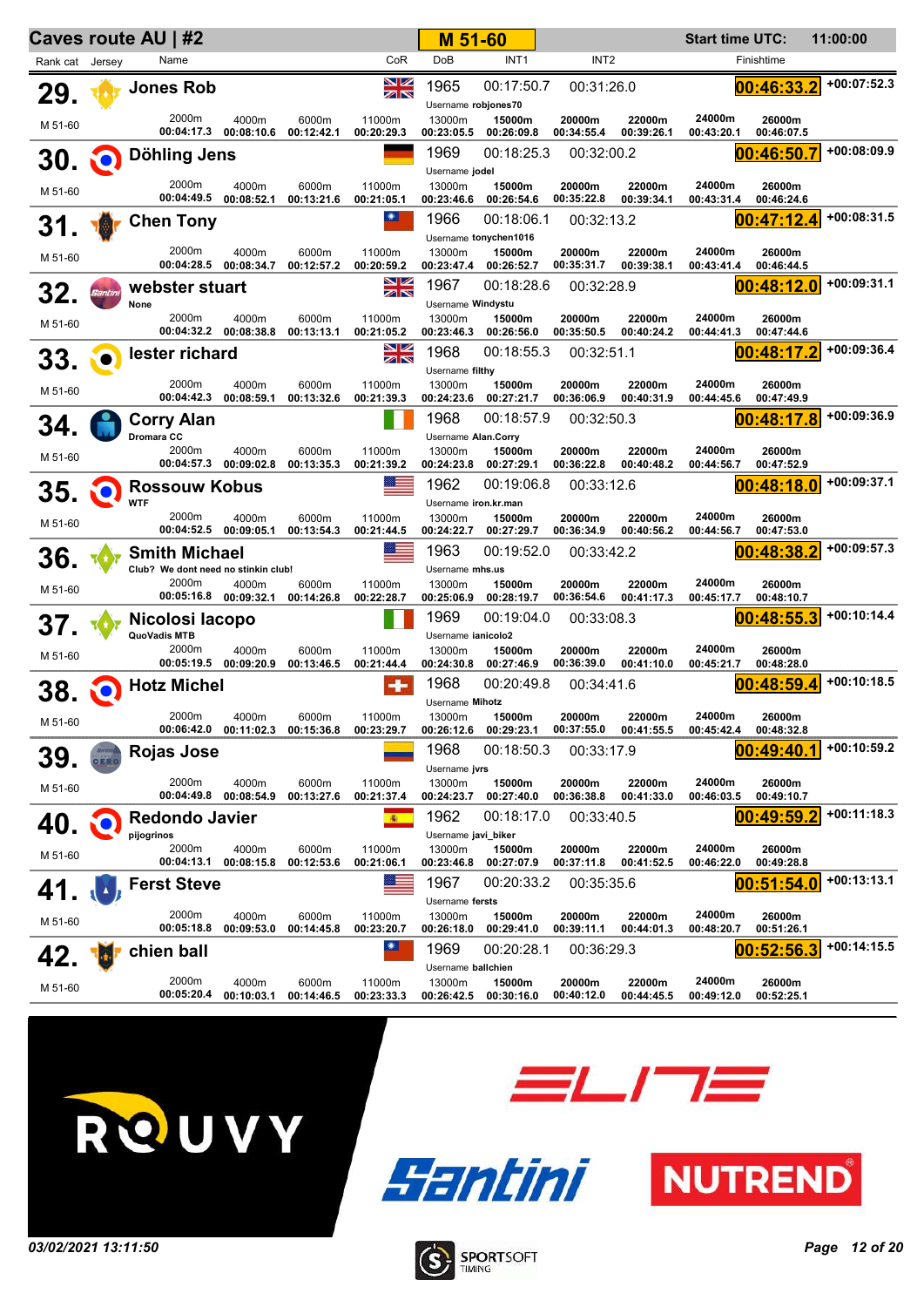|                 |              | Caves route AU   #2        |                     |                     |                      | M 51-60              |                          |                      |                      | <b>Start time UTC:</b> |                      | 11:00:00      |
|-----------------|--------------|----------------------------|---------------------|---------------------|----------------------|----------------------|--------------------------|----------------------|----------------------|------------------------|----------------------|---------------|
| Rank cat Jersey |              | Name                       |                     |                     | CoR                  | DoB                  | INT <sub>1</sub>         | INT <sub>2</sub>     |                      |                        | Finishtime           |               |
| 43.             |              | <b>Vargas Alvaro</b>       |                     |                     | ैं                   | 1970                 | 00:25:08.2               | 00:41:58.4           |                      |                        | 01:00:42.3           | $+00:22:01.4$ |
|                 |              | <b>Northlakes climbers</b> |                     |                     |                      | Username user_539615 |                          |                      |                      |                        |                      |               |
| M 51-60         |              | 2000m<br>00:05:57.6        | 4000m<br>00:11:40.2 | 6000m<br>00:18:11.8 | 11000m<br>00:28:14.8 | 13000m<br>00:31:24.5 | 15000m<br>00:35:20.4     | 20000m<br>00:45:59.4 | 22000m<br>00:51:26.8 | 24000m<br>00:56:42.1   | 26000m<br>01:00:12.0 |               |
|                 |              | Van den Brande Noel        |                     |                     |                      | 1965                 | 00:15:15.1               | 00:28:53.6           |                      |                        | 01:01:13.8           | $+00:22:32.9$ |
|                 |              | <b>Lilse Bikers</b>        |                     |                     |                      | Username nydb        |                          |                      |                      |                        |                      |               |
| M 51-60         |              | 2000m<br>00:03:42.2        | 4000m<br>00:07:00.9 | 6000m<br>00:10:31.0 | 11000m<br>00:17:56.9 | 13000m<br>00:20:36.2 | 15000m<br>00:23:43.6     | 20000m<br>00:32:11.7 | 22000m<br>00:41:05.5 | 24000m<br>00:51:49.0   | 26000m<br>00:58:17.6 |               |
| 45.             | $\Lambda$ s  | <b>Hernandez Victor</b>    |                     |                     |                      | 1962                 | 00:29:00.0               | 00:45:59.1           |                      |                        | 01:04:41.2           | $+00:26:00.3$ |
|                 |              |                            |                     |                     |                      |                      | Username victorhernandez |                      |                      |                        |                      |               |
| M 51-60         |              | 2000m<br>00:11:35.1        | 4000m<br>00:16:38.0 | 6000m<br>00:22:42.3 | 11000m<br>00:31:57.3 | 13000m<br>00:34:57.6 | 15000m<br>00:39:07.0     | 20000m<br>00:49:51.7 | 22000m<br>00:55:45.8 | 24000m<br>01:00:57.7   | 26000m<br>01:04:12.1 |               |
|                 |              | <b>Brand David M</b>       |                     |                     |                      | 1962                 |                          |                      |                      |                        | <b>DNF</b>           |               |
|                 |              |                            |                     |                     |                      | Username davidmbrand |                          |                      |                      |                        |                      |               |
| M 51-60         |              | 2000m                      | 4000m               | 6000m               | 11000m               | 13000m               | 15000m                   | 20000m               | 22000m               | 24000m                 | 26000m               |               |
|                 | $\bigotimes$ | <b>Neprud Kevin</b>        |                     |                     |                      | 1961                 |                          |                      |                      |                        | <b>DNF</b>           |               |
|                 |              | 545 Velo                   |                     |                     |                      | Username kneprud     |                          |                      |                      |                        |                      |               |
| M 51-60         |              | 2000m<br>00:04:47.6        | 4000m               | 6000m               | 11000m               | 13000m               | 15000m                   | 20000m               | 22000m               | 24000m                 | 26000m               |               |

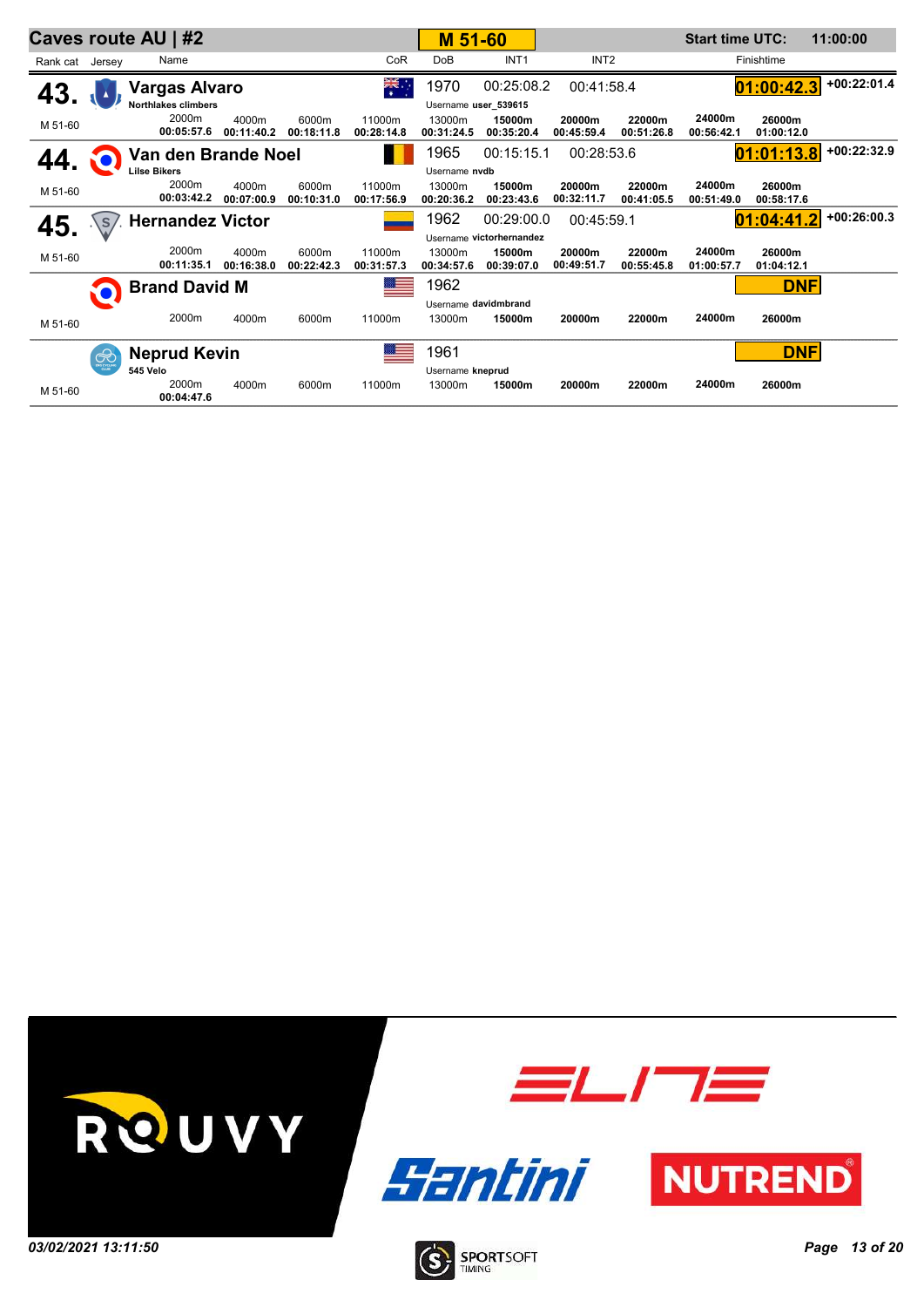|                 | Caves route AU   #2 |                                              |                                |                                | M 60+                |                                            |                                                |                      | <b>Start time UTC:</b> |                      | 11:00:00             |               |
|-----------------|---------------------|----------------------------------------------|--------------------------------|--------------------------------|----------------------|--------------------------------------------|------------------------------------------------|----------------------|------------------------|----------------------|----------------------|---------------|
| Rank cat Jersey |                     | Name                                         |                                |                                | CoR                  | <b>DoB</b>                                 | INT <sub>1</sub>                               | INT <sub>2</sub>     |                        |                      | Finishtime           |               |
| $\mathbf 1$     |                     | <b>McArthur Fred</b>                         |                                |                                | NZ<br>ZIN            | 1956                                       | 00:15:04.1                                     | 00:27:05.0           |                        |                      | 00:39:52.7           | +00:00:00.0   |
| M 60+           |                     | 2000m                                        | 4000m<br>00:03:40.3 00:07:02.0 | 6000m<br>00:10:37.0            | 11000m<br>00:17:26.1 | Username Freddie56<br>13000m<br>00:19:52.3 | 15000m<br>00:22:36.4                           | 20000m<br>00:30:05.0 | 22000m<br>00:33:36.3   | 24000m<br>00:36:55.9 | 26000m<br>00:39:29.8 |               |
| 2.              | $\circledR$         | <b>Butler Terence</b>                        |                                |                                | za –                 | 1960                                       | 00:16:06.6                                     | 00:28:49.9           |                        |                      | 00:42:15.5           | +00:02:22.7   |
| M 60+           |                     | 2000m                                        | 4000m                          | 6000m                          | 11000m               | Username tbutlerk<br>13000m                | 15000m                                         | 20000m               | 22000m                 | 24000m               | 26000m               |               |
|                 |                     |                                              | 00:04:09.6 00:07:46.1          | 00:11:36.3                     | 00:18:41.0           | 00:21:05.6                                 | 00:23:59.5                                     | 00:31:43.3           | 00:35:32.6             | 00:39:12.1           | 00:41:52.1           |               |
| 3.              |                     | <b>Seefeld Bernhard</b>                      |                                |                                |                      | 1955<br>Username berny55de                 | 00:16:09.1                                     | 00:29:05.7           |                        |                      | 00:42:56.4           | $+00:03:03.6$ |
| M 60+           |                     | 2000m                                        | 4000m<br>00:04:00.6 00:07:33.7 | 6000m<br>00:11:19.2            | 11000m<br>00:18:41.2 | 13000m<br>00:21:15.4                       | 15000m<br>00:24:08.5                           | 20000m<br>00:32:15.4 | 22000m<br>00:36:00.8   | 24000m<br>00:39:36.9 | 26000m<br>00:42:31.3 |               |
| 4.              | 10                  | <b>Shevelov Viktor</b>                       |                                |                                |                      | 1955                                       | 00:16:16.9                                     | 00:29:09.2           |                        |                      | 00:42:58.0           | $+00:03:05.2$ |
| M 60+           |                     | 2000m<br>00:04:00.3                          | 4000m<br>00:07:34.1            | 6000m<br>00:11:31.2            | 11000m<br>00:18:46.2 | Username victor55<br>13000m<br>00:21:17.6  | 15000m<br>00:24:09.7                           | 20000m<br>00:32:14.5 | 22000m<br>00:36:06.7   | 24000m<br>00:39:50.4 | 26000m<br>00:42:33.3 |               |
| 5.              | O                   | <b>BOEUVE Christian</b>                      |                                |                                |                      | 1951                                       | 00:16:15.1                                     | 00:29:12.6           |                        |                      | 00:43:18.6           | $+00:03:25.8$ |
| M 60+           |                     | 2000m<br>00:03:58.5                          | 4000m<br>00:07:31.2            | 6000m<br>00:11:27.3            | 11000m<br>00:18:46.3 | Username cribo1951<br>13000m<br>00:21:21.5 | 15000m<br>00:24:14.5                           | 20000m<br>00:32:19.5 | 22000m<br>00:36:17.0   | 24000m<br>00:40:06.4 | 26000m<br>00:42:53.6 |               |
| 6.              |                     | <b>Spang Ulf</b><br><b>MCK</b>               |                                |                                |                      | 1957<br>Username pantani57                 | 00:16:05.7                                     | 00:29:32.6           |                        |                      | 00:43:31.9           | $+00:03:39.1$ |
| M 60+           |                     | 2000m<br>00:03:46.1                          | 4000m                          | 6000m<br>00:07:22.0 00:11:15.2 | 11000m<br>00:18:47.0 | 13000m<br>00:21:32.2                       | 15000m<br>00:24:35.6                           | 20000m<br>00:32:40.6 | 22000m<br>00:36:30.9   | 24000m<br>00:40:10.3 | 26000m<br>00:43:06.2 |               |
|                 | <b>Santini</b>      | Wiesmann Wilh.-Bernd                         |                                |                                |                      | 1951                                       | 00:16:57.1                                     | 00:29:52.1           |                        |                      | 00:43:45.0           | $+00:03:52.2$ |
| M 60+           |                     | 2000m<br>00:04:13.4                          | 4000m<br>00:07:59.0            | 6000m<br>00:12:05.1            | 11000m<br>00:19:27.9 | Username strwd<br>13000m<br>00:22:03.5     | 15000m<br>00:25:00.7                           | 20000m<br>00:33:05.4 | 22000m<br>00:37:00.6   | 24000m<br>00:40:37.3 | 26000m<br>00:43:21.2 |               |
|                 |                     | <b>Lindeboom Wietze</b>                      |                                |                                |                      | 1960                                       | 00:16:39.8                                     | 00:29:59.0           |                        |                      | 00:43:45.3           | $+00:03:52.5$ |
| 8.              |                     |                                              |                                |                                |                      | Username wlindeboom                        |                                                |                      |                        |                      |                      |               |
| M 60+           |                     | 2000m<br>00:04:09.5                          | 4000m<br>00:07:50.7            | 6000m<br>00:11:49.3            | 11000m<br>00:19:15.2 | 13000m<br>00:21:55.2                       | 15000m<br>00:24:51.4                           | 20000m<br>00:33:05.4 | 22000m<br>00:37:01.8   | 24000m<br>00:40:37.1 | 26000m<br>00:43:21.4 |               |
| 9.              |                     | <b>Brinkhorst Jan</b><br><b>CAFFEINATORS</b> |                                |                                |                      | 1954                                       | 00:16:55.8                                     | 00:30:02.5           |                        |                      | 00:43:46.9           | $+00:03:54.1$ |
| M 60+           |                     | 2000m<br>00:04:22.2                          | 4000m<br>00:08:05.9            | 6000m<br>00:12:12.4            | 11000m<br>00:19:34.1 | 13000m<br>00:22:08.1                       | Username JanBrinkhorst<br>15000m<br>00:25:02.6 | 20000m<br>00:33:05.5 | 22000m<br>00:37:01.8   | 24000m<br>00:40:39.2 | 26000m<br>00:43:23.1 |               |
| N               |                     | <b>DE KNOP bernard</b>                       |                                |                                |                      | 1954<br>Username berniedk                  | 00:16:22.7                                     | 00:29:22.0           |                        |                      | 00:43:52.7           | $+00:03:59.9$ |
| M 60+           |                     | 2000m                                        | 4000m<br>00:04:02.2 00:07:43.0 | 6000m<br>00:11:36.4            | 11000m<br>00:18:58.2 | 13000m<br>00:21:40.4                       | 15000m<br>00:24:39.5                           | 20000m<br>00:32:41.1 | 22000m<br>00:36:47.7   | 24000m<br>00:40:37.2 | 26000m<br>00:43:25.1 |               |
|                 |                     | <b>Bishop Kevin</b>                          |                                |                                | NZ<br>ZN             | 1959<br>Username kr4ck3rj4ck               | 00:17:26.7                                     | 00:30:40.6           |                        |                      | 00:44:19.0           | +00:04:26.3   |
| M 60+           |                     | 2000m<br>00:04:34.3                          | 4000m<br>00:08:23.1            | 6000m<br>00:12:34.2            | 11000m<br>00:20:02.3 | 13000m<br>00:22:40.6                       | 15000m<br>00:25:33.9                           | 20000m<br>00:33:45.6 | 22000m<br>00:37:33.8   | 24000m<br>00:41:04.9 | 26000m<br>00:43:54.3 |               |
| 12.             | $\mathbf{C}$        | <b>Scott Dave</b>                            |                                |                                | $\blacksquare$<br>ZN | 1960<br>Username boundah                   | 00:17:08.6                                     | 00:30:28.7           |                        |                      | 00:44:28.3           | +00:04:35.5   |
| M 60+           |                     | 2000m<br>00:04:14.5                          | 4000m<br>00:08:21.6            | 6000m<br>00:12:18.2            | 11000m<br>00:19:44.2 | 13000m<br>00:22:23.4                       | 15000m<br>00:25:23.4                           | 20000m<br>00:33:33.4 | 22000m<br>00:37:28.8   | 24000m<br>00:41:07.9 | 26000m<br>00:44:03.5 |               |
| 13.             |                     | Kotilainen Kari                              |                                |                                |                      | 1957                                       | 00:16:44.9                                     | 00:30:02.8           |                        |                      | 00:44:28.9           | $+00:04:36.1$ |
| M 60+           |                     | Kuopion Pyöräilyseura<br>2000m<br>00:04:10.6 | 4000m<br>00:07:50.0            | 6000m<br>00:11:53.0            | 11000m<br>00:19:20.1 | Username kari_ko<br>13000m<br>00:21:55.3   | 15000m<br>00:24:57.4                           | 20000m<br>00:33:07.2 | 22000m<br>00:37:17.9   | 24000m<br>00:41:11.1 | 26000m<br>00:44:02.5 |               |
|                 | Santini<br>alllu.   | <b>Muller Rolf</b>                           |                                |                                |                      | 1959                                       | 00:17:01.3                                     | 00:30:03.7           |                        |                      | 00:44:44.4           | +00:04:51.6   |
| M 60+           |                     | <b>CLUB MSM</b><br>2000m<br>00:04:16.2       | 4000m<br>00:08:05.7            | 6000m<br>00:12:11.9            | 11000m<br>00:19:34.1 | Username Waldie<br>13000m<br>00:22:08.0    | 15000m<br>00:25:03.3                           | 20000m<br>00:33:22.5 | 22000m<br>00:37:30.5   | 24000m<br>00:41:24.9 | 26000m<br>00:44:17.1 |               |







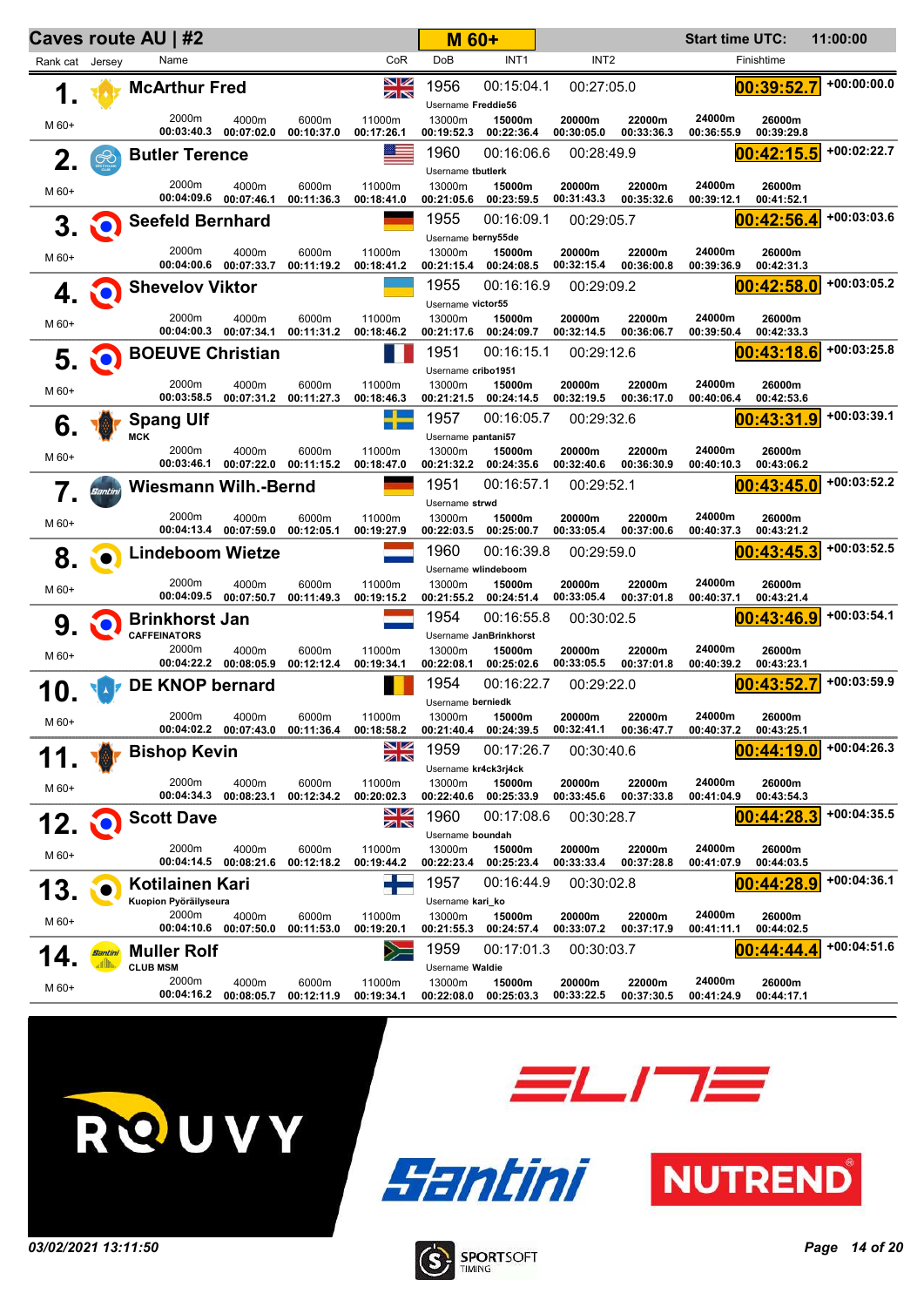|                 | Caves route AU   #2     |                                                 |                                |                     |                      | <b>M 60+</b>                                |                                          | <b>Start time UTC:</b> |                      | 11:00:00             |                      |               |
|-----------------|-------------------------|-------------------------------------------------|--------------------------------|---------------------|----------------------|---------------------------------------------|------------------------------------------|------------------------|----------------------|----------------------|----------------------|---------------|
| Rank cat Jersey |                         | Name                                            |                                |                     | CoR                  | DoB                                         | INT <sub>1</sub>                         | INT <sub>2</sub>       |                      |                      | Finishtime           |               |
| 15.             | O                       | <b>Karlheinz Roch</b>                           |                                |                     |                      | 1953<br>Username vancouver53                | 00:17:26.4                               | 00:30:20.5             |                      |                      | 00:44:45.5           | $+00:04:52.7$ |
| M 60+           |                         | 2000m                                           | 4000m<br>00:04:17.5 00:08:07.9 | 6000m<br>00:12:28.2 | 11000m<br>00:19:57.0 | 13000m<br>00:22:31.5                        | 15000m<br>00:25:20.0                     | 20000m<br>00:33:26.3   | 22000m<br>00:37:34.9 | 24000m<br>00:41:28.3 | 26000m<br>00:44:18.4 |               |
| 16.             |                         | <b>Taylor Steve</b>                             |                                |                     | NZ<br>$z\propto$     | 1960<br>Username welshchamp                 | 00:17:33.1                               | 00:31:33.5             |                      |                      | 00:45:02.4           | $+00:05:09.6$ |
| M 60+           |                         | 2000m<br>00:04:07.2                             | 4000m<br>00:07:45.9            | 6000m<br>00:11:56.2 | 11000m<br>00:20:36.2 | 13000m<br>00:23:42.5                        | 15000m<br>00:27:06.6                     | 20000m<br>00:34:40.9   | 22000m<br>00:38:20.8 | 24000m<br>00:41:50.3 | 26000m<br>00:44:36.7 |               |
| 17.             | NO.                     | <b>Graber Ueli</b>                              |                                |                     | $\bullet$            | 1955<br>Username grauzo                     | 00:17:09.5                               | 00:30:31.8             |                      |                      | 00:45:06.1           | $+00:05:13.3$ |
| M 60+           |                         | 2000m<br>00:04:24.6                             | 4000m<br>00:08:09.9            | 6000m<br>00:12:18.1 | 11000m<br>00:19:44.3 | 13000m<br>00:22:19.1                        | 15000m<br>00:25:18.7                     | 20000m<br>00:33:46.4   | 22000m<br>00:37:53.0 | 24000m<br>00:41:48.5 | 26000m<br>00:44:40.4 |               |
| 18.             |                         | <b>Steve Irvine</b>                             |                                |                     | NZ<br>ZN             | 1960                                        | 00:18:02.7                               | 00:31:08.5             |                      |                      | 00:45:10.1           | $+00:05:17.3$ |
| M 60+           |                         | 2000m<br>00:05:02.6                             | 4000m<br>00:08:55.9            | 6000m<br>00:13:05.5 | 11000m<br>00:20:35.1 | Username steverouvy<br>13000m<br>00:23:12.7 | 15000m<br>00:26:09.0                     | 20000m<br>00:34:23.8   | 22000m<br>00:38:18.8 | 24000m<br>00:42:00.1 | 26000m<br>00:44:45.7 |               |
| 19.             |                         | Mesa Juan                                       |                                |                     |                      | 1959                                        | 00:18:23.2                               | 00:31:57.8             |                      |                      | 00:46:32.1           | +00:06:39.3   |
| M 60+           |                         | La Squadra<br>2000m<br>00:04:46.8               | 4000m<br>00:08:55.1            | 6000m<br>00:13:22.6 | 11000m<br>00:21:03.0 | Username jcmesa<br>13000m<br>00:23:43.6     | 15000m<br>00:26:46.9                     | 20000m<br>00:35:08.4   | 22000m<br>00:39:17.2 | 24000m<br>00:43:15.5 | 26000m<br>00:46:06.5 |               |
| 20.             |                         | steinhoefer wolfgang                            |                                |                     |                      | 1952<br>Username wolfoerl                   | 00:18:03.6                               | 00:31:44.6             |                      |                      | 00:46:36.8           | +00:06:44.0   |
| M 60+           |                         | 2000m<br>00:04:36.3                             | 4000m<br>00:08:38.7            | 6000m<br>00:12:56.6 | 11000m<br>00:20:41.4 | 13000m<br>00:23:26.7                        | 15000m<br>00:26:32.1                     | 20000m<br>00:35:10.4   | 22000m<br>00:39:22.0 | 24000m<br>00:43:15.3 | 26000m<br>00:46:10.8 |               |
| 21.             | <b>Santini</b><br>ad Mu | <b>Beaven Roger</b>                             |                                |                     | NK<br>Ak             | 1955                                        | 00:18:29.2<br>Username roger_the_cyclist | 00:32:10.6             |                      |                      | 00:46:54.9           | $+00:07:02.1$ |
| M 60+           |                         | 2000m<br>00:05:06.8                             | 4000m<br>00:09:09.1            | 6000m<br>00:13:24.4 | 11000m<br>00:21:03.4 | 13000m<br>00:23:46.4                        | 15000m<br>00:26:46.7                     | 20000m<br>00:35:31.7   | 22000m<br>00:39:42.0 | 24000m<br>00:43:34.2 | 26000m<br>00:46:29.6 |               |
| 22.             |                         | <b>Clinger Doug</b>                             |                                |                     |                      | 1960                                        | 00:17:36.8                               | 00:31:23.1             |                      |                      | 00:46:57.2           | +00:07:04.4   |
| M 60+           |                         | <b>Swamp Apes</b><br>2000m                      | 4000m<br>00:04:24.7 00:08:18.9 | 6000m<br>00:12:39.3 | 11000m<br>00:20:19.2 | Username dgclinger<br>13000m<br>00:22:58.3  | 15000m<br>00:26:06.7                     | 20000m<br>00:34:49.4   | 22000m<br>00:39:20.0 | 24000m<br>00:43:30.3 | 26000m<br>00:46:31.6 |               |
| 23.             |                         | <b>BANKS Murray</b>                             |                                |                     | NZ<br>ZN             | 1960<br>Username River60                    | 00:18:14.4                               | 00:32:03.0             |                      |                      | 00:47:09.9           | +00:07:17.1   |
| M 60+           |                         | 2000m                                           | 4000m<br>00:04:46.4 00:08:44.0 | 6000m<br>00:13:05.3 | 11000m<br>00:20:51.4 | 13000m<br>00:23:33.5                        | 15000m<br>00:26:40.1                     | 20000m<br>00:35:19.4   | 22000m<br>00:39:44.1 | 24000m<br>00:43:44.3 | 26000m<br>00:46:43.9 |               |
| 24.             |                         | <b>Kragelund Allan</b>                          |                                |                     |                      | 1957<br>Username DrKrank                    | 00:18:44.6                               | 00:32:41.6             |                      |                      | 00:47:24.9           | $+00:07:32.1$ |
| M 60+           |                         | 2000m                                           | 4000m<br>00:05:07.7 00:09:10.0 | 6000m<br>00:13:34.6 | 11000m<br>00:21:31.4 | 13000m<br>00:24:20.6                        | 15000m<br>00:27:24.9                     | 20000m<br>00:35:59.9   | 22000m<br>00:40:08.1 | 24000m<br>00:44:00.7 | 26000m<br>00:46:58.5 |               |
| 25,             |                         | <b>Hurschler Alois</b><br><b>Bike Jungs</b>     |                                |                     |                      | 1959<br>Username Siola1959                  | 00:18:02.0                               | 00:32:04.4             |                      |                      | 00:47:38             | $+00:07:45.3$ |
| M 60+           |                         | 2000m<br>00:04:32.6                             | 4000m<br>00:08:26.9            | 6000m<br>00:12:52.2 | 11000m<br>00:20:41.4 | 13000m<br>00:23:25.5                        | 15000m<br>00:26:41.7                     | 20000m<br>00:35:36.8   | 22000m<br>00:40:09.2 | 24000m<br>00:44:14.4 | 26000m<br>00:47:11.7 |               |
| 26.             |                         | Lorber Günther                                  |                                |                     |                      | 1953                                        | 00:18:52.2<br>Username sonneman2003      | 00:32:59.2             |                      |                      | 00:48:31.9           | $+00:08:39.1$ |
| M 60+           |                         | 2000m<br>00:04:50.5                             | 4000m<br>00:08:57.1            | 6000m<br>00:13:32.5 | 11000m<br>00:21:39.2 | 13000m<br>00:24:23.3                        | 15000m<br>00:27:29.8                     | 20000m<br>00:36:21.8   | 22000m<br>00:40:49.3 | 24000m<br>00:45:03.4 | 26000m<br>00:48:03.9 |               |
| 27.             | Santini                 | <b>Clapp John</b><br><b>Sodbury Cycle Sport</b> |                                |                     | NZ<br>ZN             | 1949<br>Username johnclapp                  | 00:18:59.9                               | 00:33:38.2             |                      |                      | 00:49:13             | +00:09:20.3   |
| M 60+           |                         | 2000m<br>00:04:55.6                             | 4000m<br>00:09:03.1            | 6000m<br>00:13:36.2 | 11000m<br>00:21:43.5 | 13000m<br>00:24:31.7                        | 15000m<br>00:27:49.7                     | 20000m<br>00:37:04.6   | 22000m<br>00:41:39.2 | 24000m<br>00:45:45.3 | 26000m<br>00:48:45.7 |               |
| 28.             |                         | <b>Topping Stephen</b><br><b>WBCCC</b>          |                                |                     | NZ<br>ZN             | 1951<br>Username stetopps                   | 00:19:29.4                               | 00:34:22.1             |                      |                      | 00:50:35.3           | +00:10:42.5   |
| M 60+           |                         | 2000m<br>00:04:49.5                             | 4000m<br>00:08:58.2            | 6000m<br>00:13:46.6 | 11000m<br>00:22:25.3 | 13000m<br>00:25:24.9                        | 15000m<br>00:28:44.8                     | 20000m<br>00:37:56.0   | 22000m<br>00:42:34.3 | 24000m<br>00:46:46.9 | 26000m<br>00:50:04.7 |               |







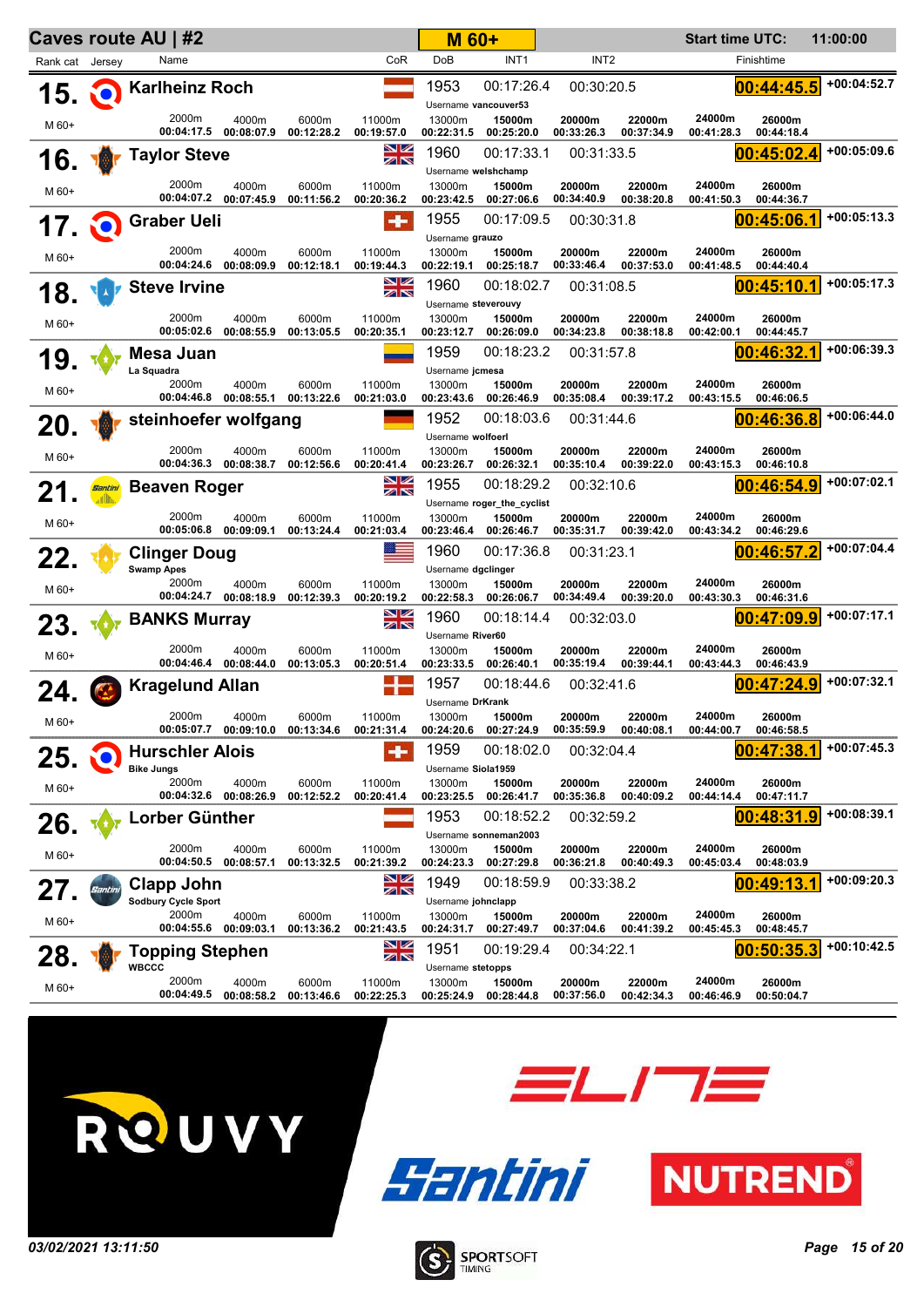|                 | Caves route AU   #2 |                                                              |                     |                     |                      | <b>M 60+</b>                            |                        |                      |                      | <b>Start time UTC:</b> |                      | 11:00:00      |
|-----------------|---------------------|--------------------------------------------------------------|---------------------|---------------------|----------------------|-----------------------------------------|------------------------|----------------------|----------------------|------------------------|----------------------|---------------|
| Rank cat Jersey |                     | Name                                                         |                     |                     | CoR                  | <b>DoB</b>                              | INT <sub>1</sub>       | INT <sub>2</sub>     |                      |                        | Finishtime           |               |
| 29.             |                     | <b>Heinemann Walter</b><br><b>Team KALI-Stiere</b>           |                     |                     |                      | 1956<br>Username polymen4               | 00:19:55.4             | 00:34:49.7           |                      |                        | 00:50:54.5           | $+00:11:01.7$ |
| M 60+           |                     | 2000m<br>00:04:57.6                                          | 4000m<br>00:09:20.9 | 6000m<br>00:14:25.3 | 11000m<br>00:22:33.6 | 13000m<br>00:25:16.7                    | 15000m<br>00:28:27.1   | 20000m<br>00:38:19.9 | 22000m<br>00:43:06.1 | 24000m<br>00:47:24.5   | 26000m<br>00:50:29.1 |               |
| 30.             |                     | <b>Kanarkiewicz Bob</b><br><b>Mohawk-Hudson Cycling Club</b> |                     |                     |                      | 1959<br>Username Delanson               | 00:20:14.1             | 00:35:02.1           |                      |                        | 00:50:59.8           | $+00:11:07.0$ |
| M 60+           |                     | 2000m<br>00:05:31.7                                          | 4000m<br>00:09:54.1 | 6000m<br>00:14:44.8 | 11000m<br>00:23:05.7 | 13000m<br>00:25:55.6                    | 15000m<br>00:29:20.1   | 20000m<br>00:38:32.1 | 22000m<br>00:43:08.3 | 24000m<br>00:47:20.6   | 26000m<br>00:50:29.9 |               |
| 31              | $\circledast$       | van Vreede Cees                                              |                     |                     |                      | 1947                                    | 00:20:28.1             | 00:35:34.7           |                      |                        | 00:52:03.2           | $+00:12:10.4$ |
| M 60+           |                     | Piels Cycling.<br>2000m<br>00:05:05.7                        | 4000m<br>00:09:40.9 | 6000m<br>00:14:47.4 | 11000m<br>00:23:21.2 | Username ceesje<br>13000m<br>00:26:17.8 | 15000m<br>00:29:39.2   | 20000m<br>00:39:12.7 | 22000m<br>00:43:58.6 | 24000m<br>00:48:20.9   | 26000m<br>00:51:32.8 |               |
| <b>32.</b>      | NO)                 | <b>Maffe Gio</b>                                             |                     |                     |                      | 1959                                    | 00:20:43.5             | 00:36:55.9           |                      |                        | 00:53:58.7           | $+00:14:06.0$ |
|                 |                     |                                                              |                     |                     |                      | Username Giovimaffe                     |                        |                      |                      |                        |                      |               |
| M 60+           |                     | 2000m<br>00:05:04.9                                          | 4000m<br>00:09:42.0 | 6000m<br>00:14:38.8 | 11000m<br>00:23:55.9 | 13000m<br>00:26:58.2                    | 15000m<br>00:30:29.3   | 20000m<br>00:40:49.6 | 22000m<br>00:45:48.1 | 24000m<br>00:50:22.1   | 26000m<br>00:53:30.7 |               |
| 33.             |                     | <b>Bornman Chris</b>                                         |                     |                     | $\sum$               | 1959                                    | 00:21:51.0             | 00:37:23.0           |                      |                        | 00:54:35.9           | $+00:14:43.2$ |
|                 |                     |                                                              |                     |                     |                      |                                         | Username chrisbornman  |                      |                      |                        |                      |               |
| M 60+           |                     | 2000m<br>00:05:41.5                                          | 4000m<br>00:10:30.1 | 6000m<br>00:15:55.8 | 11000m<br>00:24:37.7 | 13000m<br>00:27:29.9                    | 15000m<br>00:31:05.0   | 20000m<br>00:41:00.0 | 22000m<br>00:46:06.3 | 24000m<br>00:51:00.9   | 26000m<br>00:54:05.7 |               |
| 34.             |                     | <b>Wouters Frans</b>                                         |                     |                     | $\cdot$              | 1945                                    | 00:22:36.1             | 00:38:36.7           |                      |                        | 00:57:18.7           | $+00:17:25.9$ |
|                 |                     | Licaniek                                                     |                     |                     |                      |                                         | Username sooikewouters |                      |                      |                        |                      |               |
| M 60+           |                     | 2000m<br>00:05:19.4                                          | 4000m<br>00:10:02.0 | 6000m<br>00:15:59.5 | 11000m<br>00:25:28.5 | 13000m<br>00:28:28.6                    | 15000m<br>00:32:12.1   | 20000m<br>00:42:30.2 | 22000m<br>00:48:07.6 | 24000m<br>00:53:33.5   | 26000m<br>00:56:49.0 |               |
|                 | $\mathbf O$         | de Swardt Cobus                                              |                     |                     | $\geqslant$          | 1957                                    |                        |                      |                      |                        | <b>DNF</b>           |               |
| M 60+           |                     | 2000m                                                        | 4000m               | 6000m               | 11000m               | Username cobus277<br>13000m             | 15000m                 | 20000m               | 22000m               | 24000m                 | 26000m               |               |

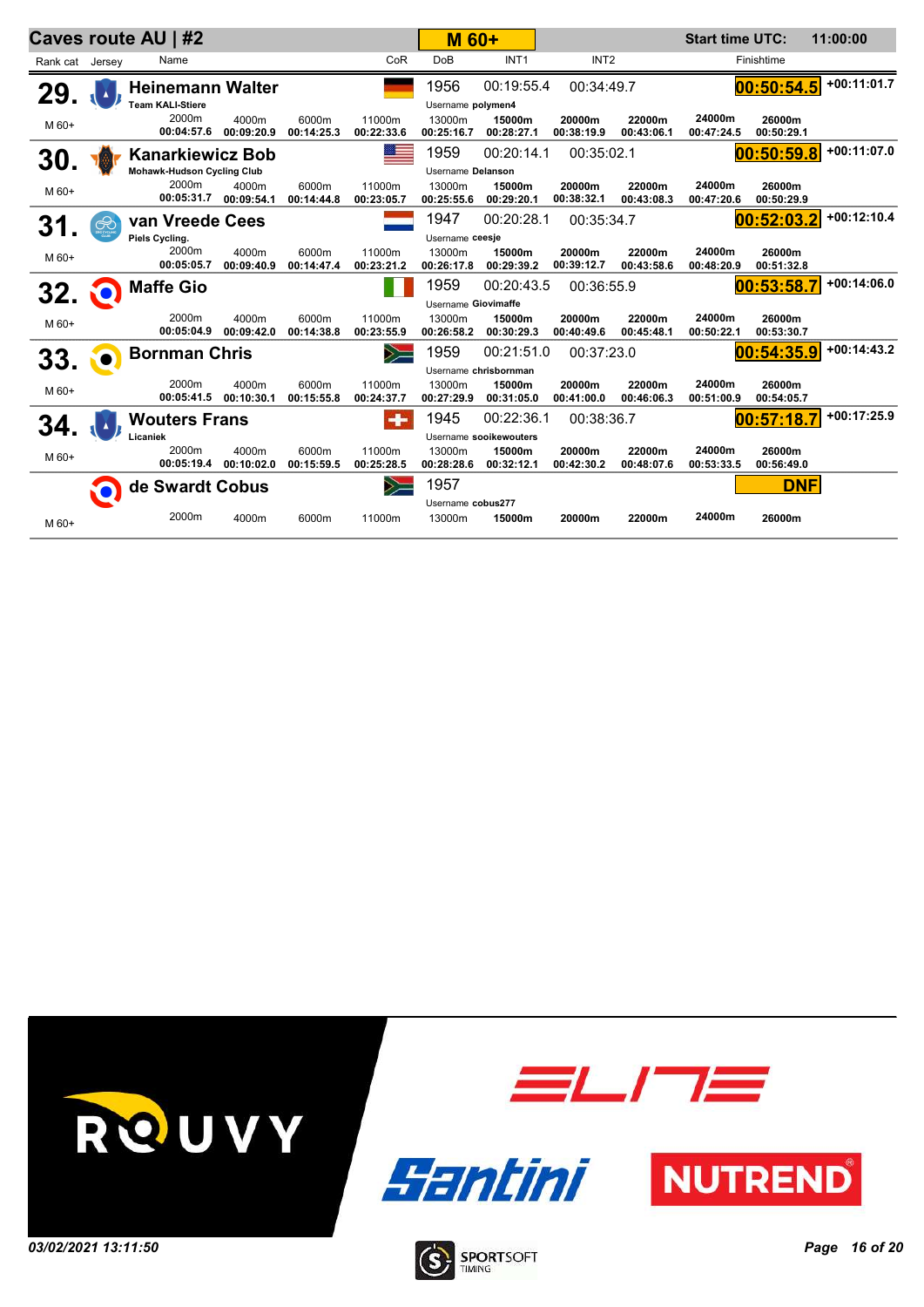| Caves route AU   #2 |                 |                     |                     |                     |                      | W 21-30              |                      |                      |                      | 11:00:00             |                      |                                       |
|---------------------|-----------------|---------------------|---------------------|---------------------|----------------------|----------------------|----------------------|----------------------|----------------------|----------------------|----------------------|---------------------------------------|
| Rank cat            | Jersey          | Name                |                     |                     | CoR                  | DoB                  | INT <sub>1</sub>     | INT <sub>2</sub>     |                      |                      | Finishtime           |                                       |
|                     | 1. O chemik eva |                     |                     |                     |                      | 1998                 | 00:19:39.8           | 00:34:53.5           |                      |                      |                      | $\left[00:51:06.5\right]$ +00:00:00.0 |
|                     |                 |                     |                     |                     |                      | Username evule       |                      |                      |                      |                      |                      |                                       |
| W 21-30             |                 | 2000m<br>00:04:44.6 | 4000m<br>00:09:04.0 | 6000m<br>00:13:47.4 | 11000m<br>00:22:30.5 | 13000m<br>00:25:33.5 | 15000m<br>00:29:08.8 | 20000m<br>00:38:32.0 | 22000m<br>00:43:16.5 | 24000m<br>00:47:40.0 | 26000m<br>00:50:43.2 |                                       |

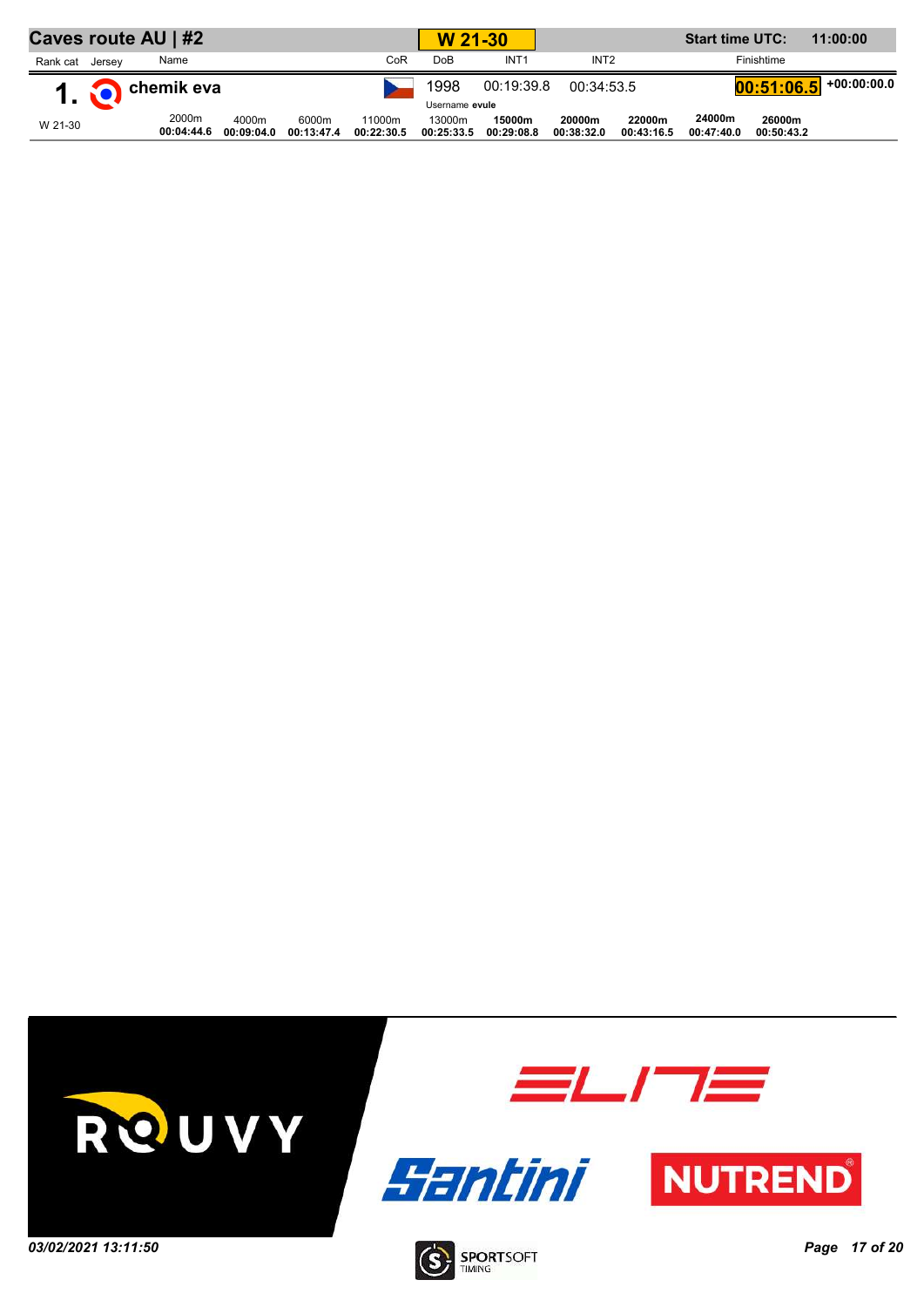|              |        | Caves route AU   #2      |                     |                     |                      | W 31-40              |                      |                      | <b>Start time UTC:</b> |                      | 11:00:00             |               |
|--------------|--------|--------------------------|---------------------|---------------------|----------------------|----------------------|----------------------|----------------------|------------------------|----------------------|----------------------|---------------|
| Rank cat     | Jersev | Name                     |                     |                     | CoR                  | <b>DoB</b>           | INT <sub>1</sub>     | INT <sub>2</sub>     |                        |                      | Finishtime           |               |
|              |        | <b>Kupers Ruth</b>       |                     |                     |                      | 1987                 | 00:17:27.8           | 00:31:45.1           |                        |                      | 00:47:02.3           | $+00:00:00.0$ |
|              |        |                          |                     |                     |                      | Username ruthkupers  |                      |                      |                        |                      |                      |               |
| W 31-40      |        | 2000m<br>00:04:10.5      | 4000m<br>00:08:03.7 | 6000m<br>00:12:12.4 | 11000m<br>00:20:20.4 | 13000m<br>00:23:15.7 | 15000m<br>00:26:33.9 | 20000m<br>00:35:10.5 | 22000m<br>00:39:21.8   | 24000m<br>00:43:22.2 | 26000m<br>00:46:34.5 |               |
| $\mathbf{P}$ |        | Cupova Jana              |                     |                     |                      | 1990                 | 00:19:48.4           | 00:34:20.6           |                        |                      | 00:50:13.2           | $+00:03:10.9$ |
|              |        | <b>NOVATOP BIKE TEAM</b> |                     |                     |                      | Username janacupova  |                      |                      |                        |                      |                      |               |
| W 31-40      |        | 2000m<br>00:05:14.5      | 4000m<br>00:09:27.9 | 6000m<br>00:14:10.8 | 11000m<br>00:22:34.4 | 13000m<br>00:25:19.6 | 15000m<br>00:28:45.1 | 20000m<br>00:38:01.8 | 22000m<br>00:42:38.2   | 24000m<br>00:46:45.6 | 26000m<br>00:49:47.8 |               |

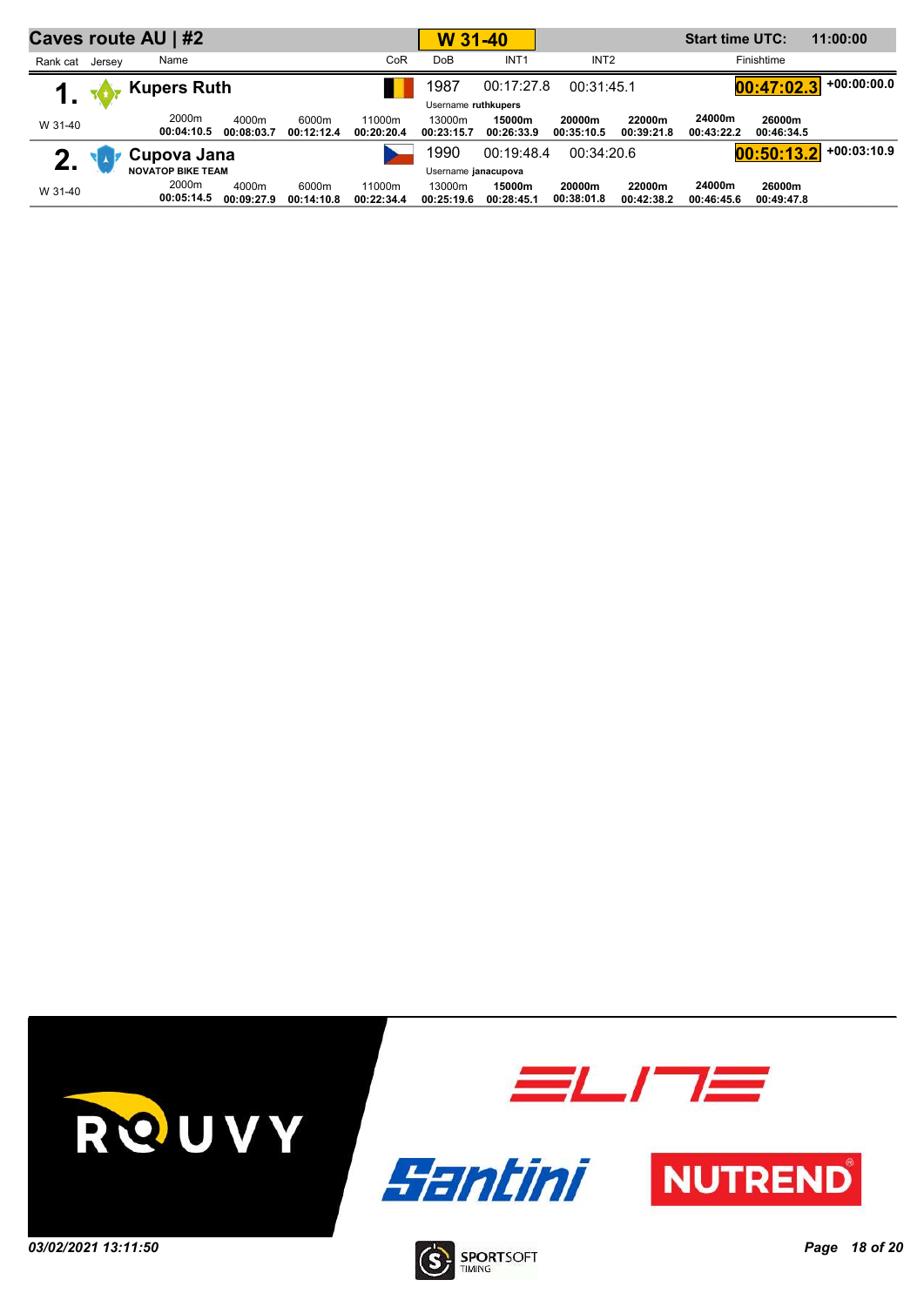|          |        | Caves route AU   #2 |                     |                     |                      | W 41-50              |                      |                      | <b>Start time UTC:</b> |                      | 11:00:00             |               |
|----------|--------|---------------------|---------------------|---------------------|----------------------|----------------------|----------------------|----------------------|------------------------|----------------------|----------------------|---------------|
| Rank cat | Jersey | Name                |                     |                     | CoR                  | <b>DoB</b>           | INT <sub>1</sub>     | INT <sub>2</sub>     |                        |                      | Finishtime           |               |
|          | 圈      | <b>Morgan Mary</b>  |                     |                     | NZ<br>$z \propto$    | 1975                 | 00:20:19.8           | 00:36:16.3           |                        |                      | 00:53:17.1           | $+00:00:00.0$ |
| . .      |        |                     |                     |                     |                      | Username marylogic   |                      |                      |                        |                      |                      |               |
| W 41-50  |        | 2000m<br>00:05:13.6 | 4000m<br>00:09:40.0 | 6000m<br>00:14:32.5 | 11000m<br>00:23:21.7 | 13000m<br>00:26:28.0 | 15000m<br>00:30:08.2 | 20000m<br>00:39:57.1 | 22000m<br>00:44:48.5   | 24000m<br>00:49:20.8 | 26000m<br>00:52:45.2 |               |
|          | IJ.    | Losekoot Siska      |                     |                     |                      | 1972                 | 00:18:15.0           | 00:32:29.5           |                        |                      | <b>DSQ</b>           |               |
|          |        |                     |                     |                     |                      | Username siska       |                      |                      |                        |                      |                      |               |
| W 41-50  |        | 2000m<br>00:04:27.2 | 4000m<br>00:08:27.0 | 6000m<br>00:12:53.2 | 11000m<br>00:20:54.3 | 13000m<br>00:23:47.5 | 15000m<br>00:27:03.7 | 20000m<br>00:35:49.6 | 22000m<br>00:40:12.7   | 24000m<br>00:44:17.1 | 26000m<br>00:47:21.7 |               |